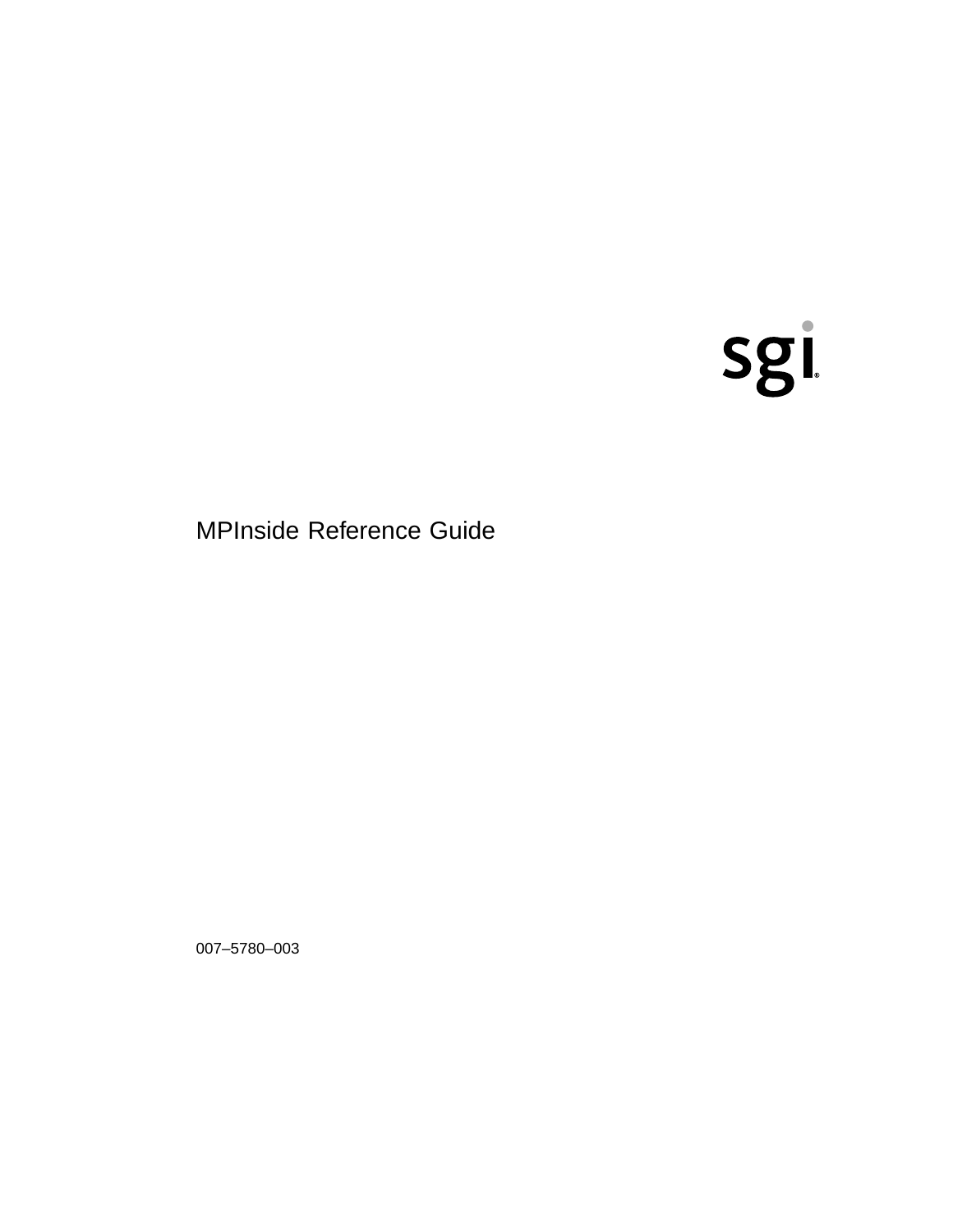#### COPYRIGHT

© 2011, 2013–2014 SGI. All rights reserved; provided portions may be copyright in third parties, as indicated elsewhere herein. No permission is granted to copy, distribute, or create derivative works from the contents of this electronic documentation in any manner, in whole or in part, without the prior written permission of SGI.

#### LIMITED RIGHTS LEGEND

The software described in this document is "commercial computer software" provided with restricted rights (except as to included open/free source) as specified in the FAR 52.227-19 and/or the DFAR 227.7202, or successive sections. Use beyond license provisions is a violation of worldwide intellectual property laws, treaties and conventions. This document is provided with limited rights as defined in 52.227-14.

#### TRADEMARKS AND ATTRIBUTIONS

SGI, Altix, and the SGI logo are are trademarks or registered trademarks of Silicon Graphics International Corp. or its subsidiaries in the United States and other countries.

Intel and Xeon are trademarks or registered trademarks of Intel Corporation. Excel, Microsoft, and Windows are registered trademarks or trademarks of Microsoft Corporation in the United States and/or other countries.

All other trademarks mentioned herein are the property of their respective owners.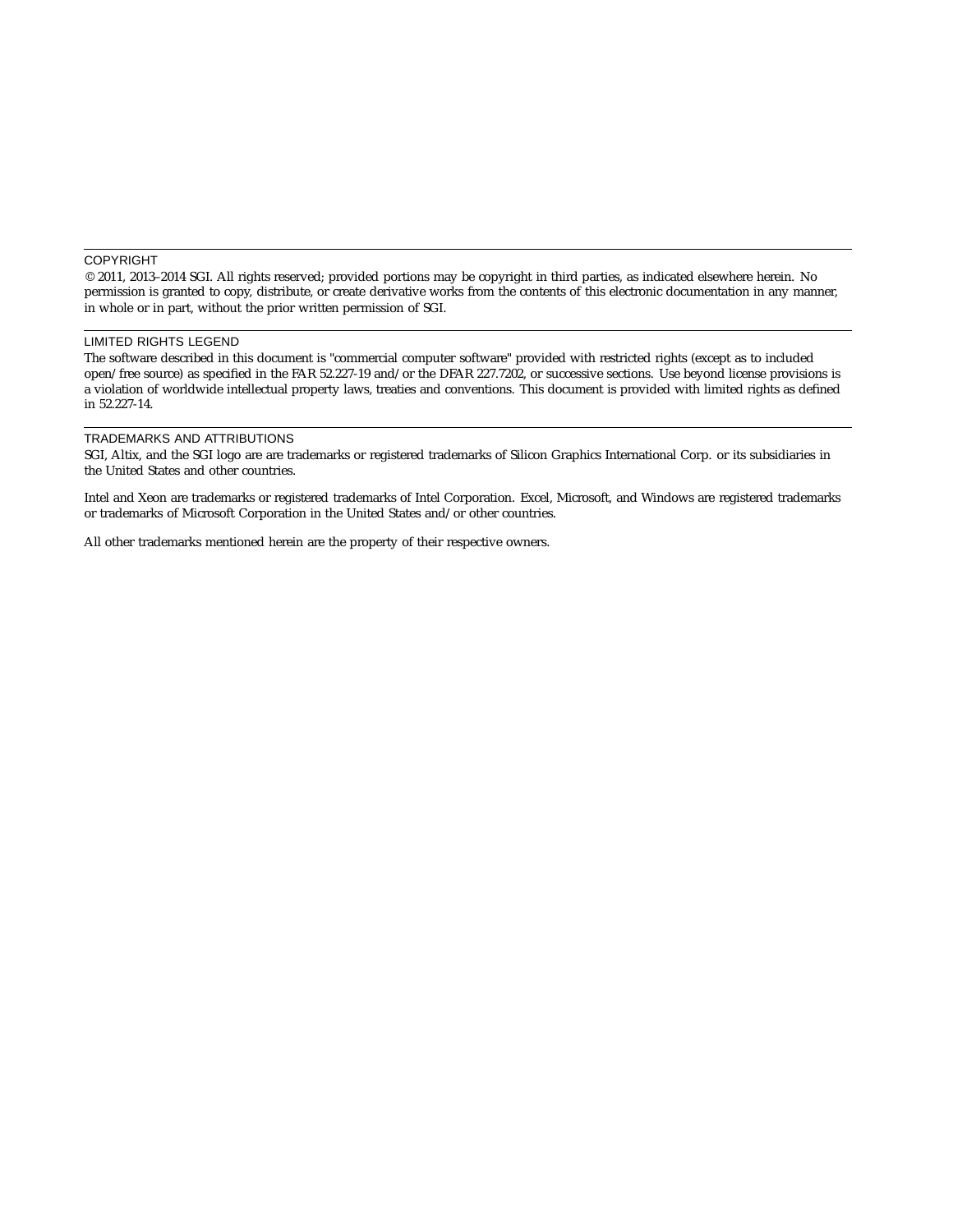# **New Features**

This revision contains the following updates:

- Information about MPInside environment variables that SGI fully supports versus MPInside environment variables that SGI supports only as experimental environment variables.
- The spreadsheet example has been updated to use Microsoft Excel 2010.
- Miscellaneous technical and editorial corrections.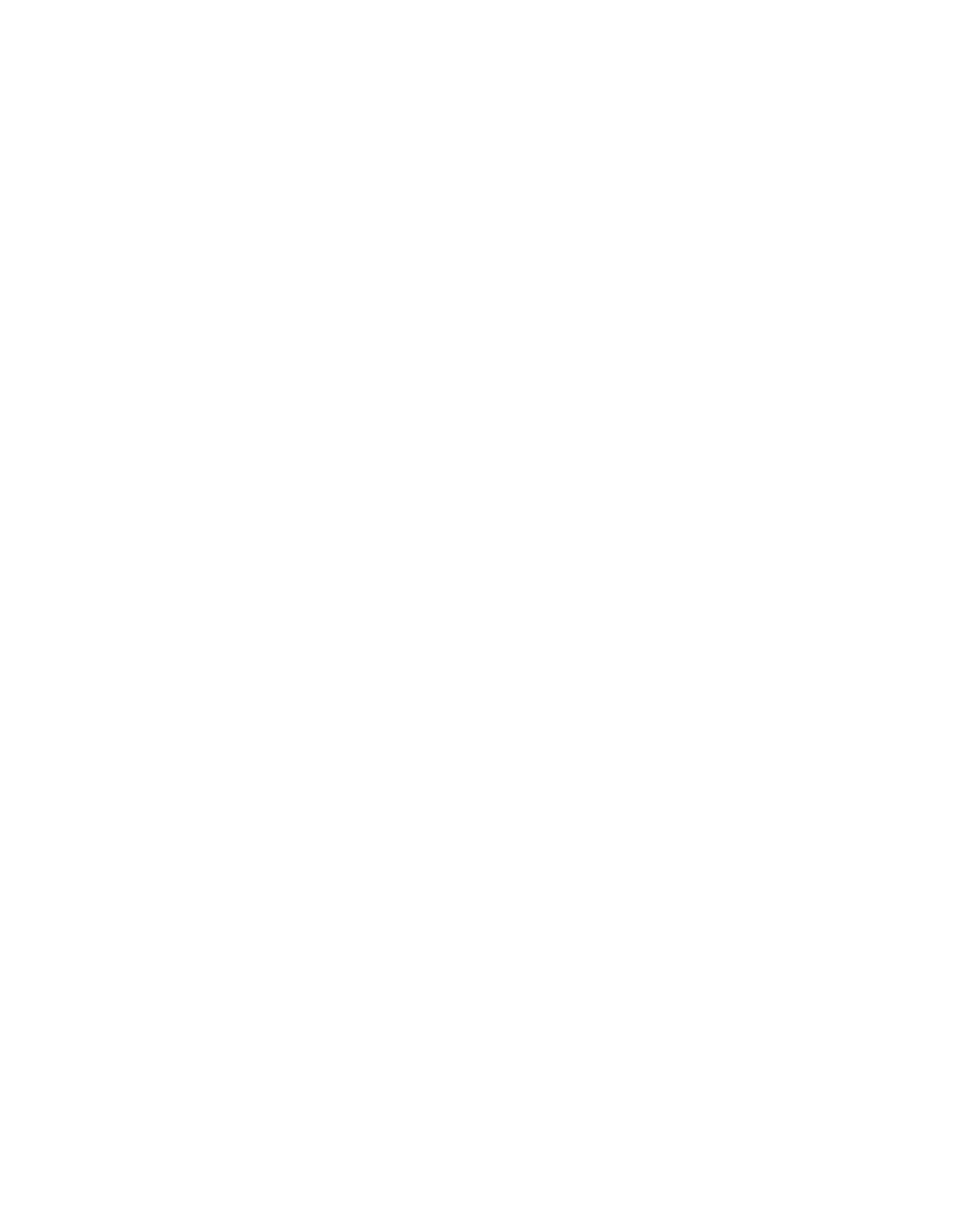# **Record of Revision**

| <b>Version</b> | <b>Description</b>                                  |
|----------------|-----------------------------------------------------|
| 001            | June 2011<br>Original Printing.                     |
| 002            | November 2013<br>Rewrite to support MPInside 3.6.3. |
| 003            | May 2014<br>Revised to support MPInside 3.6.4.      |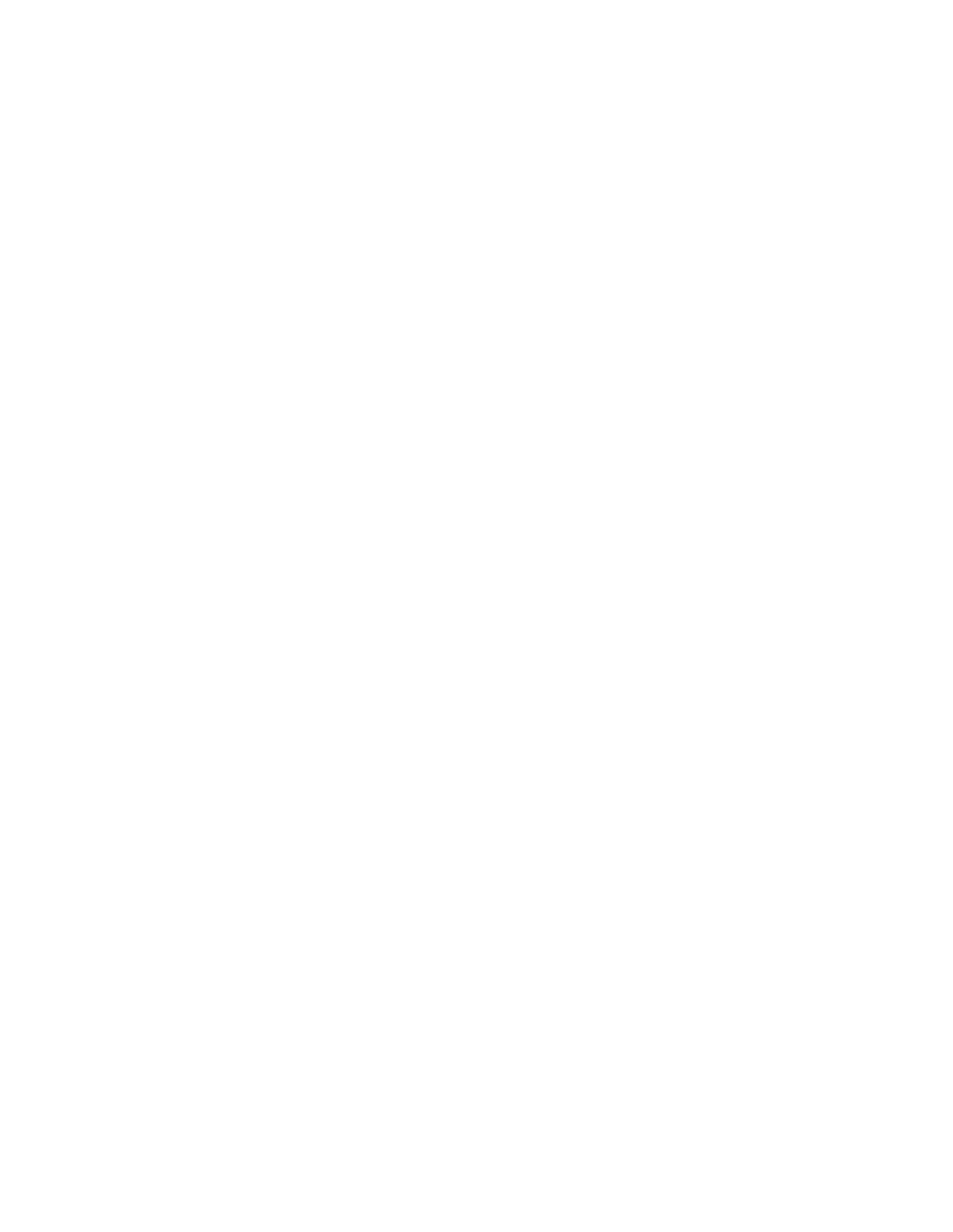# **Contents**

| About This Manual Albour Albout This Manual Albout This Manual                                                                                                                                                                 |  |  | xiii             |
|--------------------------------------------------------------------------------------------------------------------------------------------------------------------------------------------------------------------------------|--|--|------------------|
| the contract of the contract of the contract of the contract of the contract of<br><b>Related Publications</b>                                                                                                                 |  |  | xiii             |
| Obtaining Publications and a series and a series of the series of the series of the series of the series of the                                                                                                                |  |  | xiv              |
| والمتعاون والمتعاون والمتعاون والمتعاون والمتعاون والمتعاون والمتعاون والمتعاون والمتعاونة والمتعاون<br>Conventions                                                                                                            |  |  | xiv              |
| Reader Comments and a contract the contract of the contract of the contract of the contract of the contract of                                                                                                                 |  |  | XV               |
|                                                                                                                                                                                                                                |  |  | $\mathbf{1}$     |
| About Analyzing Program Performance With MPInside Albout Analyzing Program Performance With MPInside Albourgie                                                                                                                 |  |  | 1                |
| and the contract of the contract of the contract of the contract of<br><b>About MPInside Overhead</b>                                                                                                                          |  |  | $\boldsymbol{2}$ |
| Obtaining Additional MPInside Information and a subset of the set of the set of the set of the set of the set of the set of the set of the set of the set of the set of the set of the set of the set of the set of the set of |  |  | 3                |
| About Using a Spreadsheet Program with MPInside and a subset of the set of the Spreadsheet Program with MPInside                                                                                                               |  |  | $\overline{4}$   |
| Installing MPInside and Establishing the Computing Environment Fig. 2014. The Computing Environment Fig. 2014.                                                                                                                 |  |  | $\overline{4}$   |
|                                                                                                                                                                                                                                |  |  | $\overline{5}$   |
| About MPInside Terminology (a) and a contract the contract of the contract of the contract of the contract of the contract of the contract of the contract of the contract of the contract of the contract of the contract of  |  |  | $\boldsymbol{6}$ |
| About MPInside Environment Variables (Allen Lander and Alexander Alexander Alexander Alexander Alexander Alexander Alexander Alexander Alexander Alexander Alexander Alexander Alexander Alexander Alexander Alexander Alexand |  |  | 8                |
| 2. Getting Started and Generating Default MPInside Reports                                                                                                                                                                     |  |  | 13               |
| About Getting Started <b>Action</b> 2018 <b>About Getting Started Action</b> 2018 <b>Action</b> 2018 <b>Action</b> 2018 <b>Action</b> 2018                                                                                     |  |  | 13               |
| About MPInside Example Programs and a contract to contract the Programs and a contract to contract the contract of the contract of the contract of the contract of the contract of the contract of the contract of the contrac |  |  | 13               |
| Analyzing a Program Using MPInside Defaults (also contained a second contact of the Analyzing a Program Using MPInside Defaults                                                                                                |  |  | 14               |
|                                                                                                                                                                                                                                |  |  | 14               |
| Opening the mpinside_stats Report Within a Spreadsheet                                                                                                                                                                         |  |  | 15               |
| Creating Graphics Within the Spreadsheet                                                                                                                                                                                       |  |  | 16               |
| (Optional) Creating Labels on the Spreadsheet's Charts (Fig. 2014) (Charts (Fig. 2014) (Charts (Fig. 2014) (Charts (Fig. 2014) (Charts (Fig. 2014) (Charts (Fig. 2014) (Charts (Fig. 2014) (Charts (Fig. 2014) (Charts (Fig. 2 |  |  | 18               |
|                                                                                                                                                                                                                                |  |  |                  |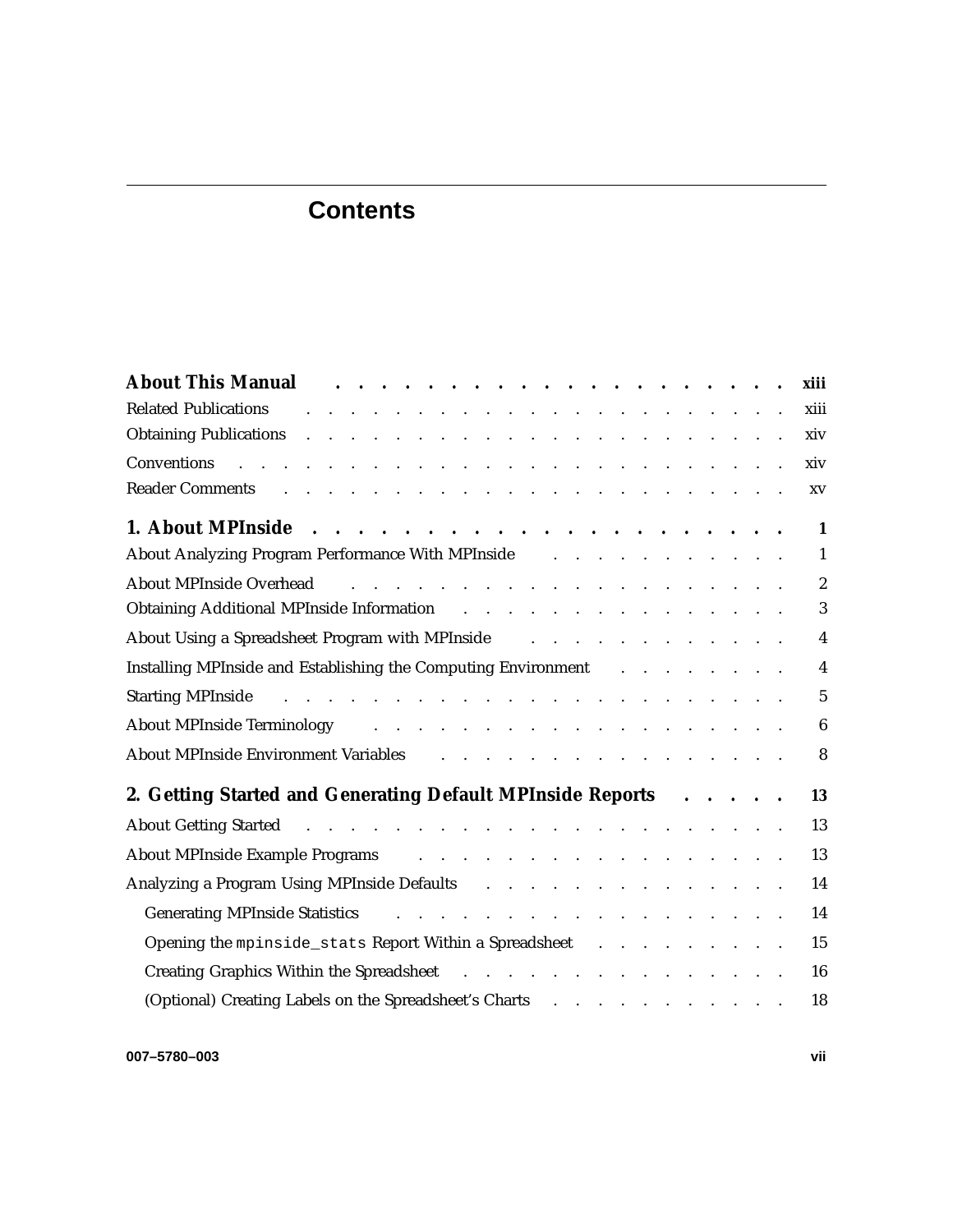| Contents |
|----------|
|----------|

| 3. Comparing MPInside Statistics from Multiple Program Runs                                                                                                                                                                                                                                                                              |  | $\cdots$ | 19 |
|------------------------------------------------------------------------------------------------------------------------------------------------------------------------------------------------------------------------------------------------------------------------------------------------------------------------------------------|--|----------|----|
| About Using Statistics From Multiple Program Runs<br>and the contract of the contract of the                                                                                                                                                                                                                                             |  |          | 19 |
| Gathering Data From Multiple Program Runs<br>$\mathbf{r} = \mathbf{r} \cdot \mathbf{r}$ , $\mathbf{r} = \mathbf{r} \cdot \mathbf{r}$                                                                                                                                                                                                     |  |          | 19 |
| Run 1 - Gathering Baseline Statistics<br>and the contract of the contract of the contract of the contract of the contract of the contract of the contract of the contract of the contract of the contract of the contract of the contract of the contract of the contra<br>$\mathbf{r}$ .                                                |  |          | 19 |
| Run 2 - Simulating a Perfect Interconnect Environment                                                                                                                                                                                                                                                                                    |  |          | 23 |
| Run 3 - Analyzing the Amount of Time Spent Waiting<br>$\mathbf{r}$ . The set of the set of the set of the set of the set of the set of the set of the set of the set of the set of the set of the set of the set of the set of the set of the set of the set of the set of the set of t                                                  |  |          | 26 |
| 4. Using MPInside to Analyze Only Parts of a Program<br>.                                                                                                                                                                                                                                                                                |  |          | 29 |
| About Analyzing Subsets of a Program<br>and the contract of the contract of the contract of the contract of the contract of the contract of the contract of the contract of the contract of the contract of the contract of the contract of the contract of the contra                                                                   |  |          | 29 |
| Analyzing Subsets of a Program resource in the contract of a Program resource in the contract of the contract of the contract of the contract of the contract of the contract of the contract of the contract of the contract                                                                                                            |  |          | 29 |
| 5. Analyzing Call Stack Branches and Communication Stiffness                                                                                                                                                                                                                                                                             |  |          | 35 |
| About Call Stack Branches and Communication Stiffness Fig. 2014 and Communication Stiffness                                                                                                                                                                                                                                              |  |          | 35 |
| Interpreting the Call Stack Branch Output (a) and a set of the contract of the Call Stack Branch Output (b) and a set of the contract of the C                                                                                                                                                                                           |  |          | 35 |
| Opening the Call Stack Branch Report<br>$\sim$ 100 $\sim$ 100 $\sim$                                                                                                                                                                                                                                                                     |  |          | 36 |
| <b>Branch Statistics</b><br>and the state of the state of the<br>$\mathbf{L} = \mathbf{L}$<br>and the contract of the contract of the contract of the contract of the contract of the contract of the contract of the contract of the contract of the contract of the contract of the contract of the contract of the contra             |  |          | 36 |
| <b>Ancestor Information</b><br>$\mathbf{r}$ , and $\mathbf{r}$ , and $\mathbf{r}$ , and $\mathbf{r}$<br>the contract of the contract of the contract of the contract of                                                                                                                                                                  |  |          | 37 |
| <b>Partner Information</b><br>and a series of the contract of the contract of the contract of the contract of                                                                                                                                                                                                                            |  |          | 37 |
| <b>Branches With Partners</b><br>$\sim$ $\sim$ $\sim$ $\sim$                                                                                                                                                                                                                                                                             |  |          | 39 |
| <b>Branches Without Partners</b><br>$\mathbf{r}$ and $\mathbf{r}$ and $\mathbf{r}$ and $\mathbf{r}$<br>$\mathbf{r}$ . The contract of the contract of the contract of the contract of the contract of the contract of the contract of the contract of the contract of the contract of the contract of the contract of the contract of th |  |          | 39 |
| <b>Examples</b><br>the contract of the contract of the contract of the contract of the contract of<br>$\mathbf{L}$                                                                                                                                                                                                                       |  |          | 40 |
| <b>Communication Stiffness</b><br>and the contract of the contract of the contract of the contract of the contract of                                                                                                                                                                                                                    |  |          | 41 |
| Generating Statistics to Analyze Call Stack Branches and Communication Stiffness                                                                                                                                                                                                                                                         |  |          | 44 |
| Run 1 - Obtaining Baseline Statistics                                                                                                                                                                                                                                                                                                    |  |          | 44 |
| Run 2 - Simulating a Perfect Interconnect Environment and a subset of the set of the Simulating a Perfect Interconnect Environment and a subset of the Simulating a Perfect Interconnect Environment and a subset of the Simul                                                                                                           |  |          | 53 |
| Run 3 - Evaluating Send Late Time<br>$\mathbf{r}$ and $\mathbf{r}$ and $\mathbf{r}$ and $\mathbf{r}$                                                                                                                                                                                                                                     |  |          | 55 |
| Run 4 – Examining the Call Stack Branches (e.g. novel and e.g. novel and e.g. novel and e.g. novel and e.g. novel and the Example 2014 of the Example 2014 of the Example 2014 of the Example 2014 of the Example 2014 of the                                                                                                            |  |          | 57 |
| <b>Appendix A. MPInside Calculations</b>                                                                                                                                                                                                                                                                                                 |  |          | 65 |

**viii 007–5780–003**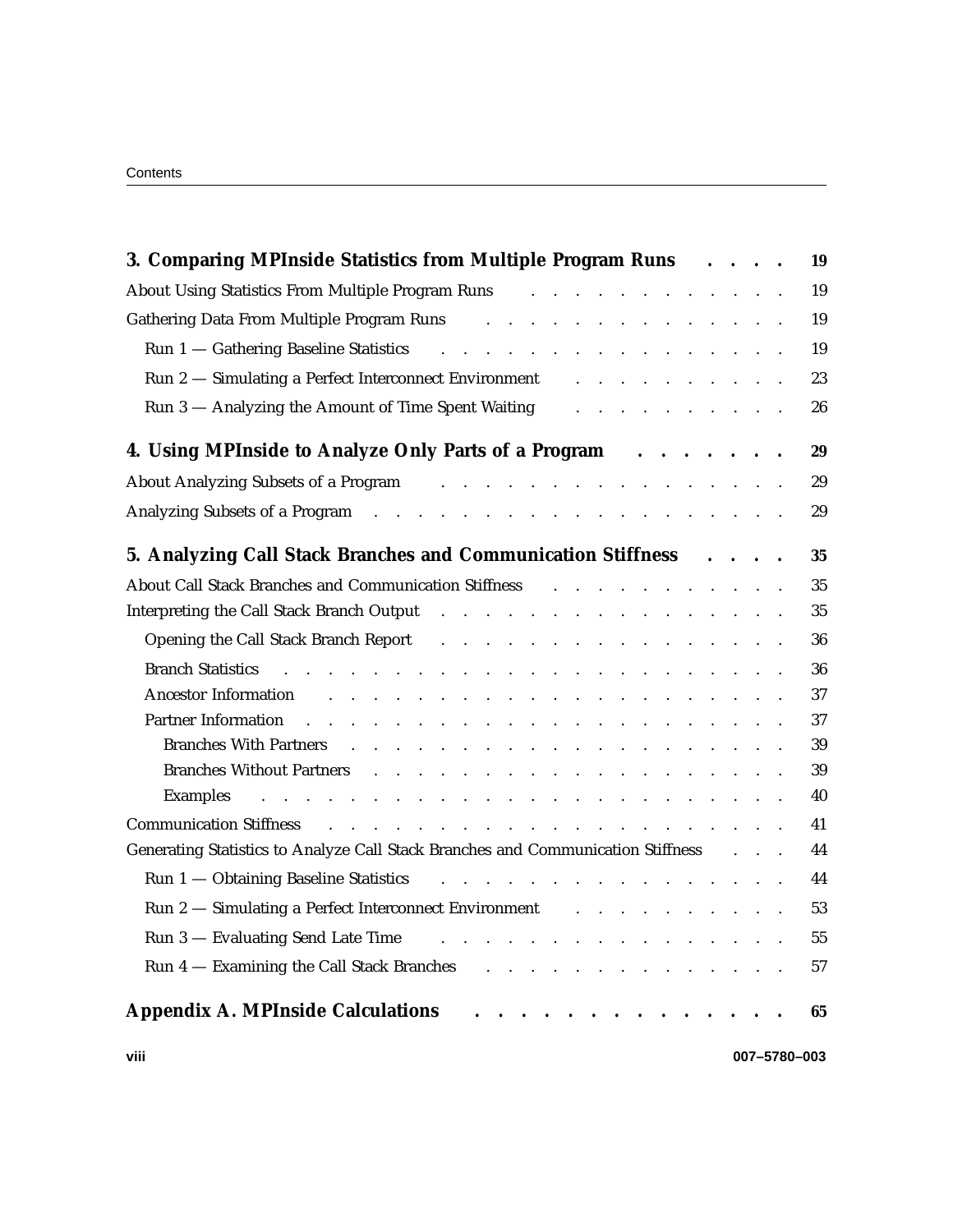| Interpreting the Statistics for the MPI All reduce Collective Function 66                                      |  |  |  |  |
|----------------------------------------------------------------------------------------------------------------|--|--|--|--|
| Interpreting the Statistics for the MPI_Bcast Collective Function 65                                           |  |  |  |  |
| About MPInside and the Collective Functions and the contract of the collective Functions and the collective Tu |  |  |  |  |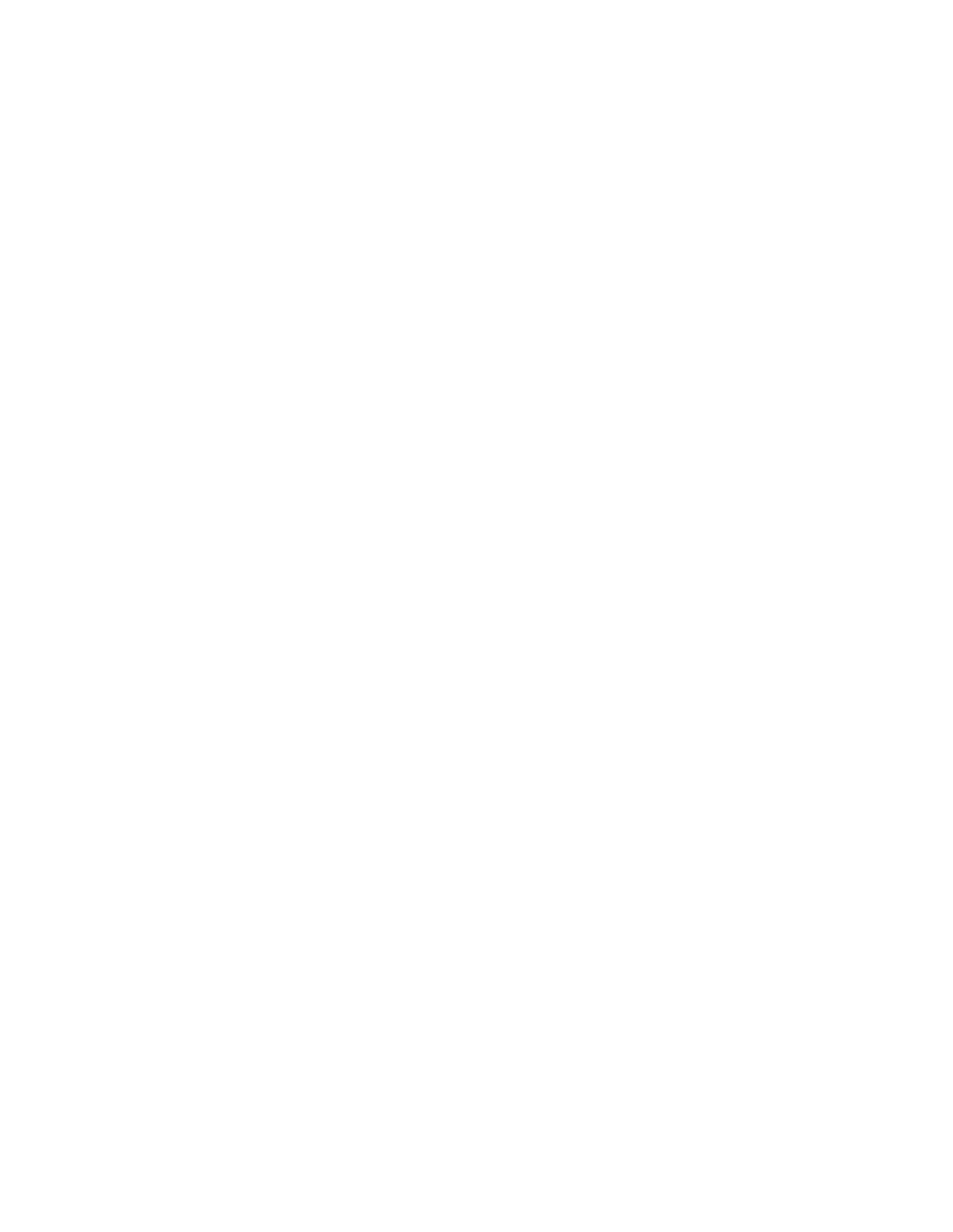# **Figures**

| <b>Figure 2-1</b> Stacked Area Plot — Running Times Per Rank of Various MPI Routines 17 |  |  |
|-----------------------------------------------------------------------------------------|--|--|
| <b>Figure 5-1</b> Output for a Program With a Low Stiffness Rating 43                   |  |  |
| <b>Figure 5-2</b> Output for a Program With a High Stiffness Rating 43                  |  |  |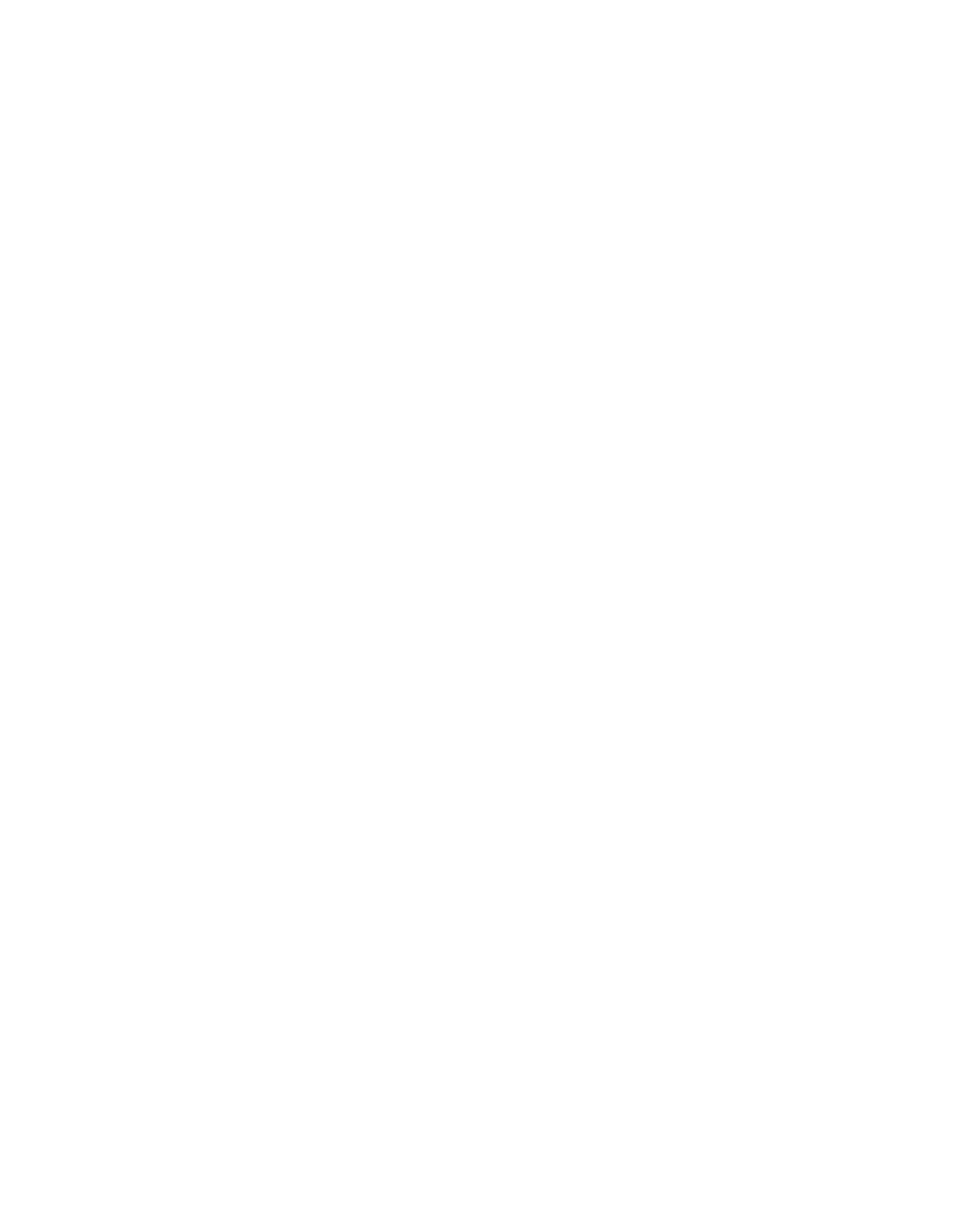# **About This Manual**

This publication describes SGI MPInside, which is an MPI profiling tool.

The default MPInside report, mpinside\_stats, includes information about the time spent cumulatively in each MPI routine. This report also contains information about the amount of data transferred between ranks, in terms of both size and time.

MPInside includes many environment variables that enable you to retrieve different types of data about your application. For example:

- An MPI program's performance problems often stem from a lack of synchronization during sends and receives. MPInside can help you determine which of the MPI send/receive pairs are not executing synchronously. MPInside measures this unsynchronized time for all of the MPI ranks and for all the MPI functions involved in the application. Its reports include information about the actual speeds the MPI engine attained during send/receive communication.
- MPInside reports can include information on a branch basis. A *branch* is an MPI function with all its ancestors in the calling sequence. MPInside provides the routine name and the source file line number for all the routines that define a branch.

# **Related Publications**

The release notes for the SGI Foundation Suite and the SGI Performance Suite list SGI publications that pertain to the specific software packages in those products. The release notes reside in a text file in the /docs directory on the product media. For example, SGI-MPI-1.*x*-readme.txt. After installation, the release notes and other product documentation reside in the /usr/share/doc/packages/*product* directory.

You might also find the following documentation to be useful:

• *Message Passing Toolkit (MPT) User's Guide*

This manual describes the industry-standard message passing protocol as optimized for SGI computers.

• MPInside(3)

This man page lists all the MPInside environment variables that SGI supports.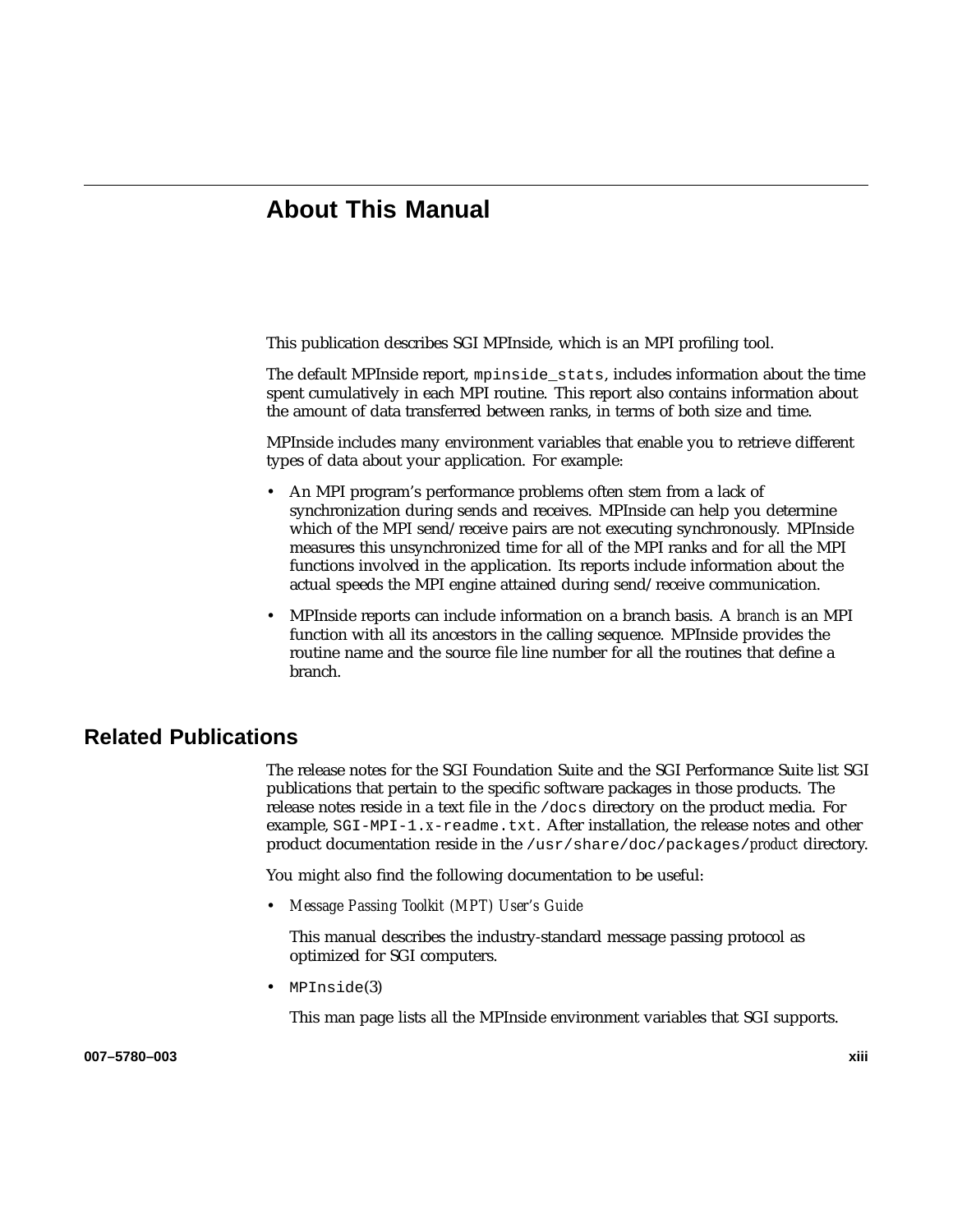• MPInside-exp(3)

This man page lists MPInside environment variables that SGI supports on an experimental basis. Use of these environment variables can generate unexpected results. This manual uses some of these experimental variables in examples and procedures.

# **Obtaining Publications**

You can obtain SGI documentation in the following ways:

• You can access the SGI Technical Publications Library at the following website:

http://docs.sgi.com

Various formats are available. This library contains the most recent and most comprehensive set of online books, release notes, man pages, and other information.

• You can view man pages by typing man *title* at a command line.

# **Conventions**

The following conventions are used throughout this document:

| <b>Convention</b> | <b>Meaning</b>                                                                                                                                           |
|-------------------|----------------------------------------------------------------------------------------------------------------------------------------------------------|
| command           | This fixed-space font denotes literal items such as<br>commands, files, routines, path names, signals,<br>messages, and programming language structures. |
| manpage $(x)$     | Man page section identifiers appear in parentheses after<br>man page names.                                                                              |
| <i>variable</i>   | Italic typeface denotes variable entries and words or<br>concepts being defined.                                                                         |
| user input        | This bold, fixed-space font denotes literal items that the<br>user enters in interactive sessions. (Output is shown in<br>nonbold, fixed-space font.)    |
|                   | Brackets enclose optional portions of a command or<br>directive line.                                                                                    |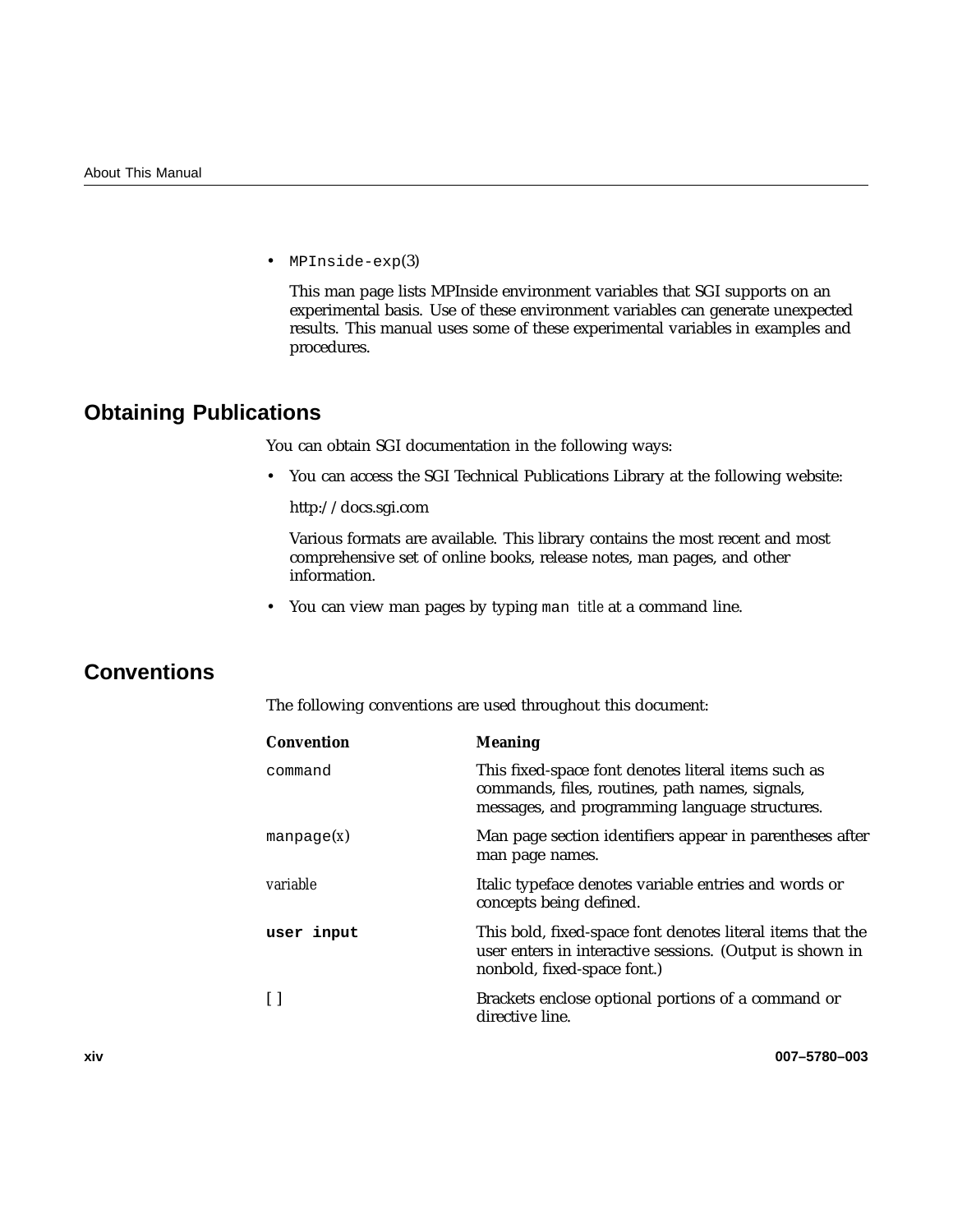... Ellipses indicate that a preceding element can be repeated.

## **Reader Comments**

If you have comments about the technical accuracy, content, or organization of this publication, contact SGI. Be sure to include the title and document number of the publication with your comments. (Online, the document number is located in the front matter of the publication. In printed publications, the document number is located at the bottom of each page.)

You can contact SGI in either of the following ways:

• Send e-mail to the following address:

techpubs@sgi.com

• Contact your customer service representative and ask that an incident be filed in the SGI incident tracking system:

http://www.sgi.com/support/supportcenters.html

SGI values your comments and will respond to them promptly.

**007–5780–003 xv**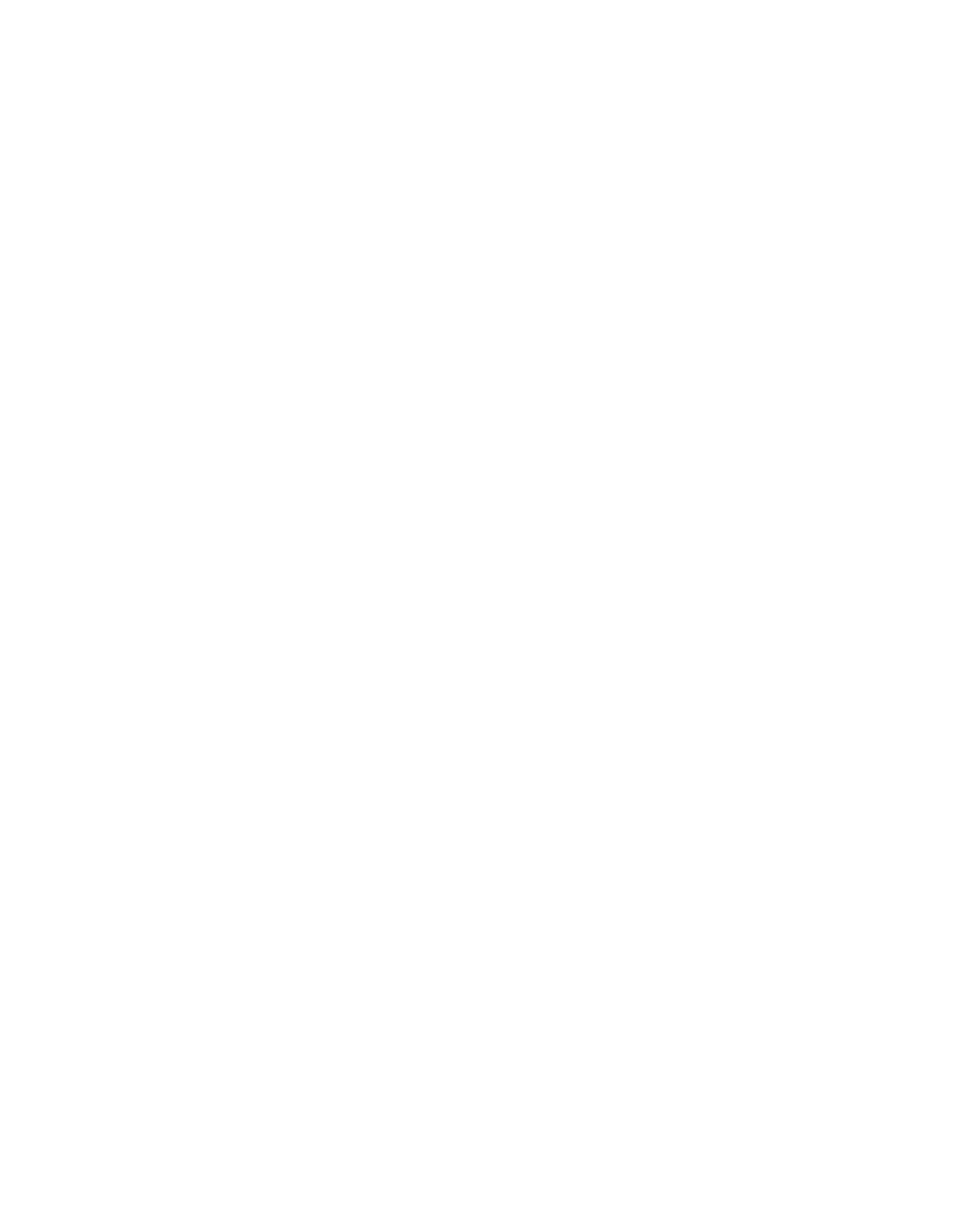# **About MPInside**

This chapter contains the following topics:

- "About Analyzing Program Performance With MPInside" on page 1
- "About MPInside Overhead" on page 2
- "Obtaining Additional MPInside Information" on page 3
- "About Using a Spreadsheet Program with MPInside" on page 4
- "Installing MPInside and Establishing the Computing Environment" on page 4
- "Starting MPInside" on page 5
- "About MPInside Terminology" on page 6
- "About MPInside Environment Variables" on page 8

## **About Analyzing Program Performance With MPInside**

MPInside is a Message Passing Interface (MPI) profiling tool. You can use MPInside to analyze the performance of an MPI application. MPInside provides information about the MPI communications. MPInside analyzes the process send actions and the process receive actions and generates data that reveals how closely the send and receive actions are synchronized. When you analyze the data, you can determine the areas in the application upon which you want to focus your optimization efforts.

As with any performance analysis tool, remember that MPInside provides data, hints, and clues. You need an initial hypothesis of your own to guide your path of inquiry. The statistics that MPInside generates can back up or disprove your hypothesis. Your own hypothesis combined with the data from multiple MPInside runs can guide you toward analyzing and modifying your program. When you run MPInside multiple times with different settings, the differences in the output can guide your tuning.

The information that MPInside generates includes the following:

- The size of each data request
- The number of data requests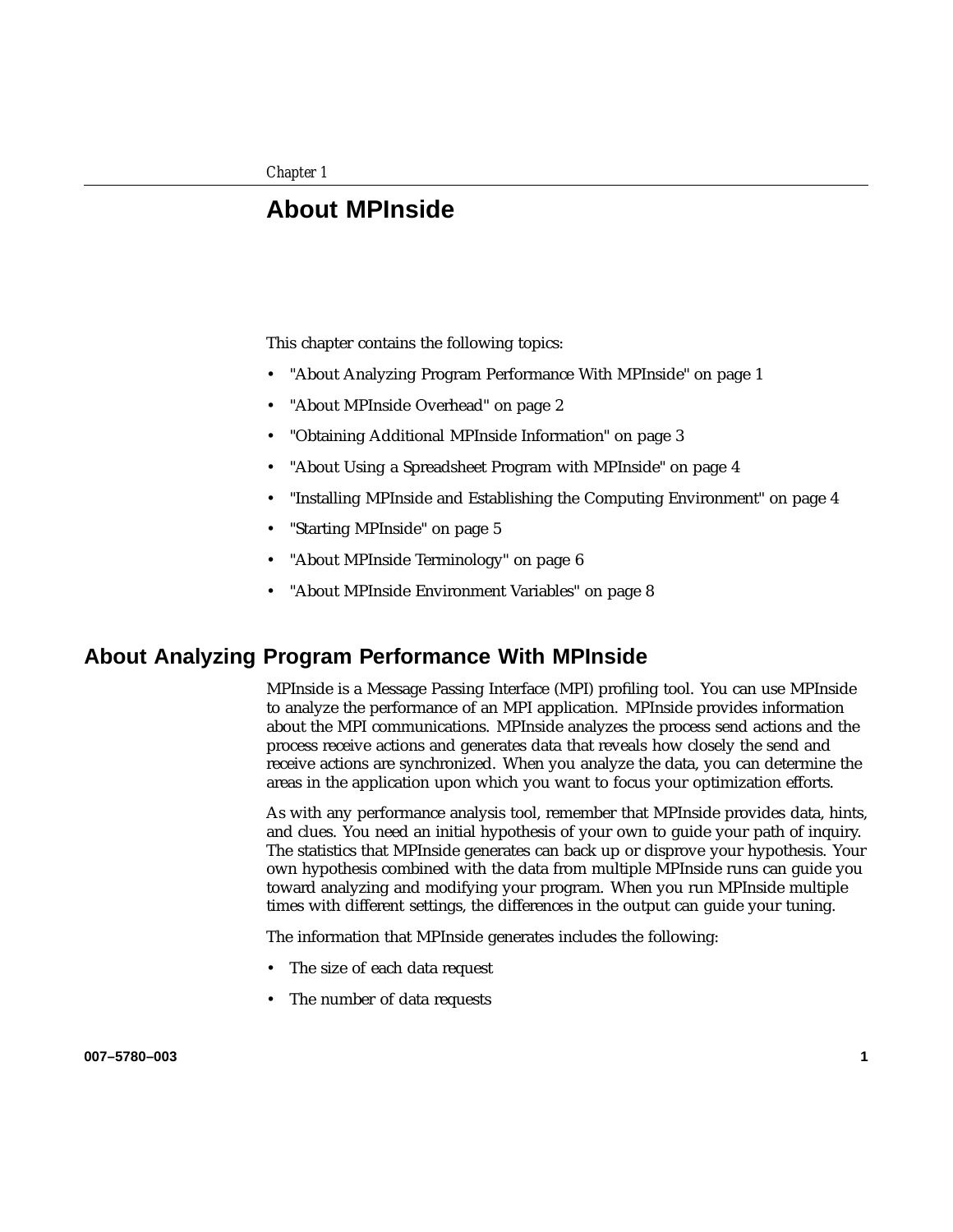- The size of the communicator used for MPI collective functions
- The number of times that each rank was the root of a collective function

For the preceding statistics, MPInside reports the size as the sum total for the full run.

MPInside can also provide more advanced information. For example, you can use MPInside to answer "what if" questions, such as what if the MPI environment (library and hardware) were perfect? That is, what if bandwidth were infinite and latency were zero? MPInside can also provide information about the relative lateness of a send posting with regard to the receive posting.

MPInside reports its timings on a *call stack branch*, or simply *branch*, basis. A branch is a sequence of calls. Specifically, a branch is an MPI function and all of its ancestors in the calling sequence. To analyze a program's branches, use the MPInside post processor called MPInside\_post. For each rank, MPInside generates reports named mpinside\_clstk.*rank*, where *rank* is the number of the rank. When you run the MPInside\_post command, it generates reports named mpinside\_clstk\_post.*rank*, where *rank* is the number of the rank. The MPInside reports include the routine name for all the routines that define a branch. If you compile the program with -g, the reports also includes source line numbers.

For each CPU's branch that had a send/receive partnership with another CPU's branches, MPInside generates information about each send/receive partnership. MPInside defines each partner set with the following four numbers:

- Sending rank number
- Sending CPU branch identification
- Percentage of time accounted to the partnership, in relation to the total execution wait time of the receiving branch
- Percentage of execution wait time attributed to the lack of synchronization

# **About MPInside Overhead**

As with all profiling tools, MPInside generates some overhead when it runs. The overhead incurred with MPInside is negilible.

For example, problems occur if the application calls the MPI\_Wait function billions of times with a null MPI\_REQUEST\_NULL request. With a null request, the MPI library returns to the application in about 0.2 microseconds, so these calls add approximately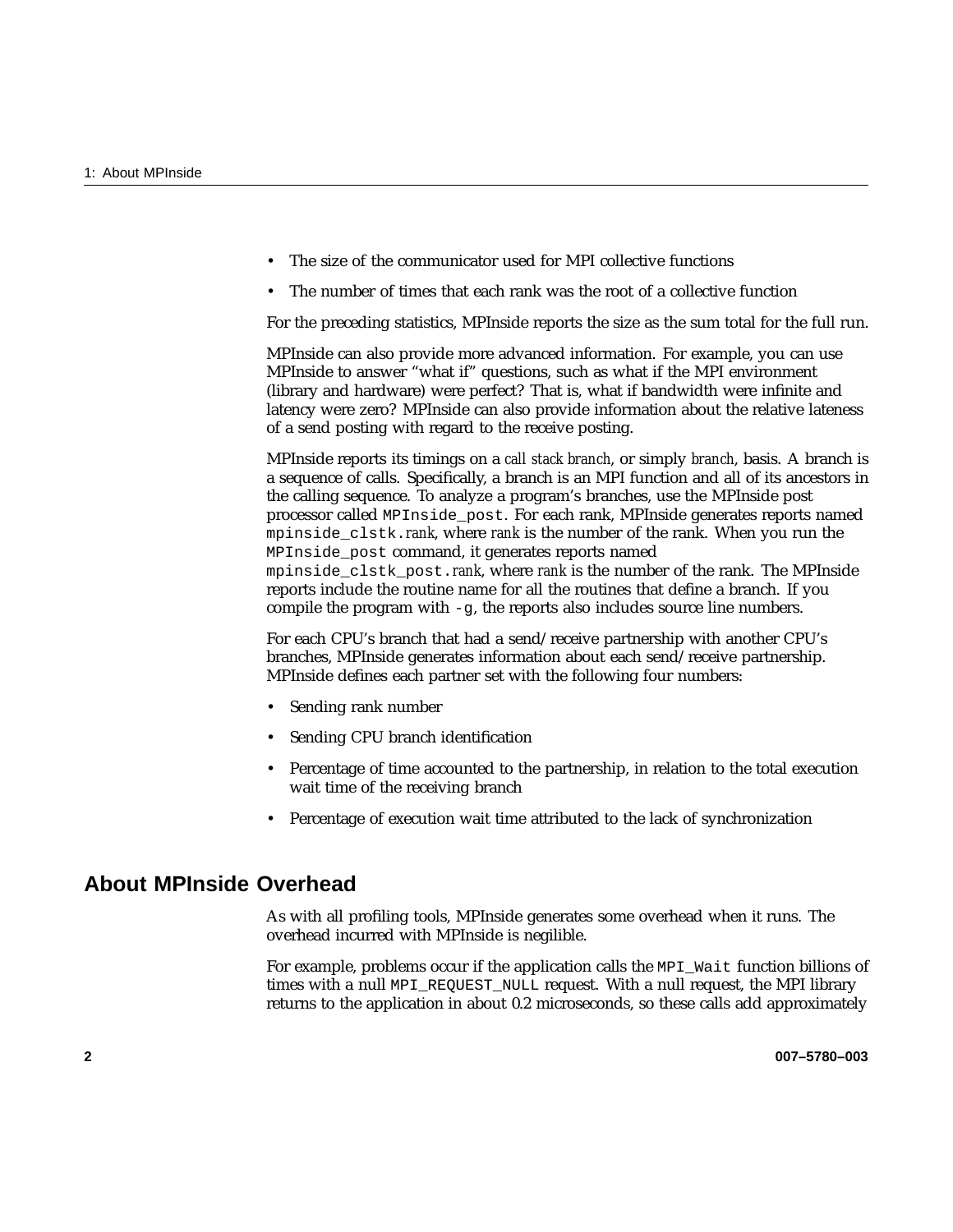200 seconds. Even when MPInside runs as lightly as possible, MPInside calls the timer upon entry and exit. MPInside updates the counter based on these two calls. For one instance, it takes about 0.3 microseconds to update the counter, so this action adds approximately 300 seconds. In this case, the action of updating the counter is more intrusive and more complicated than checking if the request is null, and that is what the MPI library is doing. In cases such as this, the program incurs approximately 500 seconds for the MPI\_Wait function, and MPInside overhead is bigger than just the MPI function itself.

Check the size and request statistics gathered during the basic run, and use that information to find the problems in the application. When you examine your program in light of the existing statistics, make sure that the program does not call MPI\_Wait billions of times with a null request.

# **Obtaining Additional MPInside Information**

In addition to this manual, you might want to examine the online information about MPI and MPInside.

The MPI and MPInside man(1) pages are as follows:

- MPI(1), which introduces the Message Passing Interface (MPI). This man(1) page is available in the SGI MPT package. This man(1) page is not included in the MPI standard.
- MPInside(3), which introduces the MPInside tool and explains the environment variables that you can set when you use MPInside.
- MPInside-exp(3), which lists MPInside environment variables that SGI supports on an experimental basis. Use of these environment variables can generate unexpected results. This manual uses some of these experimental variables in examples and procedures.
- mpiplace(1), which is a data placement tool.

In addition, the command help ouput contains some feature and usage information.

You can type the following commands on an SGI system to retrieve extended help output:

• pram -h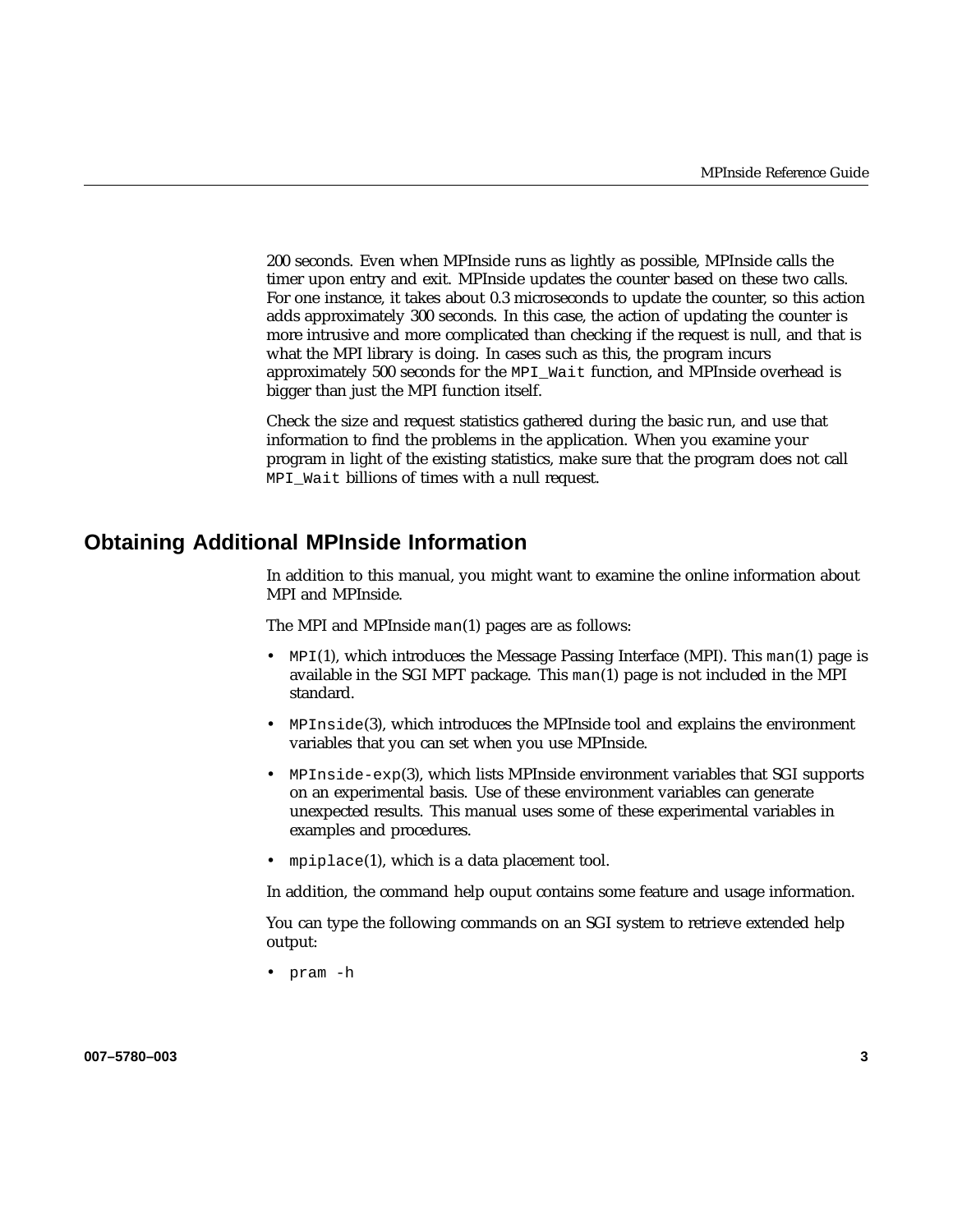• MPInside post -h

# **About Using a Spreadsheet Program with MPInside**

Because of the large amount of statistics that MPInside generates, SGI recommends that you use a spreadsheet program as an aid to understanding. SGI does not endorse or recommend any particular spreadsheet program, but the examples in this documentation use Microsoft Excel 2010.

# **Installing MPInside and Establishing the Computing Environment**

SGI distributes MPInside as part of the SGI Performance Suite. The SGI Performance Suite installation process installs MPInside along with the rest of the SGI Performance Suite software.

The following procedure establishes the computing environment and ensures that you can retrieve the MPInside man(1) pages.

**Procedure 1-1** To establish the computing environment

- 1. Log into your SGI system.
- 2. Ensure that MPInside, at its current release level, is included in the list of directories that include executable programs.

The following example command displays the content of the \$PATH variable and shows that MPInside/*version* is not in the path:

#### % **echo \$PATH**

/usr/lib64/mpi/gcc/openmpi/bin:/usr/bin:/bin:/usr/sbin:/sbin:/usr/local/bin:/usr/bin/X11: /usr/X11R6/bin:/usr/games:/opt/kde3/bin:/usr/lib/mit/bin:/usr/lib/mit/sbin

> The following example commands add MPInside/3.6.4 to the \$PATH variable and verify success:

#### % **module load MPInside/3.6.4**

#### % **echo \$PATH**

/opt/sgi/MPInside/3.6.4/bin:/usr/lib64/mpi/gcc/openmpi/bin:/usr/bin:/bin:/usr/sbin:/sbin: /usr/local/bin:/usr/bin/X11:/usr/X11R6/bin:/usr/games:/opt/kde3/bin:/usr/lib/mit/bin:/usr/lib/mit/sbin

**4 007–5780–003**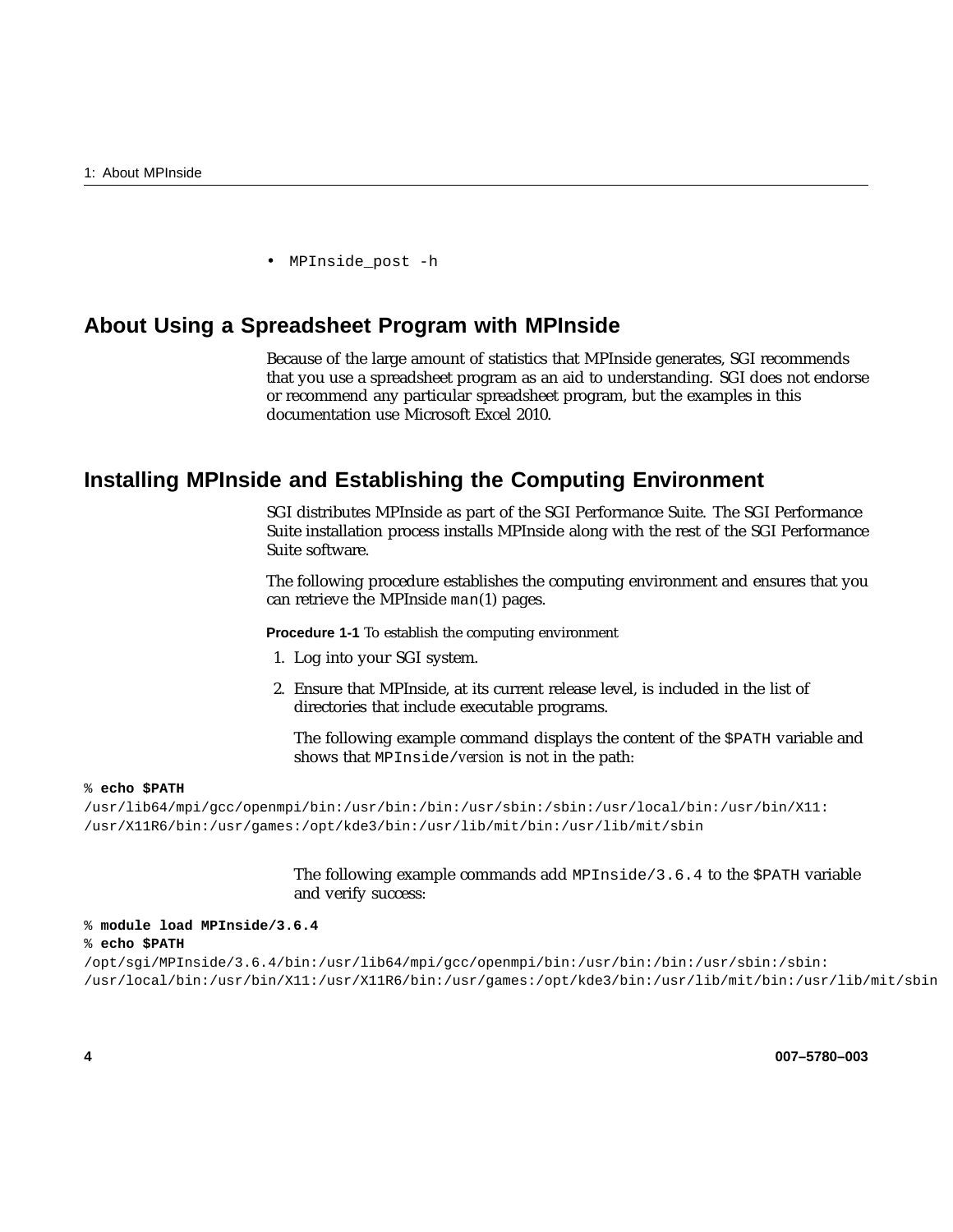To use a different release level, replace 3.6.4 with the release level you want to use.

3. Ensure that you can retrieve man(1) pages related to MPInside.

For example, the following commands show the correct paths to MPInside man(1) pages in the \$LD\_LIBRARY\_PATH variable and in the \$MANPATH variable:

% **echo \$LD\_LIBRARY\_PATH**

/opt/sgi/MPInside/3.6.4/lib:/usr/lib64/mpi/gcc/openmpi/lib64

% **echo \$MANPATH**

/opt/sgi/MPInside/3.6.4/man:/usr/lib64/mpi/gcc/openmpi/man:/usr/share/man:/usr/local/man: /opt/man:/usr/share/catman:/usr/catman:/usr/man

# **Starting MPInside**

You can generate an MPInside report without recompiling or relinking your program. By default, MPInside creates a report called mpinside\_stats. When you open the mpinside\_stats report from inside a spreadsheet program, you can see the data displayed as a series of tables. When you convert the tables to graphics, it is easy to see the amount of time the program spends on communication.

The following procedure explains how to start MPInside.

**Procedure 1-2** To start MPInside

1. (Conditional) Load the SGI MPT libraries.

Perform this step if your MPI implementation is SGI MPT.

The command is as follows:

- % **module load mpt**
- 2. Use either the mpirun(1) command or the mpiexec\_mpt(1) command to start MPInside.

These commands are as follows:

• The mpirun(1) command is designed for use in interactive environments. This manual typically uses this command to show how to start program runs that request MPInside analysis. This command has the following format:

mpirun -np *processes* MPInside *program\_name* [*program\_args*]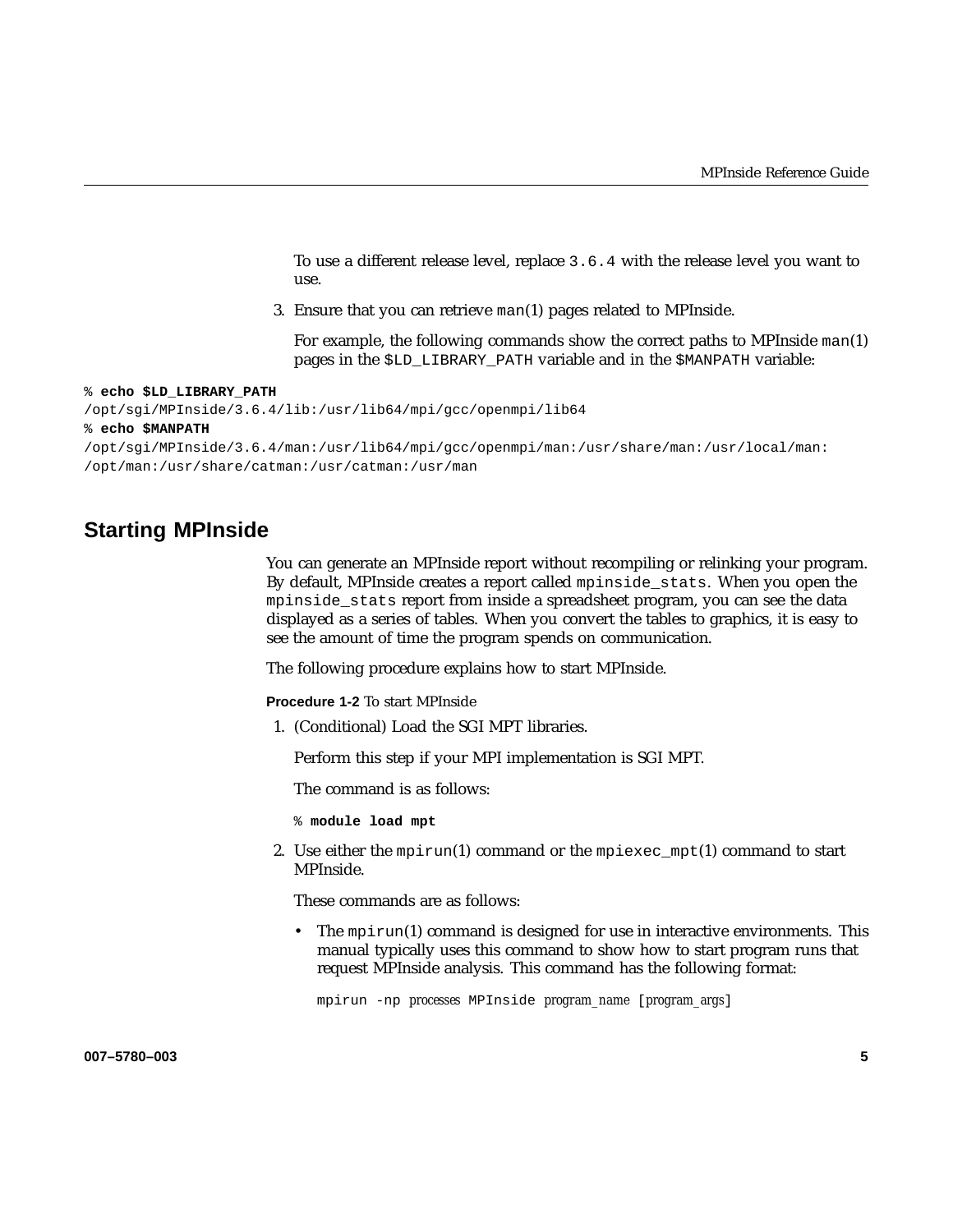• The mpiexec\_mpt(1) command is designed for use in batch environments. The mpiexec  $mpt(1)$  command accepts the same arguments as the mpirun(1) command and has the following format:

mpiexec\_mpt -np *processes* MPInside *program\_name* [*program\_args*]

The arguments to the preceding commands are as follows:

- For *processes*, specify the number of ranks used by the application.
- For *program\_name*, specify the name of the binary program you want to analyze. The program must have been compiled. For example: a.out.
- For *program\_args*, specify any optional arguments that the program requires.

The mpirun(1) and the mpiexec\_mpt(1) commands that this step shows are part of the SGI MPT package. Your implementation might have different commands, but you can still use the MPInside argument to generate MPInside statistics.

3. Analyze the information in the mpinside\_stats output file.

For information, see the following:

Chapter 2, "Getting Started and Generating Default MPInside Reports" on page 13

For example, in an SGI MPT environment, to generate default MPInside statistics, run your compiled program and include the MPInside parameter on the mpirun command line, as follows:

% **module load mpt** % **mpirun -np 128 MPInside ./a.out arg1**

If your MPI environment is not SGI MPT, use the MPINSIDE\_LIB environment variable to load experimental, nondefault, package-specific libraries. The examples in this manual show how to use the MPINSIDE LIB environment variable.

**Note:** SGI supports the following as experimental technology: the MPINSIDE\_LIB environment variable, the X86 Intel MPI library, and the OpenMPI library. Use of this software can generate unexpected results.

## **About MPInside Terminology**

The MPInside documentation and the MPInside reports use the following terms: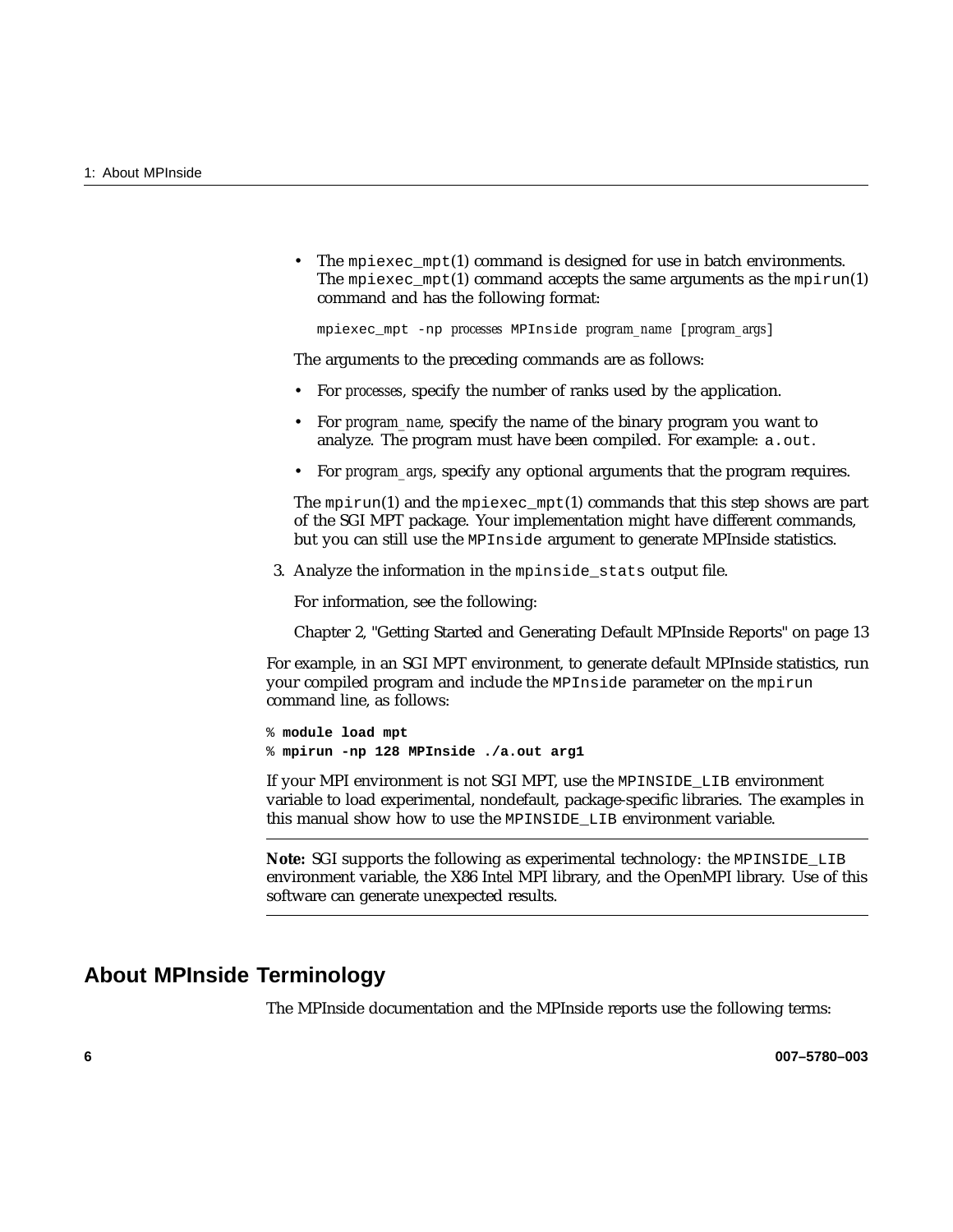| <b>Function time</b>         | The time before the call to the MPI function minus the<br>time when returning to the application. This time is<br>equal to send late time + transfer time in Figure 1-1 on<br>page 8.                                                                                                                                                                                                                      |
|------------------------------|------------------------------------------------------------------------------------------------------------------------------------------------------------------------------------------------------------------------------------------------------------------------------------------------------------------------------------------------------------------------------------------------------------|
| <b>Transfer time</b>         | The time when the data is actually being transferred<br>(see Figure 1-1 on page 8).                                                                                                                                                                                                                                                                                                                        |
| <b>Function waiting time</b> | In Figure 1-1 on page 8, this time is equal to the<br>function time because MPI_Recv is a blocking function.<br>For a nonblocking function, such as MPI_Irecv,<br>function wait time is the time of the MPI_Wait<br>function that "finished" the request (in the MPI sense)<br>corresponding to this function.                                                                                             |
| Send late time (SLT)         | Figure 1-1 on page 8 shows unsynchronized<br>communication between a send/receive pair. In this<br>communication, Rank 0 issues an MPI_Recv request at<br>$T_1$ , but Rank 1 does not begin to send the data until $T_2$ .<br>The time difference between $T_2$ and $T_1$ is called send late<br><i>time</i> (SLT). The actual send time is $T_3 - T_2$ . Network<br>latency can affect SLT and send time. |
|                              | In theory, there is a small amount of time between<br>when Rank 1 starts the MPI_Send and when Rank 0<br>receives the first data item, but because this amount of<br>time is negligible, this documentation does not address<br>or acknowledge this time.                                                                                                                                                  |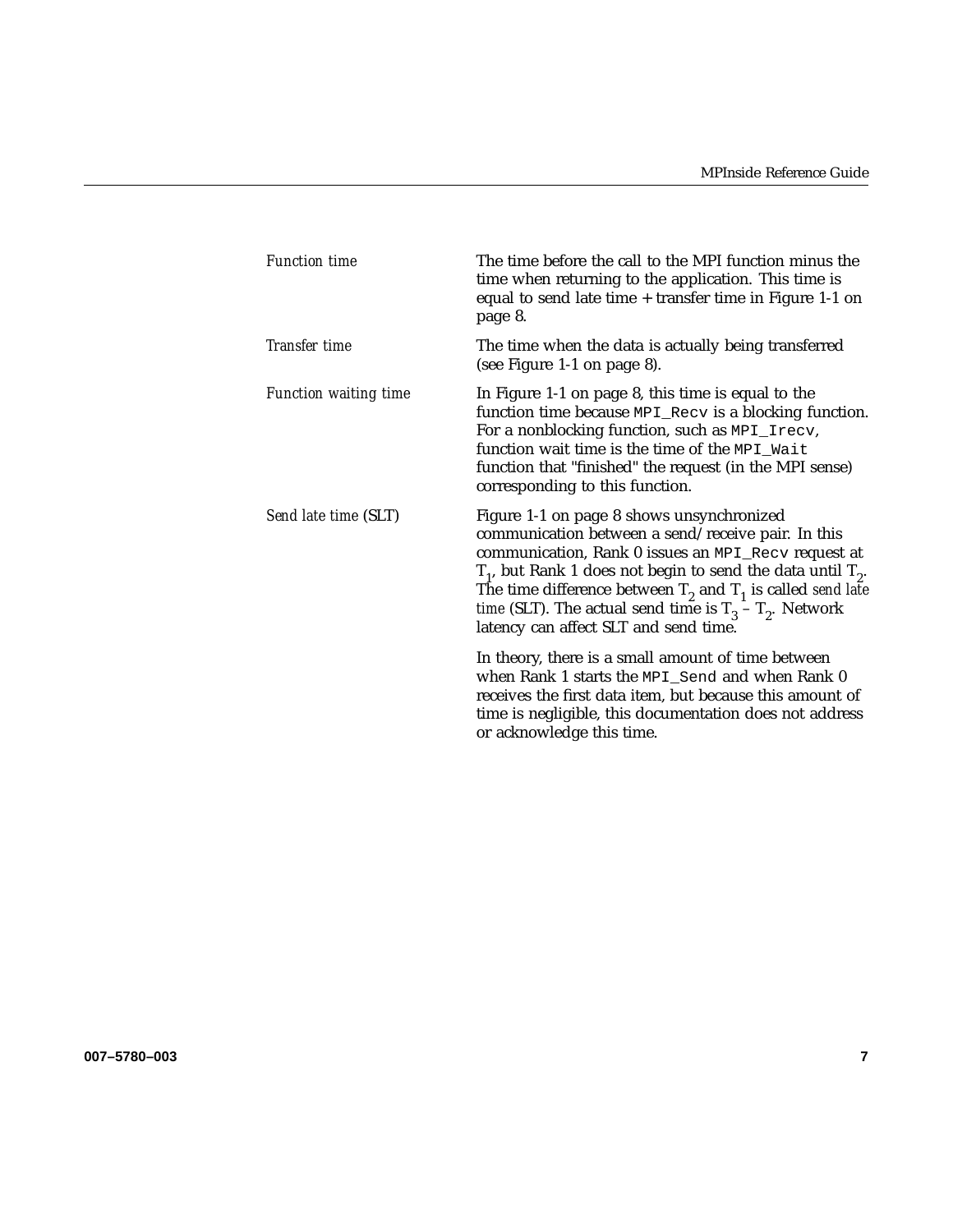

**Figure 1-1** Send Late Time

*Branch* **A** *branch* is a sequence of function calls in a user application that is terminated by an MPI function. A branch has a unique identification number. Such a number could differ from one CPU to the other even if both refer to exactly the same sequence of calls. The identification depends on the order they are encountered in the MPInside library.

For more information about branches, run the MPInside\_post command after an MPInside run, and examine the mpinside\_clstk\_post.*rank* reports from an MPInside run.

# **About MPInside Environment Variables**

MPInside supports many environment variables that you can use to modify the default MPInside behavior. The chapters in this manual contain examples that use these environment variables to generate different types of MPInside reports. The MPInside(3) man page lists all the MPInside environment variables that are available to you.

**Note:** Depending on the shell you use, you might need to export the environment variables after you declare them. The examples in this manual do not show an export step. Consult your shell documentation for information about how to export variables.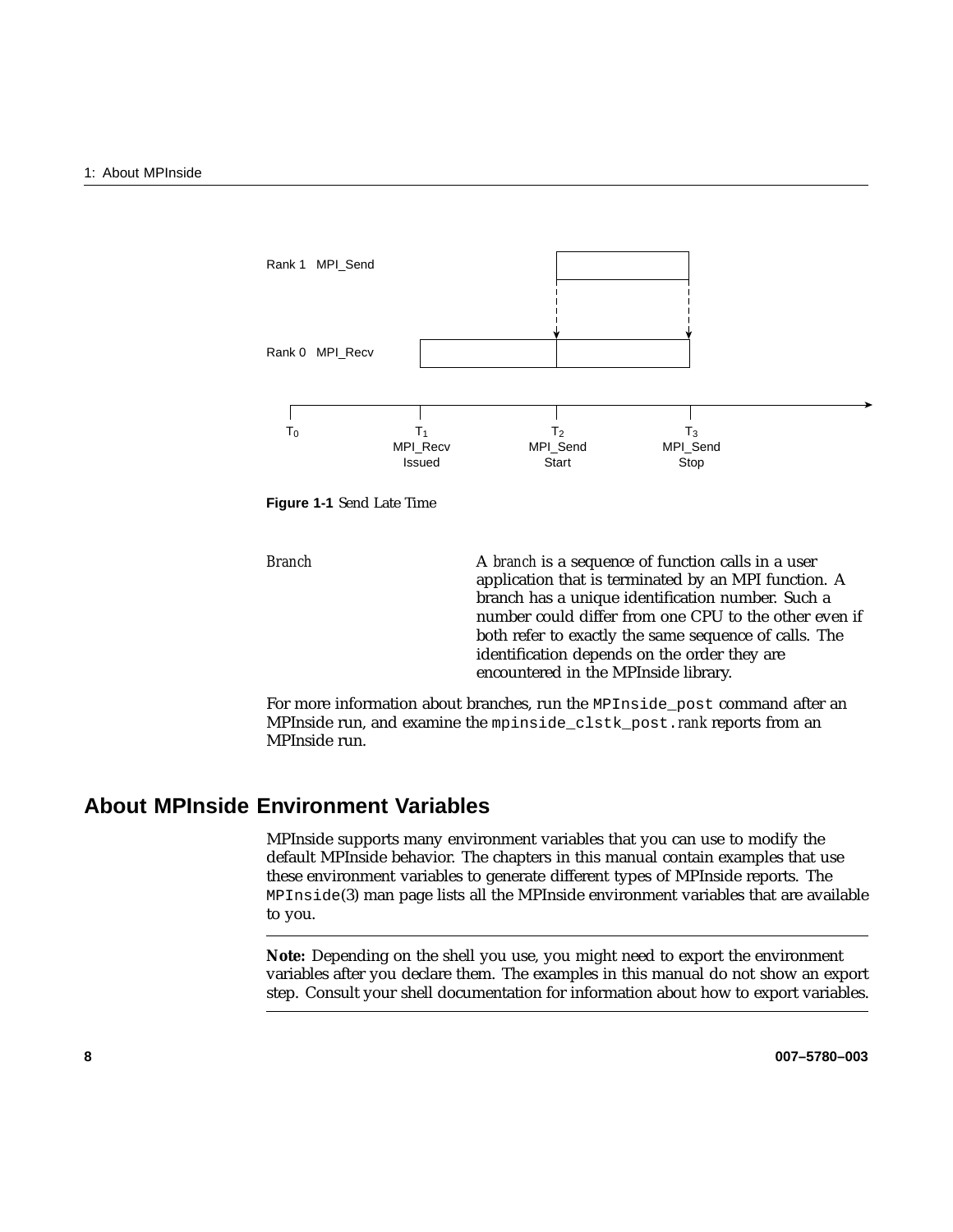The following list summarizes the environment variables that are used in the examples in this documentation:

• MPINSIDE\_CALLSTACK\_DEPTH *integer\_number*

Unwinds the branch call stack to a depth of *integer\_number*, and writes branch information and statistics to files named mpinside\_clstk.*rank*.

A *branch* is an MPI function and all of its ancestors in the calling sequence. The additional reports, one for each rank number, contain information about all the branches that end with a call to an MPI routine.

• MPINSIDE\_CROSS\_REFERENCE

When set along with MPINSIDE\_CALLSTACK\_DEPTH, this variable specifies that call stack branches include data about the ranks that participated on each end of the MPI routine. The additional cross referencing output includes the following:

- The total communication time attributable to the partner on each end of a given branch
- The total send late time for each branch/partner pair
- MPINSIDE\_EVAL\_COLLECTIVE\_WAIT

Specifies that MPInside perform the following tasks:

- Insert an MPI\_Barrier function before all MPI collective operations
- Record the time elapsed for the MPI\_Barrier function
- MPINSIDE\_EVAL\_SLT

Directs MPInside to measure the time for all send actions that are late (send late time (SLT)) compared to the MPI\_Recv-MPI\_Wait arrivals.

• MPINSIDE\_LITE

Reduces MPInside overhead to the absolute minimum. MPInside overhead is minimal in most environments, but when you use the MPINSIDE\_LITE environment variable, MPInside reduces its overhead to very minimal levels. This mode of operation can be useful for programs that perform many, small-sized function calls. The resulting report include timings but not size or request information.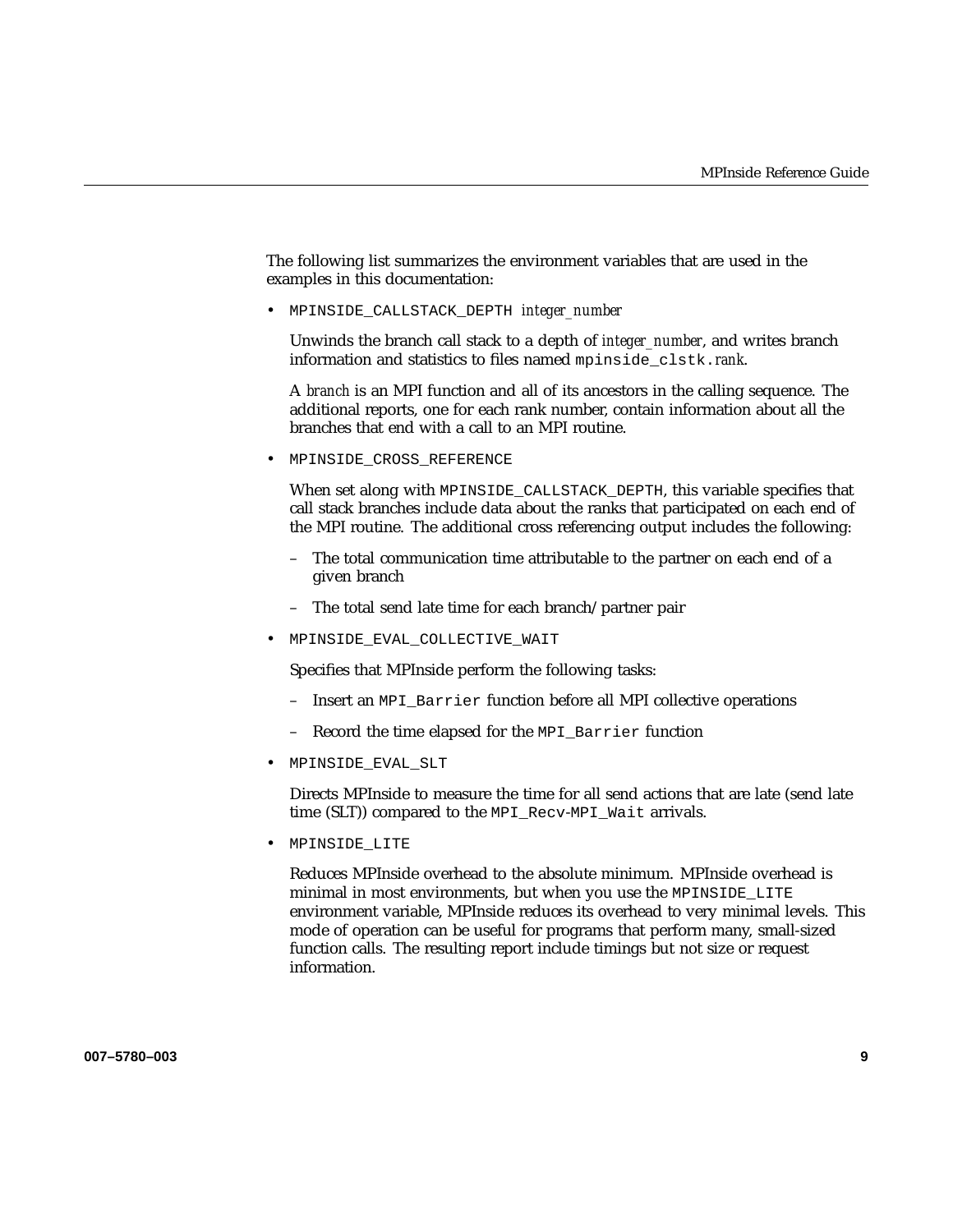**Note:** SGI supports the MPINSIDE\_LITE environment variable as an experimental environment variable. Use of this environment variable can generate unexpected results.

• MPINSIDE\_MATRICES

Directs MPInside to print the transfer topology matrix files.

• MPINSIDE\_MODEL

Instructs MPInside to generate statistics that model how the program would perform in an environment with zero latency, infinite bandwidth, and no time spent in the MPI routines. This output is useful because it shows how much faster a program could run if each rank did the same computational work but adopted a more efficient communication pattern or ran on a system with better networking hardware.

• MPINSIDE\_OUTPUT\_PREFIX

Enables you to specify a custom prefix for the MPInside output report. By default, MPInside writes its report to mpinside\_stats in the run directory. When you specify this environment variable, you can specify a full path to a different directory, or you can specify a prefix other than mpinside. This environment variable is useful if you want to run MPInside several times and write the report to a differently named report each time.

• MPINSIDE\_PRINT\_ALL\_COLUMNS

Prints columns of MPInside statistics with a value of zero (0) when zero values are generated. By default, MPInside suppresses columns that contain all zeros. When this variable is set, MPInside output includes all columns of statistics that pertain to the environment variables that you set. Use this variable if you want to make sure that a particular column is printed. For example, if you want to run MPInside more than once, use this variable for each run. When you set this variable, you ensure that the output contains the same columns of data for all runs.

• MPINSIDE\_PRINT\_DIRTY

Prints data with full precision but no formatting. The report appears poorly formatted if you open it in an editor such as  $vi(1)$ , but you can import the report into a spreadsheet with readable results.

• MPINSIDE\_SHOW\_READ\_WRITE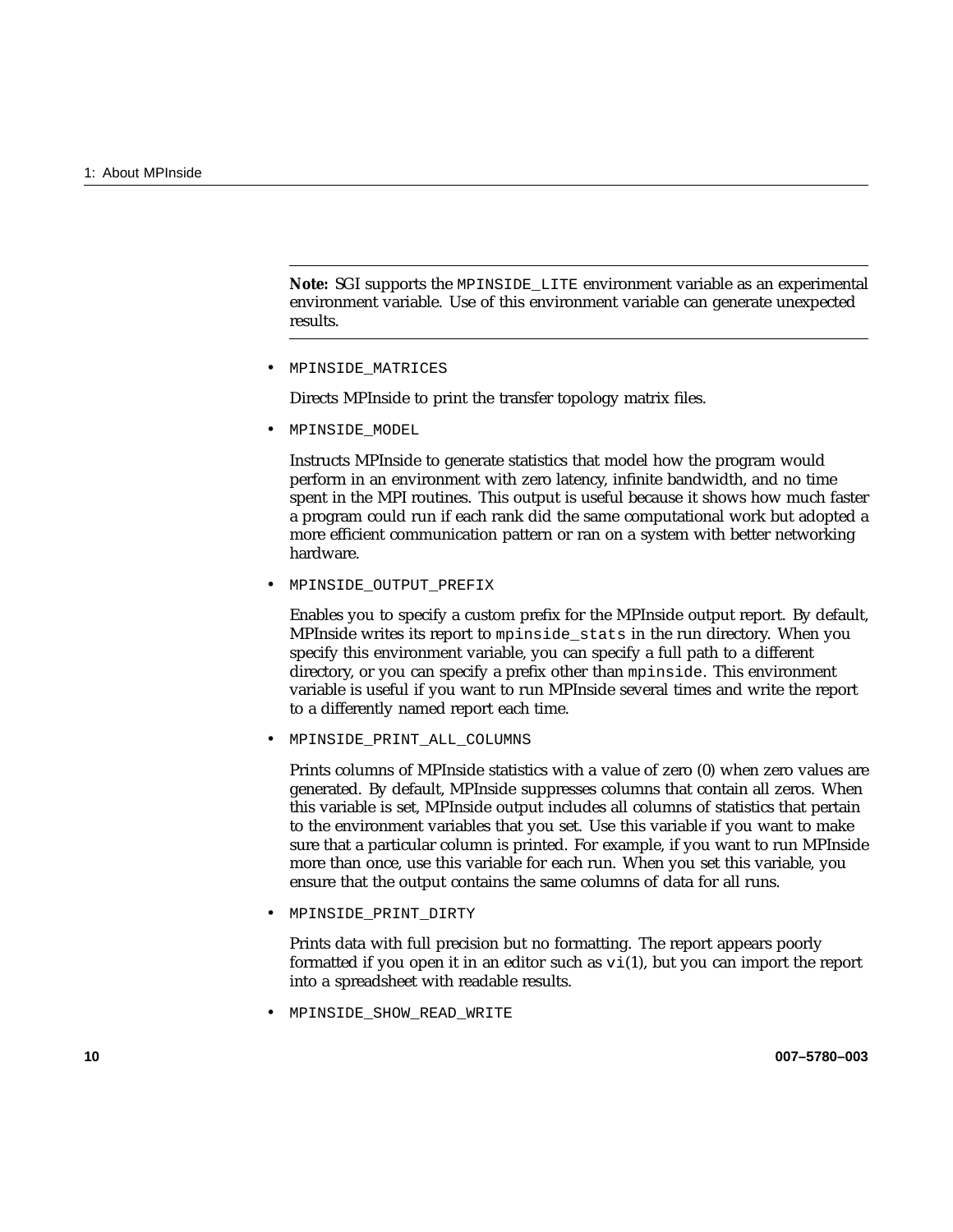Generates additional columns in the MPInside report. These columns show the time, number of characters, and number of calls to libc I/O functions such as read(), write, open, and fread that the program calls directly. If the application calls one of the MPI I/O functions, such as MPI\_File\_read\_at(), setting this variable causes MPInside to include information about the MPI File *xxx* functions in an additional set of five arrays.

To set this environment variable, specify a 1 as its argument or, for extended I/O reporting, specify a string of file names. For information about how to specify the string, see MPInside(3).

**Note:** SGI supports the MPINSIDE\_SHOW\_READ\_WRITE environment variable as an experimental environment variable. Use of this environment variable can generate unexpected results.

• MPINSIDE\_SIZE\_DISTRI

Generates a table that shows the total number of requests that the program generated at a given size for each type of MPI communication. Options to this environment variable enable you to generate a table that shows the total time spent per each request size and each type of communication.

The preceding list defines each of the environment variables very briefly. For more information, see the MPInside(3) man page.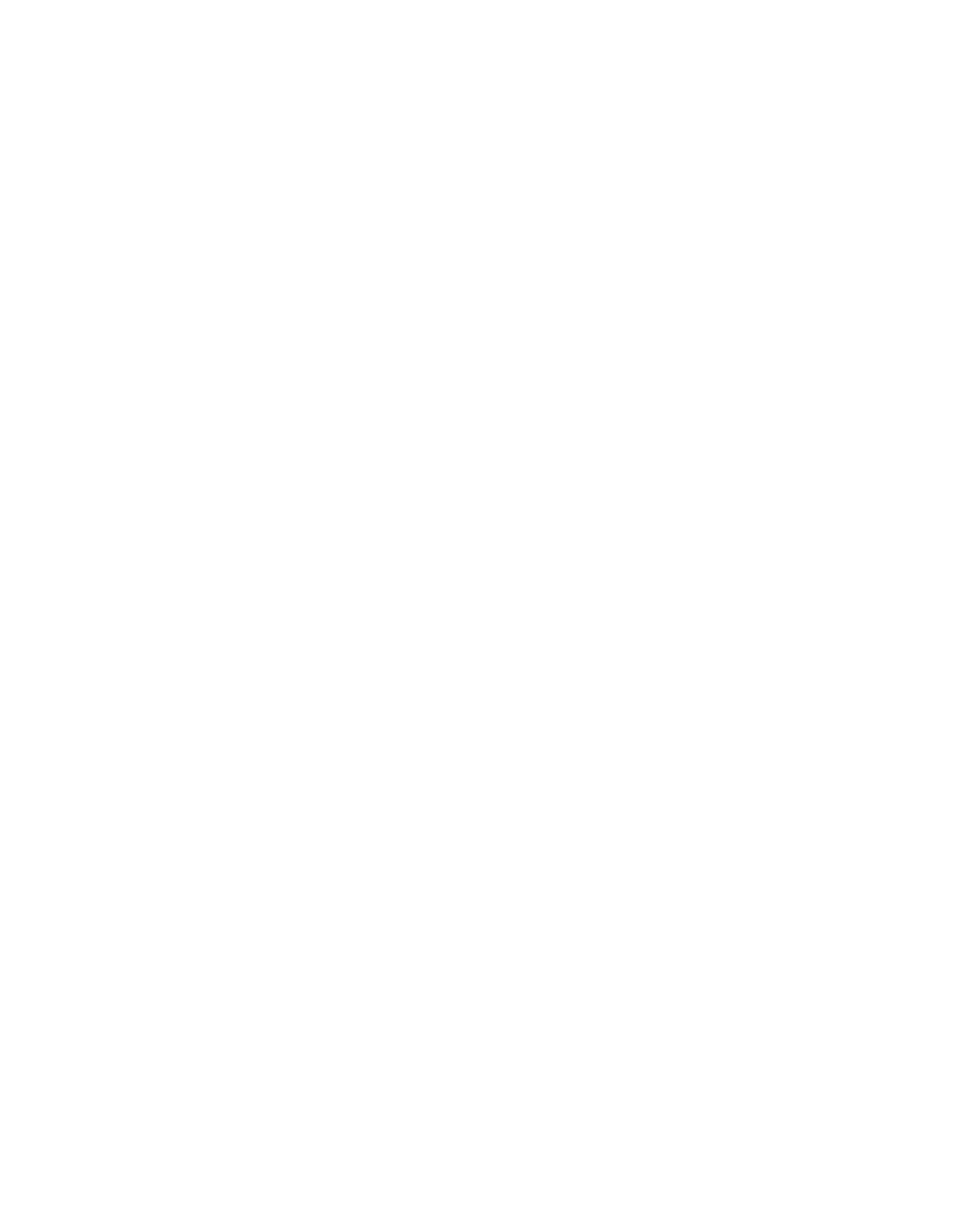# **Getting Started and Generating Default MPInside Reports**

This chapter contains the following topics:

- "About Getting Started" on page 13
- "About MPInside Example Programs" on page 13
- "Analyzing a Program Using MPInside Defaults" on page 14

# **About Getting Started**

The MPInside reports, mpinside\_stats, mpinside\_clstk.*rank*, and mpinside\_clstk\_post.*rank*, contain many statistics. MPInside writes these files as tab-separated text files.

Because the reports contain so many statistics, SGI recommends that you open the reports from within a spreadsheet. The example in this chapter explains how to generate a default mpinside\_stats report and open it from within a spreadsheet.

The examples in this manual show how to open the mpinside\_stats file from within Microsoft Excel 2010 on a Windows operating system, but you can use any spreadsheet program. On Linux platforms, you can open the reports in some spreadsheet programs by dragging and dropping the output file into an open spreadsheet program.

## **About MPInside Example Programs**

SGI includes MPI examples and a script in the following directory:

/usr/share/doc/packages/MPInside-*version\_number*/examples

The examples directory contains the following:

• A README file, which contains information about the example test provided and the output that it generates.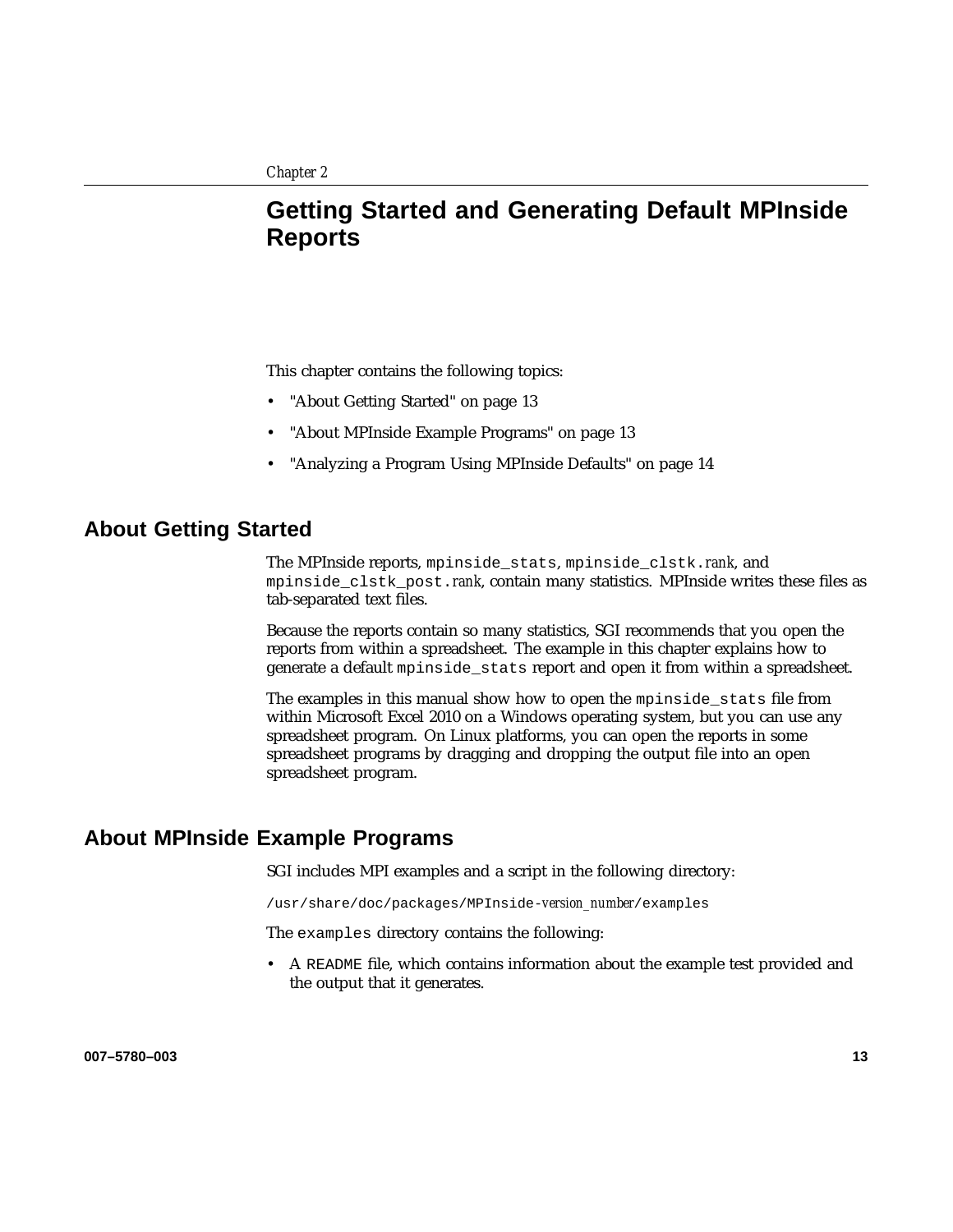- The osu\_allgather binary, which is an open source MPI latency microbenchmark.
- The osu allgather.c, which is the source file for the osu allgather binary.
- The collect\_osu\_allgather\_statistics.sh script, which generates four files. The first is the mpinside\_stats report. The second file contains rank-to-rank communication matricies. The script also generates two call stack reports, one for each rank.

You can run the script interactively or you can submit it to a batch scheduler that is compatible with PBS. You can use this file to generate an MPI report for your own applications by replacing osu\_allgather with the name of your application and setting the number of ranks appropriately.

When you run the script, it generates output files in the current working directory.

# **Analyzing a Program Using MPInside Defaults**

The following procedures show how to run MPInside with your program and how to obtain a simple set of output statistics:

- "Generating MPInside Statistics" on page 14
- "Opening the mpinside\_stats Report Within a Spreadsheet" on page 15
- "Creating Graphics Within the Spreadsheet" on page 16

## **Generating MPInside Statistics**

The MPInside analysis does not require you to recompile or relink your program. The following procedure explains how to run an MPI program and request MPInside statistics.

**Procedure 2-1** To generate MPInside statistics

- 1. Type the following command to load the MPInside module:
	- % **module load MPInside**
- 2. (Optional) Set environment variables.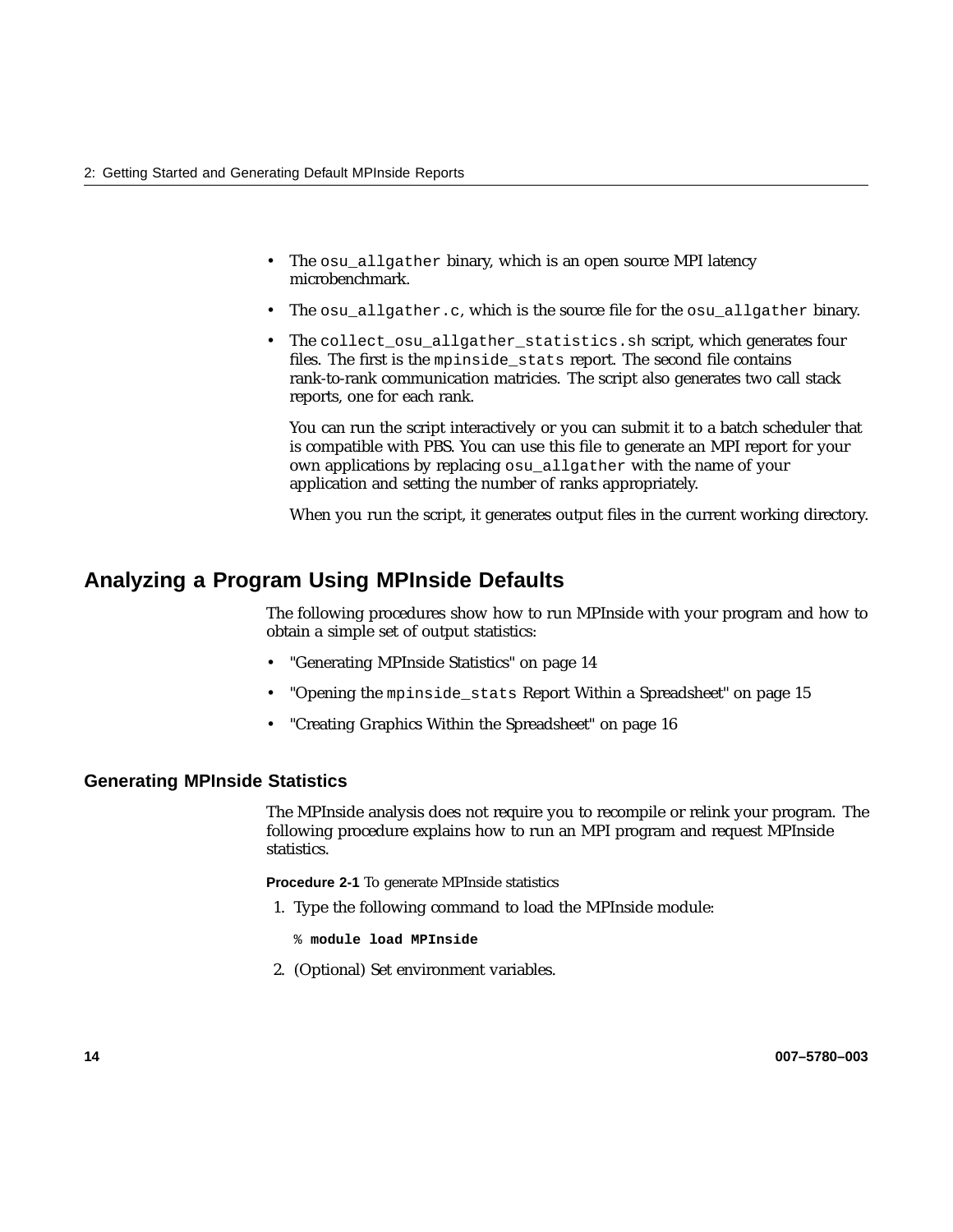MPInside supports many environment variables. The environment variables affect the MPInside output with regard to formatting, comprehensiveness, file naming, and other aspects of performance analysis.

For information about the MPInside environment variables, see the MPInside(3) man page.

3. Type the mpirun command in the following format:

mpirun -np *processes* MPInside *program\_name* [*program\_args*]

For *processes*, specify the number of ranks used by the application.

For *program\_name*, specify the name of the binary program you want to analyze. The program must have been compiled. For example: a.out.

For *program\_args*, specify any arguments that the program requires. These arguments are optional and are not required by MPInside.

4. Verify that the mpirun command finished, and locate the following file in the mpinside\_stats working directory.

By default, the report is named mpinside stats. You can use the MPINSIDE\_OUTPUT\_PREFIX environment variable to specify a prefix other than mpinside.

5. Copy the mpinside\_stats report to the computer that hosts the spreadsheet program you want to use.

#### **Opening the mpinside\_stats Report Within a Spreadsheet**

The following procedure explains how to open the mpinside\_stats report within Microsoft Excel 2010.

**Procedure 2-2** To open the mpinside\_stats report

- 1. Open the spreadsheet program.
- 2. Within the spreadsheet program, click **Data > From Text**.
- 3. On the **Import Text File** page, select **All files (\*.\*)** from the pull-down menu.
- 4. Navigate to and select the mpinside\_stats report.
- 5. Click **Import**.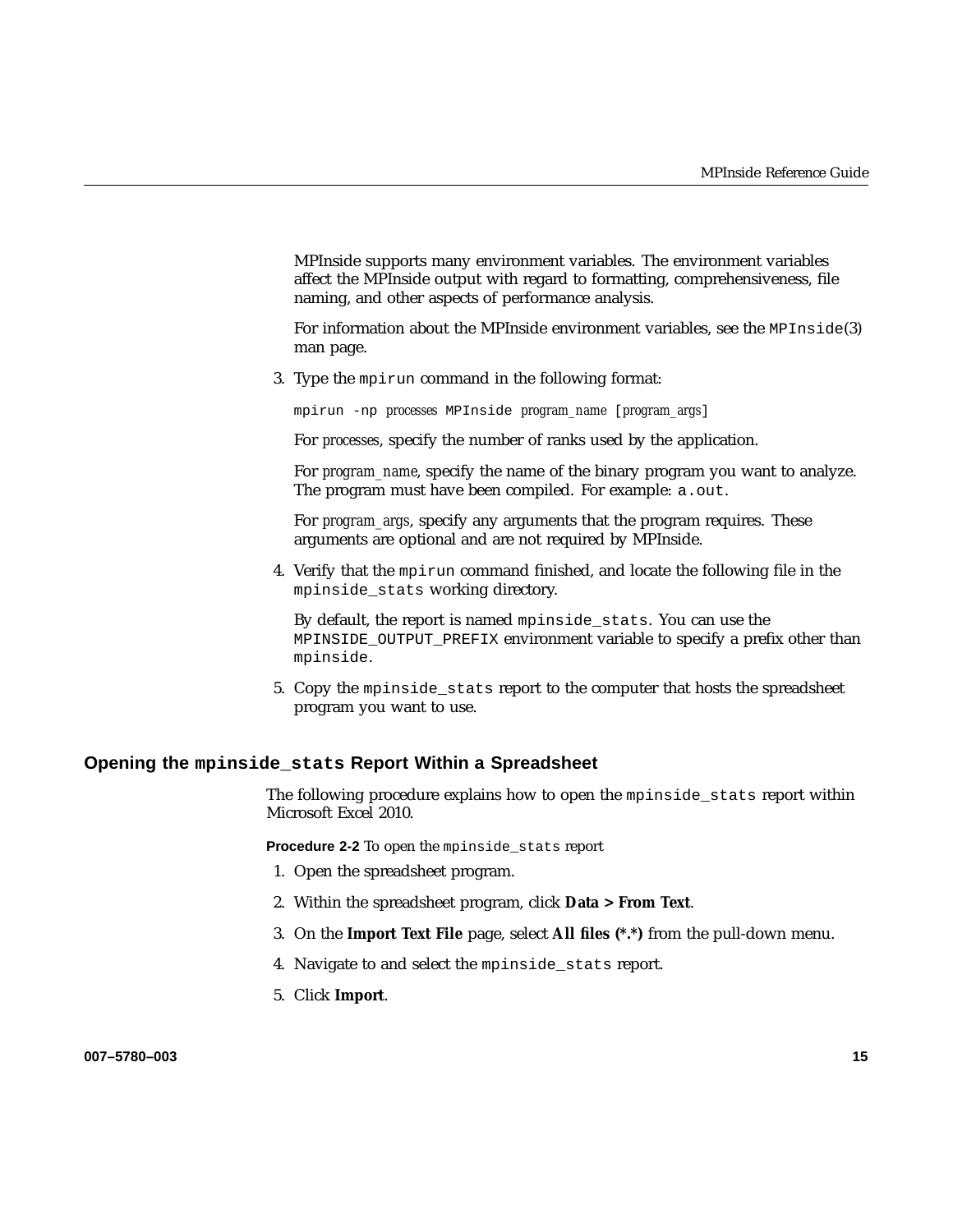- 6. On the **Text Import Wizard Step 1 of 3** pop-up window, select **Delimited**, and click **Next**.
- 7. On the **Text Import Wizard Step 2 of 3** pop-up window, select **Tab**, and click **Next**.

Make sure that all the other boxes in this window are clear.

- 8. On the **Text Import Wizard Step 3 of 3** pop-up window, accept the defaults, and click **Finish**.
- 9. On the **Import Data** pop-up window, make sure that **Existing Worksheet** is selected, and click **OK**.

#### **Creating Graphics Within the Spreadsheet**

MPInside creates a large volume of data. It is easier to detect problem areas in your program if you create graphics within the spreadsheet. You can create a graphic from any data set in the spreadsheet. The example in this topic creates a graphic from the data for the first array.

The following procedure explains how to create graphics from the data in the mpinside\_stats report within a spreadsheet program.

**Procedure 2-3** To create graphics

1. Locate the data for the first array.

For example, in Microsoft Excel, complete the following steps:

- Press CTRL-f.
- Type **CPU** in the pop-up window's search field.
- Click **Find Next**.

This action positions the cursor in the **CPU** cell for the first array.

Within the spreadsheet, each column head is an abbreviation for an MPI function. At the top of the report, you can see an explanation for each column head.

2. Select all the data for the first array and create a graph.

In this step, your goal is to select all the columns from the **Compute** column through the rightmost column. The orientation of the resulting graphic should be rectangular (horizontal). For example: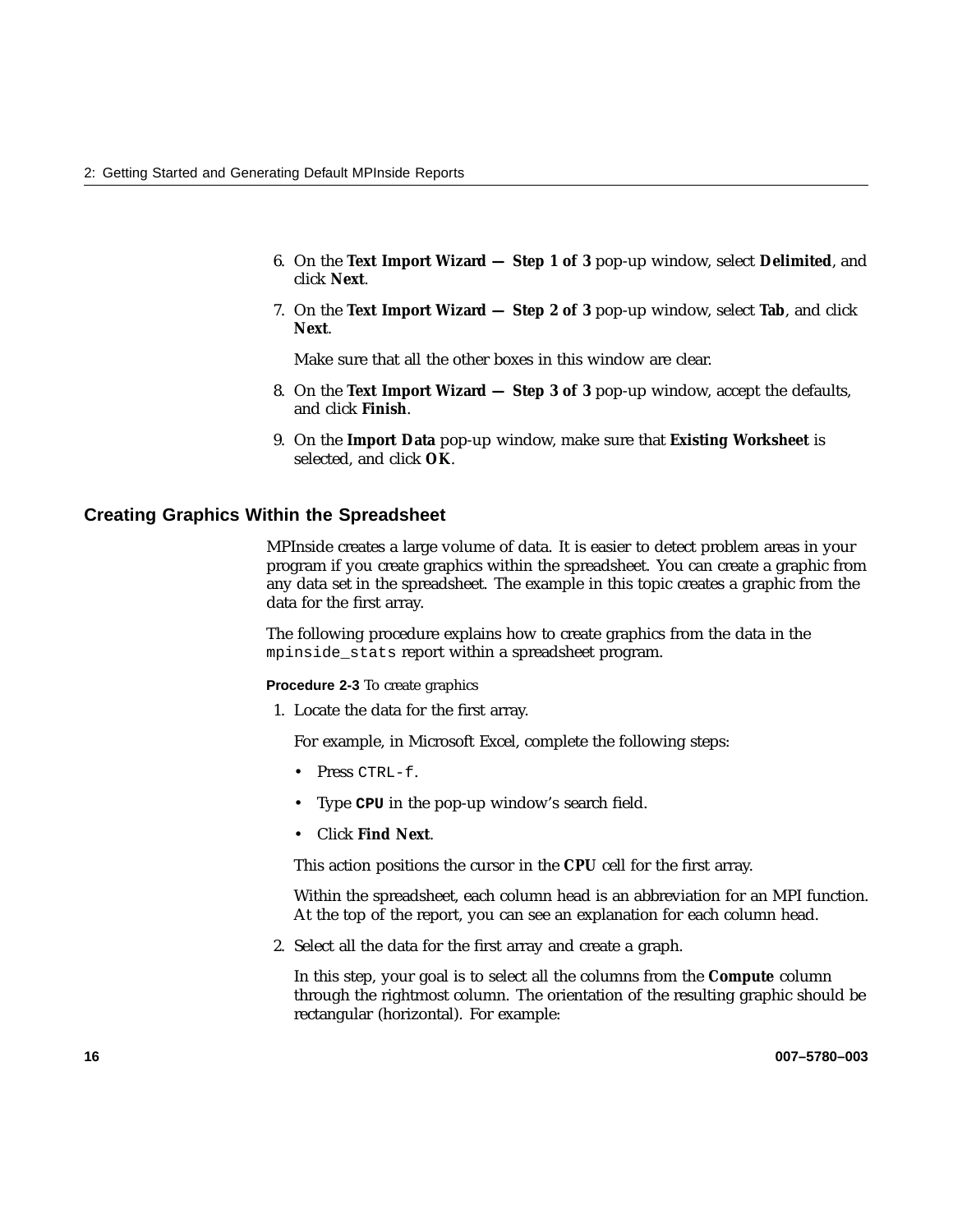

Example

**Figure 2-1** Stacked Area Plot — Running Times Per Rank of Various MPI Routines

You can drag your mouse to highlight all the rows and columns of data, but if you have a lot of data, this can be error-prone and tedious.

To highlight all the data automatically, put your cursor in the **Compute** cell, and press the following keys simultaneously: Shift + End + down arrow.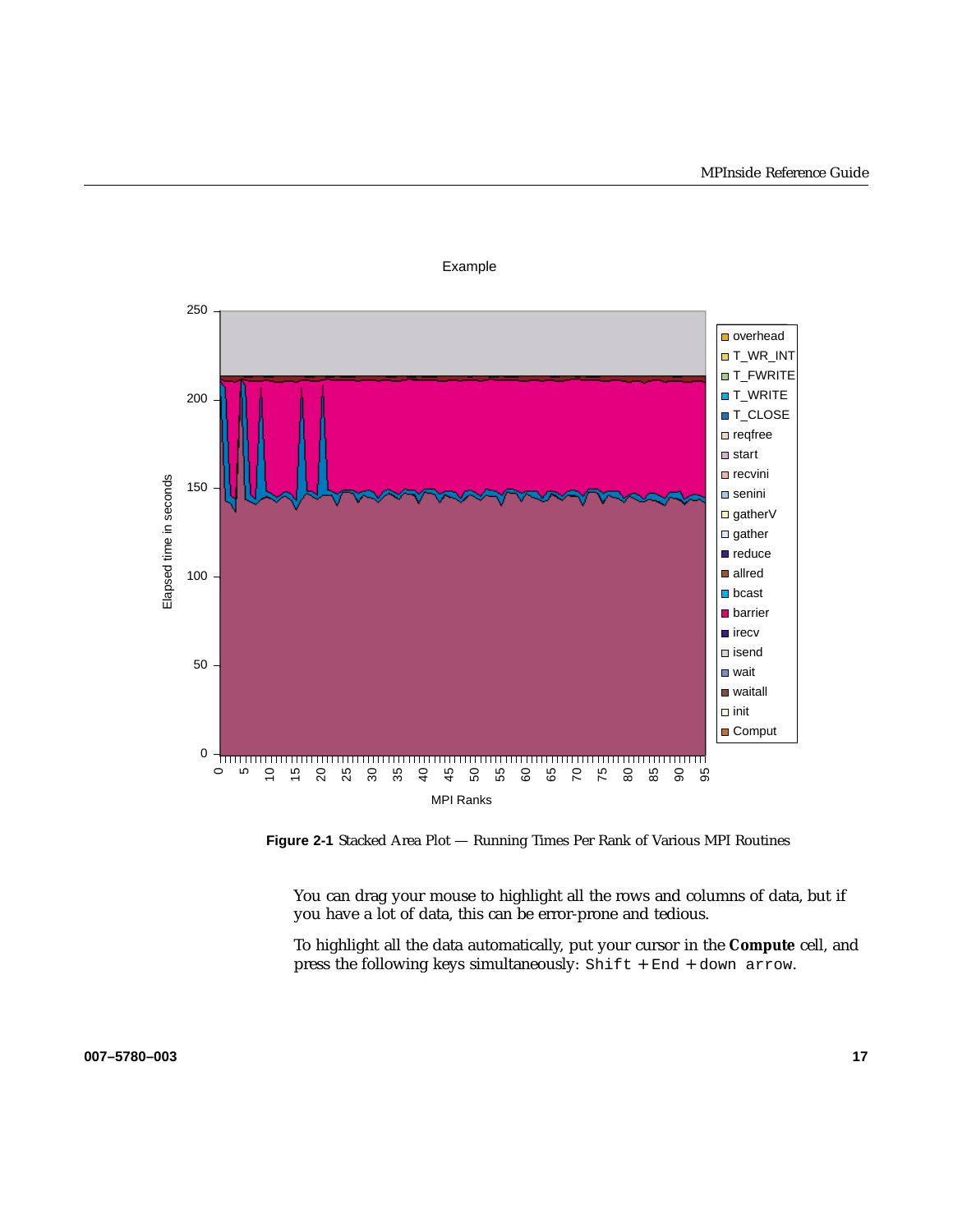If this key combination does not work automatically, press  $Shift + End + down$ arrow to highlight all the rows, and then press  $Shift + End + right$  arrow to highlight all the columns.

- 3. Click **Insert > Area**.
- 4. In the **2–D Area**, click the **Stacked Area** icon.

The **Stacked Area** icon is the middle icon in the **2–D Area** row. If you hover over the middle icon, the **Stacked Area** label appears.

5. (Conditional) Reset the chart axes.

Perform this step if your chart data is difficult to analyze.

Depending on the spreadsheet program you use, your chart might have the wrong axes. Complete the following steps to flip the axes and display a more useful chart:

- Right click in the chart you created, and select **Select Data**.
- On the **Select Data Source** pop-up, click **Switch Row/Column** and click **OK**.

#### **(Optional) Creating Labels on the Spreadsheet's Charts**

Perform this procedure if you want to create labels on the charts you create within the spreadsheet.

The following procedure explains how to create labels on the Microsoft Excel 2010 charts within a spreadsheet.

**Procedure 2-4** To create labels on the charts

- 1. Click in one of the charts you created.
- 2. Select one of the chart layouts from the Microsoft Excel ribbon.

For example, select **Layout 6**.

- 3. Click the **Chart Title** placeholder label, and type a name for your chart.
- 4. Click the **Axis Title** placeholder label, and type a name for the X axis. For example, **MPI Ranks**.
- 5. In the **Category (Y) axis** field, type a label. For example, **Elapsed Time in Seconds**.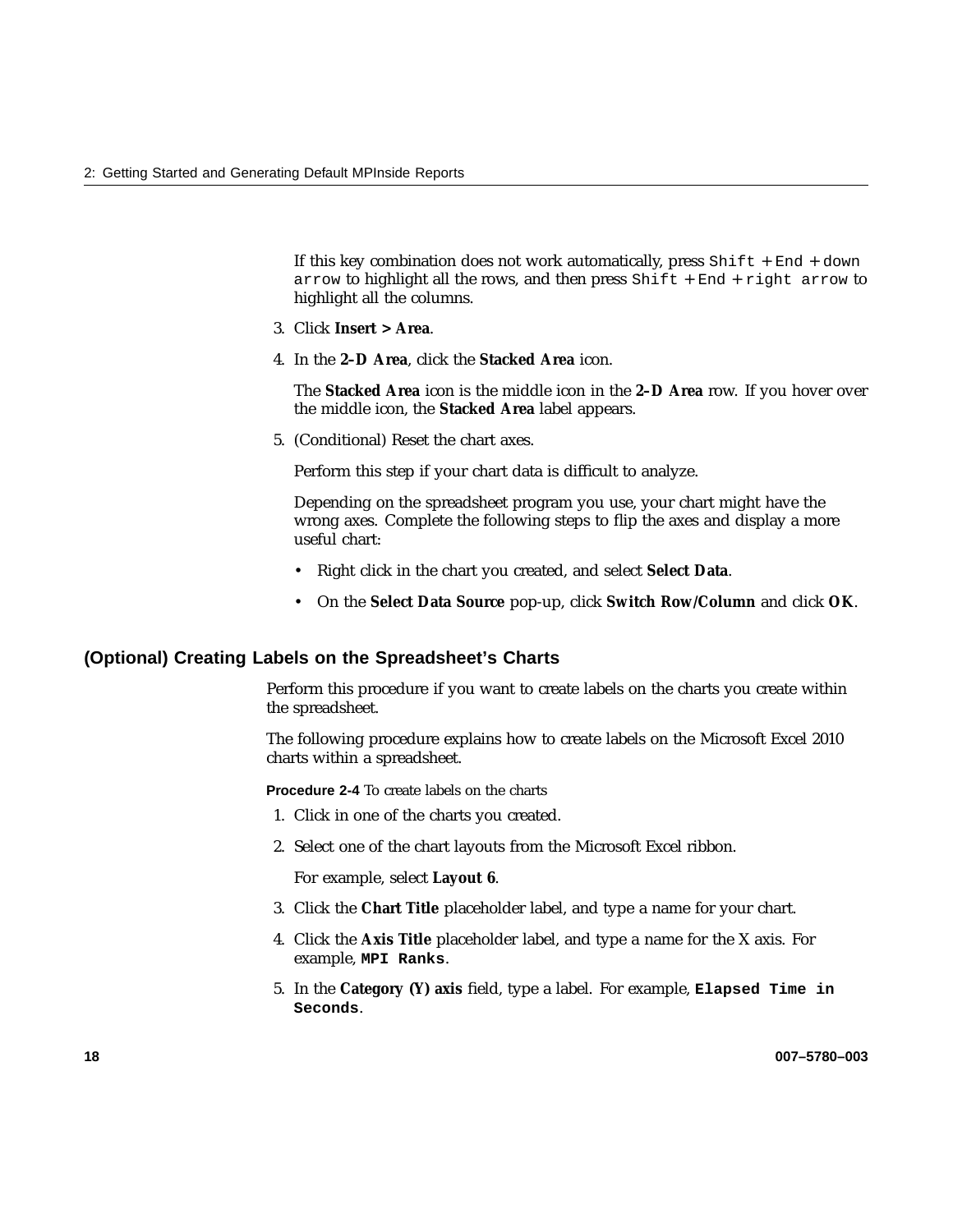# **Comparing MPInside Statistics from Multiple Program Runs**

This chapter contains the following topics:

- "About Using Statistics From Multiple Program Runs" on page 19
- "Gathering Data From Multiple Program Runs" on page 19

## **About Using Statistics From Multiple Program Runs**

MPInside includes environment variables that you can use to modify MPInside's default output. For example, you can use these environment variables to model a different execution environment, to generate additional statistics, or to rename the report. When you use different environment variables for each program run, each program run generates slightly different statistics. When all the program runs are complete, you can compare the statistics.

This chapter contains a large example that shows how to use different environment variables for different programming runs to generate a suite of statistics for you to examine.

## **Gathering Data From Multiple Program Runs**

The following topics each show one part of a large example that collects statistics from an MPI program over several program runs:

- "Run 1 Gathering Baseline Statistics" on page 19
- "Run 2 Simulating a Perfect Interconnect Environment" on page 23
- "Run 3 Analyzing the Amount of Time Spent Waiting" on page 26

#### **Run 1 — Gathering Baseline Statistics**

In this initial run, your goal is to gather statistics from a typical run in your typical programming environment.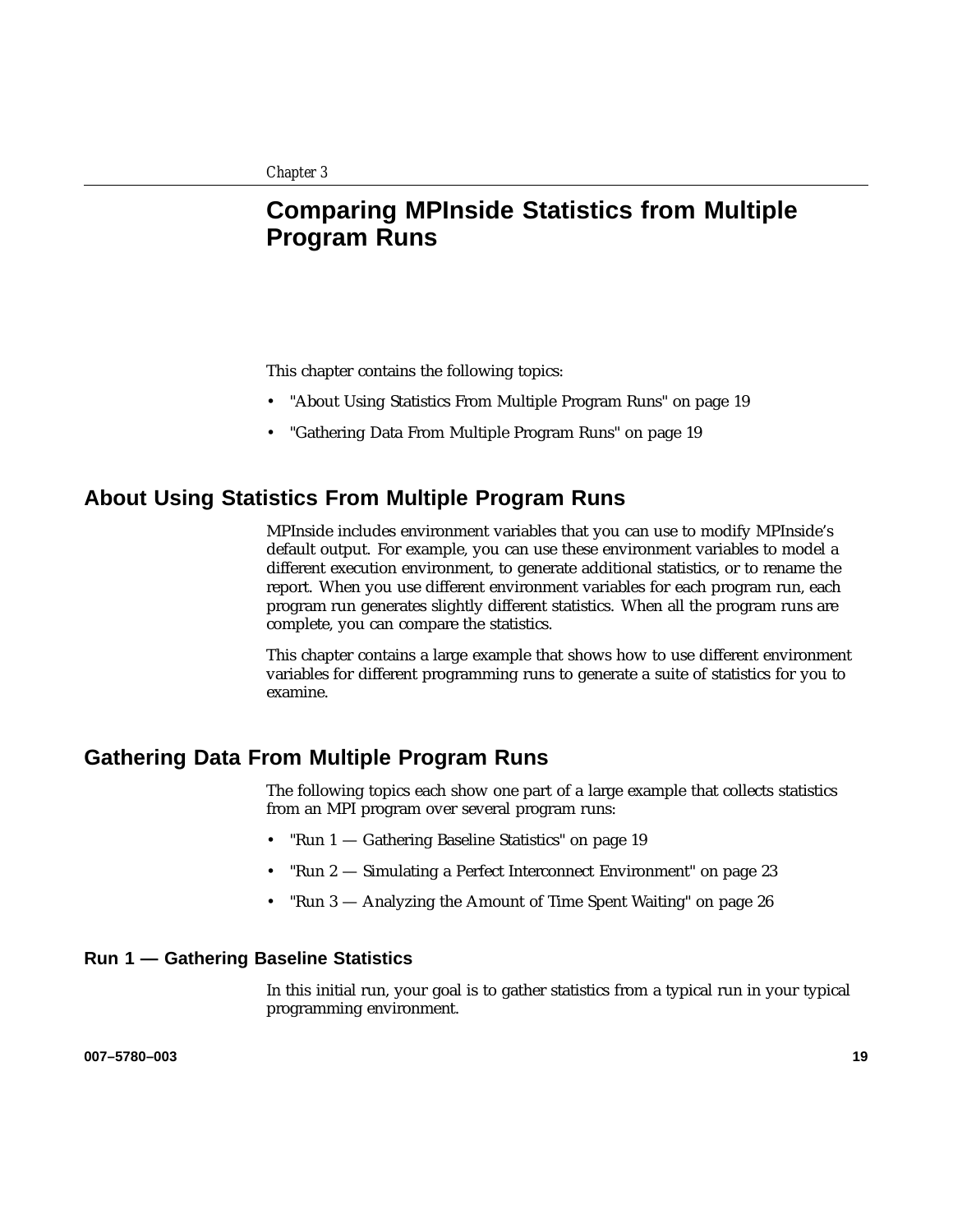The following procedure explains the environment variables to use when you run MPInside for the first time.

**Procedure 3-1** To run MPInside

- 1. Type the following command to load the MPInside module:
	- % **module load MPInside**
- 2. Rename the MPInside report.

By default MPInside writes to the mpinside stats report. If you want to run MPInside only once, there is no need to rename the report. However, in this example, you want to run MPInside multiple times and compare the results. In this case, if you permit MPInside to use the default report name, MPInside overwrites the mpinside\_stats report in its successive runs. To preserve each successive run in a separate file, use different names for the report in each run.

Type the following command to rename the MPInside report to mpinside\_baseline\_stats:

- % **setenv MPINSIDE\_OUTPUT\_PREFIX mpinside\_baseline**
- 3. Type the following command to generate statistics on the request sizes:
	- % **setenv MPINSIDE\_SIZE\_DISTRI T+12:0-11**

By default, MPInside runs with the following specification: MPINSIDE\_SIZE\_DISTRI 12:0--0, and the statistics that MPInside generates show the accumulated total request sizes for all calls for rank zero (0). In this step, you specify the following:

T+ Generates additional statistics that describe how much time each type of MPI communication spent in transmitting or receiving a given request size. The statistics show the timings of the MPI functions, split by size. These statistics can expose bottlenecks in the program that occur for particular request sizes. The resulting statistics appear in a table with two axes, one for the communication type and one for the request size. You can look at both axes to determine the cause of an application's slowness. These statistics appear in the report after the request sizes.

> In the transmission time report, time spent in MPI\_Wait, MPI\_Waitall, MPI\_Waitany, and MPI\_Waitsome is added into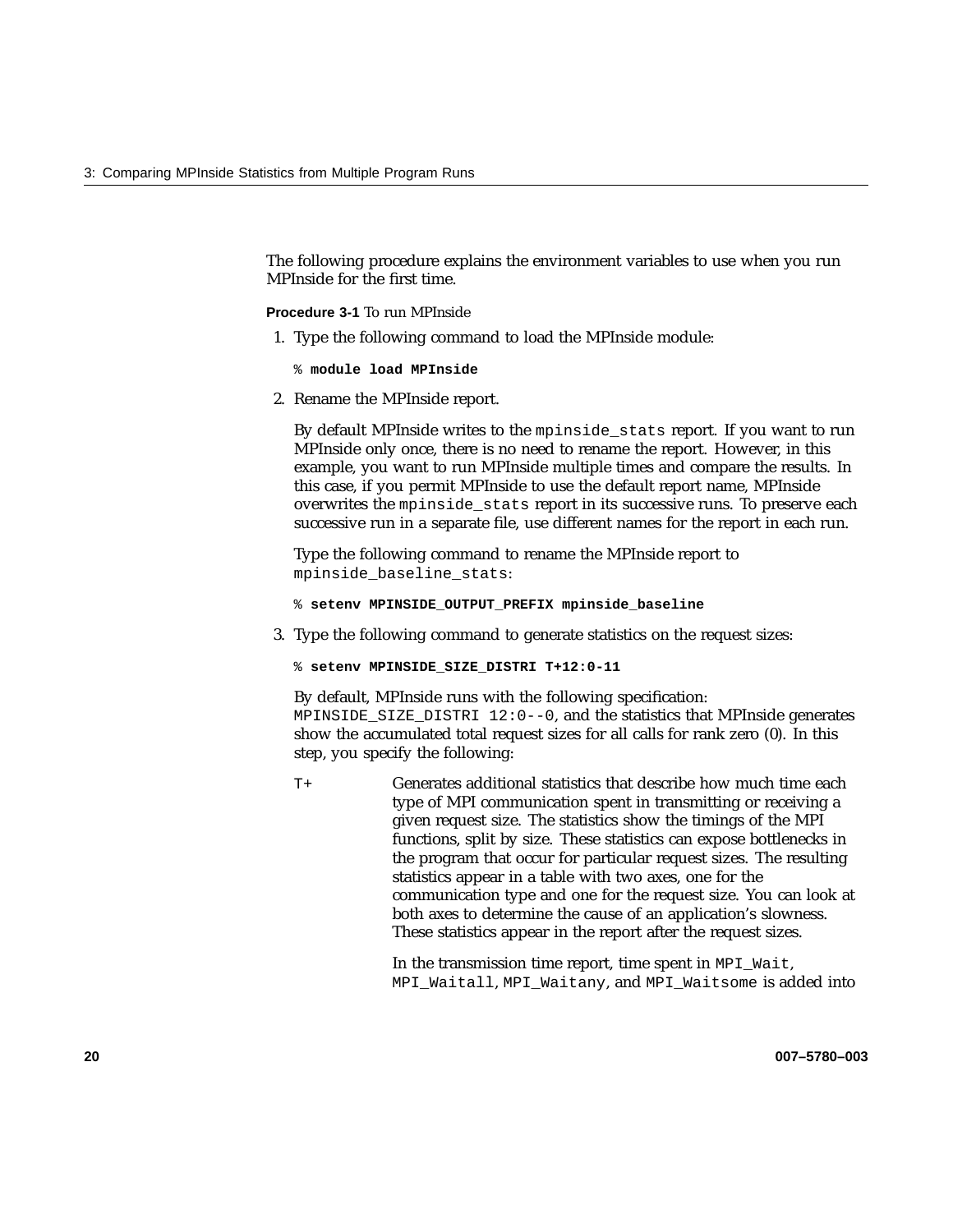the row and column that corresponds to the previous nonblocking communication request, such as an MPI\_Isend, MPI\_Irecv call.

If the T+ option is not supplied, the MPInside statistics do not include the time spent in calls to MPI\_wait or MPI\_waitall.

- 12 Specifies the number of rows in the report, excluding the row at the bottom that tabulates requests of size zero.
- 0-11 Includes statistics for ranks *first*-*last* in the report. In this example, you request statistics for 12 ranks. If you have 16 ranks and you want statistics for all ranks, specify 0-15.
- 4. Type the following commands to set additional environment variables:
	- % **setenv MPINSIDE\_SHOW\_READ\_WRITE**
	- % **setenv MPINSIDE\_PRINT\_ALL\_COLUMNS**
	- % **setenv MPINSIDE\_PRINT\_DIRTY**

**Note:** SGI supports the MPINSIDE\_SHOW\_READ\_WRITE environment variable as an experimental environment variable. Use of this environment variable can generate unexpected results.

5. (Conditional) Set the MPINSIDE\_LIB environment variable to your MPI implementation.

Perform this step if your MPI implementation is something other than SGI's MPT MPI. The default setting is MPINSIDE\_LIB MPT, which assumes that SGI MPT is your MPI implementation.

If you use an implementation that is not SGI's MPT MPI implementation, type the one command from the following list that pertains to your implementation:

| Command                       | <b>MPI</b> Implementation |
|-------------------------------|---------------------------|
| % setenv MPINSIDE LIB IMPI    | X86 Intel MPI             |
| % seteny MPINSIDE LIB OPENMPI | <b>OpenMPI</b>            |

**Note:** SGI supports the following as experimental technology: the MPINSIDE\_LIB environment variable, the X86 Intel MPI library, and the OpenMPI library. Use of this software can generate unexpected results.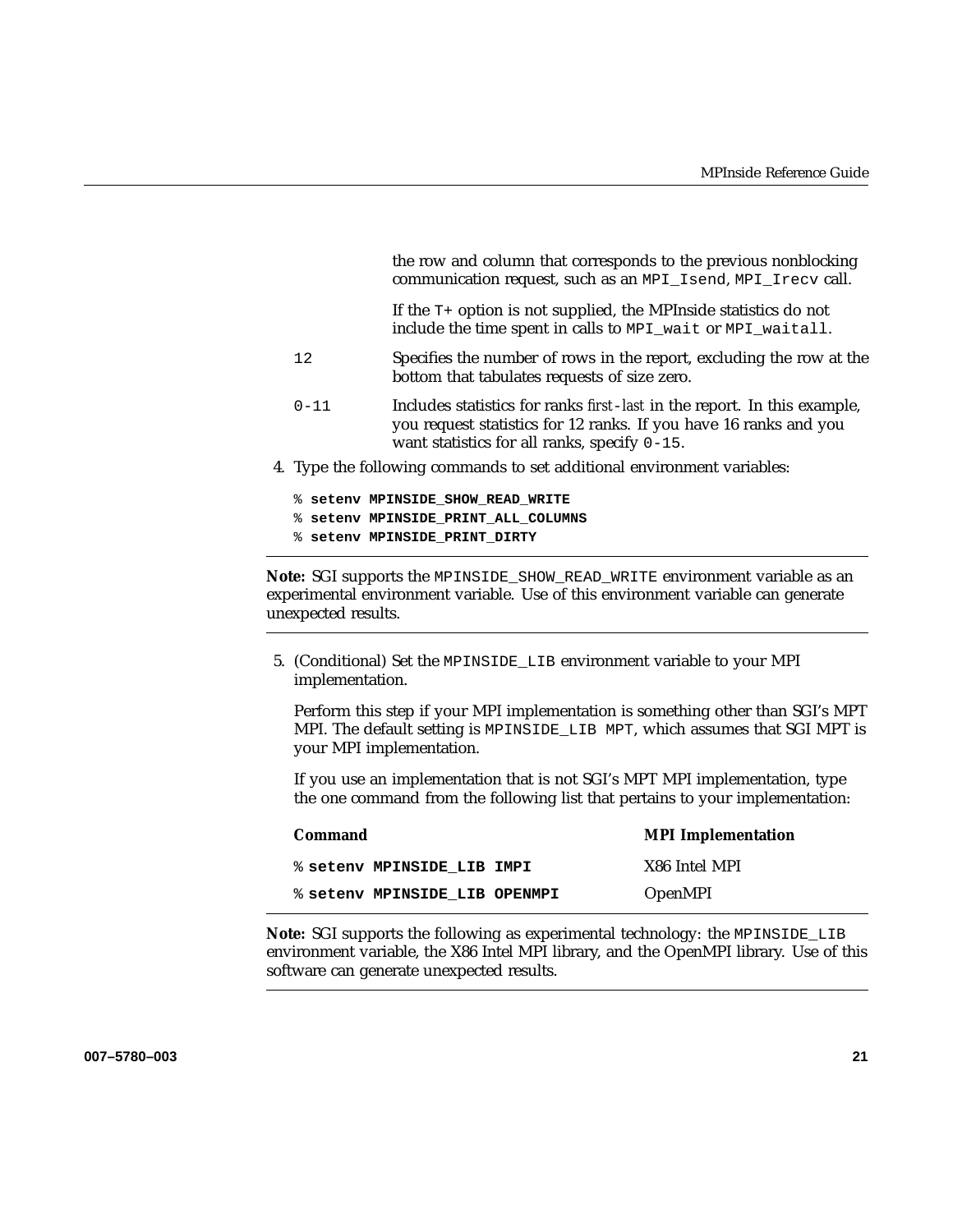6. Type the mpirun command in the following format:

mpirun -np *processes* MPInside *program\_name* [*program\_args*]

For *processes*, specify the number of ranks used by the application.

For *program\_name*, specify the name of the binary program you want to analyze. The program must have been compiled. For example: a.out.

For *program\_args*, specify any arguments that the program requires. These arguments are optional and are not required by MPInside.

7. (Conditional) Repeat this programming run with a smaller set of environment variables.

Perform this step only if the preceding run completed in an excessively long period of time and you suspect that MPInside introduced overhead.

In most cases, MPInside incurs negligble overhead. However, if you notice that your program's run took noticeably longer to complete when MPInside was invoked, you might want to get an additional run. In this additional run, invoke MPInside with only minimal environment variables.

Make sure to retain the mpinside\_baseline\_stats report file. You do not want to overwrite mpinside\_baseline\_stats because it includes important information about the size and number of requests for which overhead does not matter. Type the following commands to repeat the programming run and request minimal MPInside operations:

• Load the MPInside module:

% **module load MPInside**

• Specify the report name:

% **setenv MPINSIDE\_OUTPUT\_PREFIX mpiniside\_lite**

• Specify minimal overhead:

```
% setenv MPINSIDE_LITE
```
• (Conditional) Specify your MPI library:

```
% setenv MPINSIDE_LIB lib
```
This step is not needed if your library is SGI MPT MPI. The default *lib* is MPT. An earlier step in this procedure shows the nondefault *lib* specifications.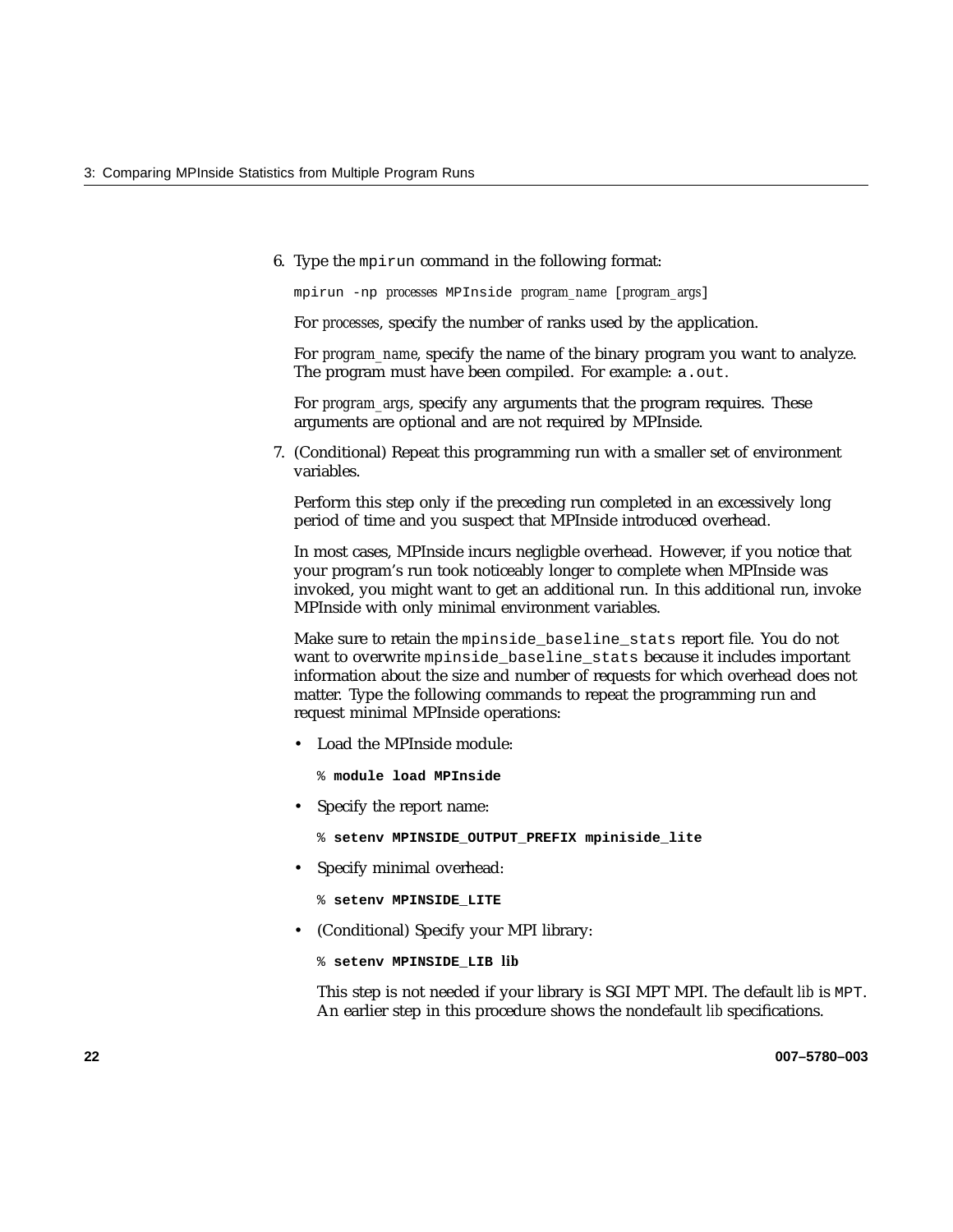• Run the program with MPInside:

```
% mpirun -np processes MPInside program_name [program_args]
```
If this run, with MPINSIDE\_LITE specified, is still noticeably longer than a run without MPInside involvement, you need to consider programming problems.

With a null request, the MPI library could return to the application in tens or hundreds of nanoseconds. For such calls, MPInside's accounting can take more processing time than the actions of the MPI library that you wanted to track. If these calls make up a substantial amount of the total MPI calls in your program, you might end up with an unrealistically long running time due to MPInside overhead, even when running in lite mode.

**Note:** SGI supports the following as experimental technology: the MPINSIDE\_LITE environment variable and the MPINSIDE\_LIB environment variable. Use of this software can generate unexpected results.

## **Run 2 — Simulating a Perfect Interconnect Environment**

If the programming environment had a perfect network and perfect hardware, you might expect all message passing to occur perfectly, with no waiting. When you complete this run, you simulate a perfect environment. This run simulates the amount of waiting that occurs because of unbalanced loads, and that is independent of the MPI engine.

The following procedure explains the environment variables to use when you run MPInside for the second time.

**Procedure 3-2** To run MPInside

1. Type the following command to load the MPInside module:

% **module load MPInside**

- 2. Type the following command to rename the MPInside report to mpinside\_perfect\_stats:
	- % **setenv MPINSIDE\_OUTPUT\_PREFIX mpinside\_perfect**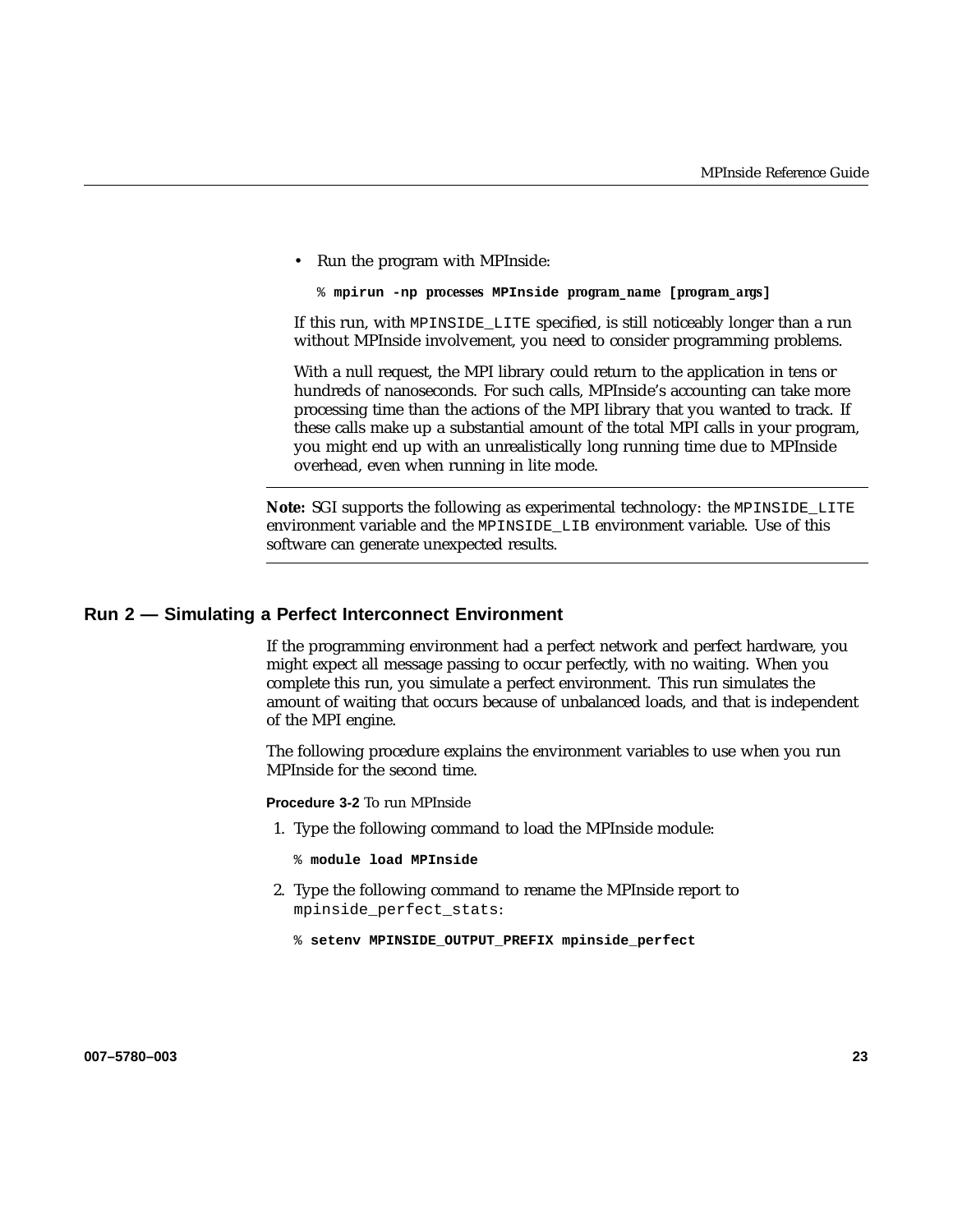- 3. Type the following command to specify the modeling of a perfect execution envionment:
	- % **setenv MPINSIDE\_MODEL PERFECT+1.0**

This environment variable uses the following parameter:

PERFECT+1.0 The 1.0 specifies that you want the CPU to run in its typical mode, as you would expect it to run. If you set this higher, for example, to 1.2, MPInside simulates a CPU that is 20% faster. If you set this lower, for example, to 0.8, MPInside simulates a CPU that is 20% slower, or 80% of its typical speed.

4. Type the following command to direct MPInside to print the transfer topology matrix files:

% **setenv MPINSIDE\_MATRICES EXA:-B:S**

This environment variable uses the following parameters:

- EXA Includes the exact point-to-point transfers implied by the collective functions in the matrix files. Specify this parameter only when running with the SGI MPT MPI library. If you load your program with libraries other than the SGI MPT MPI library, use the PLA parameter.
- -B Include matrix files in the output in binary format only.
- S Separates the collective functions and the point to point matrices in the binary output.
- 5. (Conditional) Direct MPInside to merge collectives and point-to-point matrices into binary files.

Perform this step if you did not use the SGI MPT MPI libraries to compile your program.

The command is as follows:

% **setenv MPINSIDE\_MATRICES P2P:-B:M**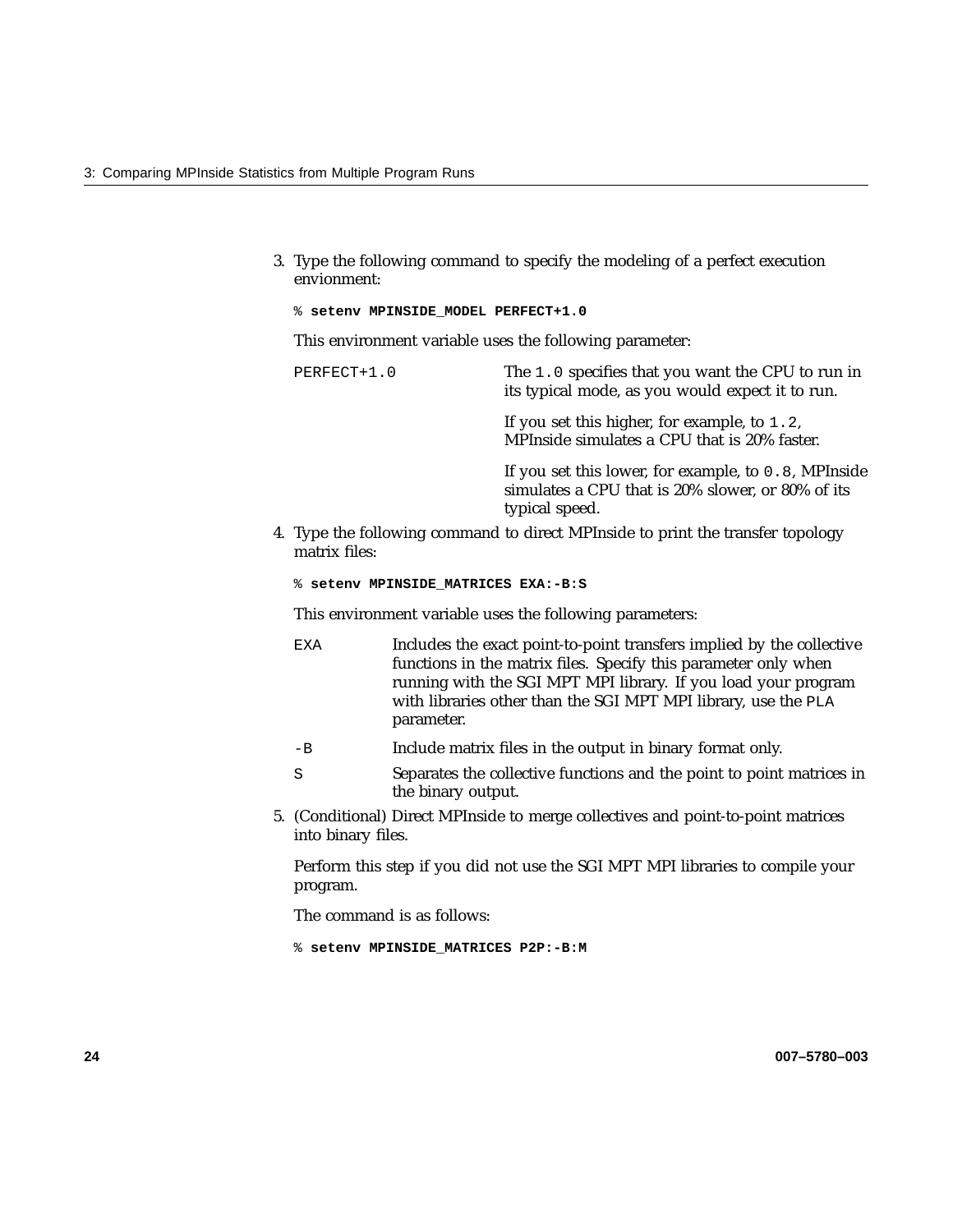- 6. Type the following commands to set additional environment variables:
	- % **setenv MPINSIDE\_SHOW\_READ\_WRITE**
	- % **setenv MPINSIDE\_PRINT\_ALL\_COLUMNS**
	- % **setenv MPINSIDE\_PRINT\_DIRTY**

**Note:** SGI supports the MPINSIDE\_SHOW\_READ\_WRITE environment variable as an experimental environment variable. Use of this environment variable can generate unexpected results.

7. (Conditional) Set the MPINSIDE\_LIB environment variable to your MPI implementation.

Perform this step if your MPI implementation is something other than SGI's MPT MPI. The default setting is MPINSIDE\_LIB MPT, which assumes that SGI MPT is your MPI implementation.

If you use an implementation that is not SGI's MPT MPI implementation, type the one command from the following list that pertains to your implementation:

| Command                       | <b>MPI</b> Implementation |
|-------------------------------|---------------------------|
| % seteny MPINSIDE LIB IMPI    | X86 Intel MPI             |
| % setenv MPINSIDE LIB OPENMPI | <b>OpenMPI</b>            |

**Note:** SGI supports the MPINSIDE\_LIB environment variable as experimental technology. Use of this software can generate unexpected results.

8. Type the mpirun command in the following format:

mpirun -np *processes* MPInside *program\_name* [*program\_args*]

For *processes*, specify the number of ranks used by the application.

For *program\_name*, specify the name of the binary program you want to analyze. The program must have been compiled. For example: a.out.

For *program\_args*, specify any arguments that the program requires.

Do not try to compare the statistics in this programming run's mpinside perfect stats report with the true time elapsed during the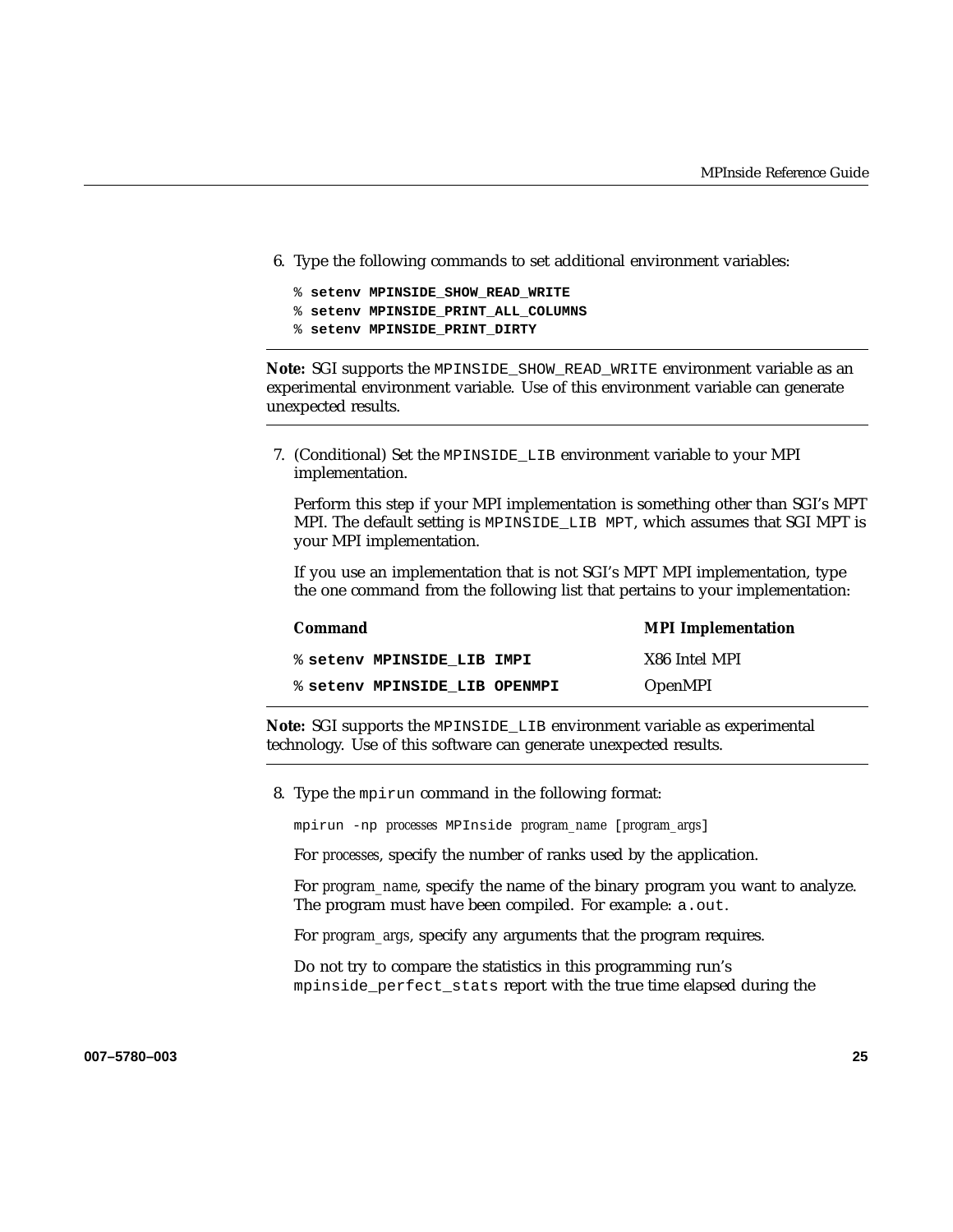programming run. The MPInside times are simulated times, and MPInside performs more computations when it simulates a perfect environment

For example, if you pass the entire mpirun command in this step to the  $\tt time(1)$ command, the  $time(1)$  command returns the time elapsed during this MPInside programming run. Do not compare the timings in mpinside\_perfect\_stats with the output from the  $\tt time(1)$  command.

#### **Run 3 — Analyzing the Amount of Time Spent Waiting**

In a perfect environment, CPUs would work constantly. The CPUs would pass data to each other as smoothly as the first runner in a relay race passes a baton to the next runner on the team. However, a CPU sometimes has to wait until the information in another CPU is available to be transferred. The run in this topic enables you to analyze the amount of time the CPUs spend waiting.

The following procedure explains the environment variables to use when you run MPInside for the wait analysis.

**Procedure 3-3** To run MPInside

- 1. Type the following command to load the MPInside module:
	- % **module load MPInside**
- 2. Type the following command to rename the MPInside report to mpinside\_slt\_stats:
	- % **setenv MPINSIDE\_OUTPUT\_PREFIX mpinside\_slt**
- 3. Type the following commands to set environment variables:
	- % **setenv MPINSIDE\_EVAL\_COLLECTIVE\_WAIT**
	- % **setenv MPINSIDE\_EVAL\_SLT**
	- % **setenv MPINSIDE\_SHOW\_READ\_WRITE**
	- % **setenv MPINSIDE\_PRINT\_ALL\_COLUMNS**
	- % **setenv MPINSIDE\_PRINT\_DIRTY**

**Note:** SGI supports the MPINSIDE\_SHOW\_READ\_WRITE environment variable as an experimental environment variable. Use of this environment variable can generate unexpected results.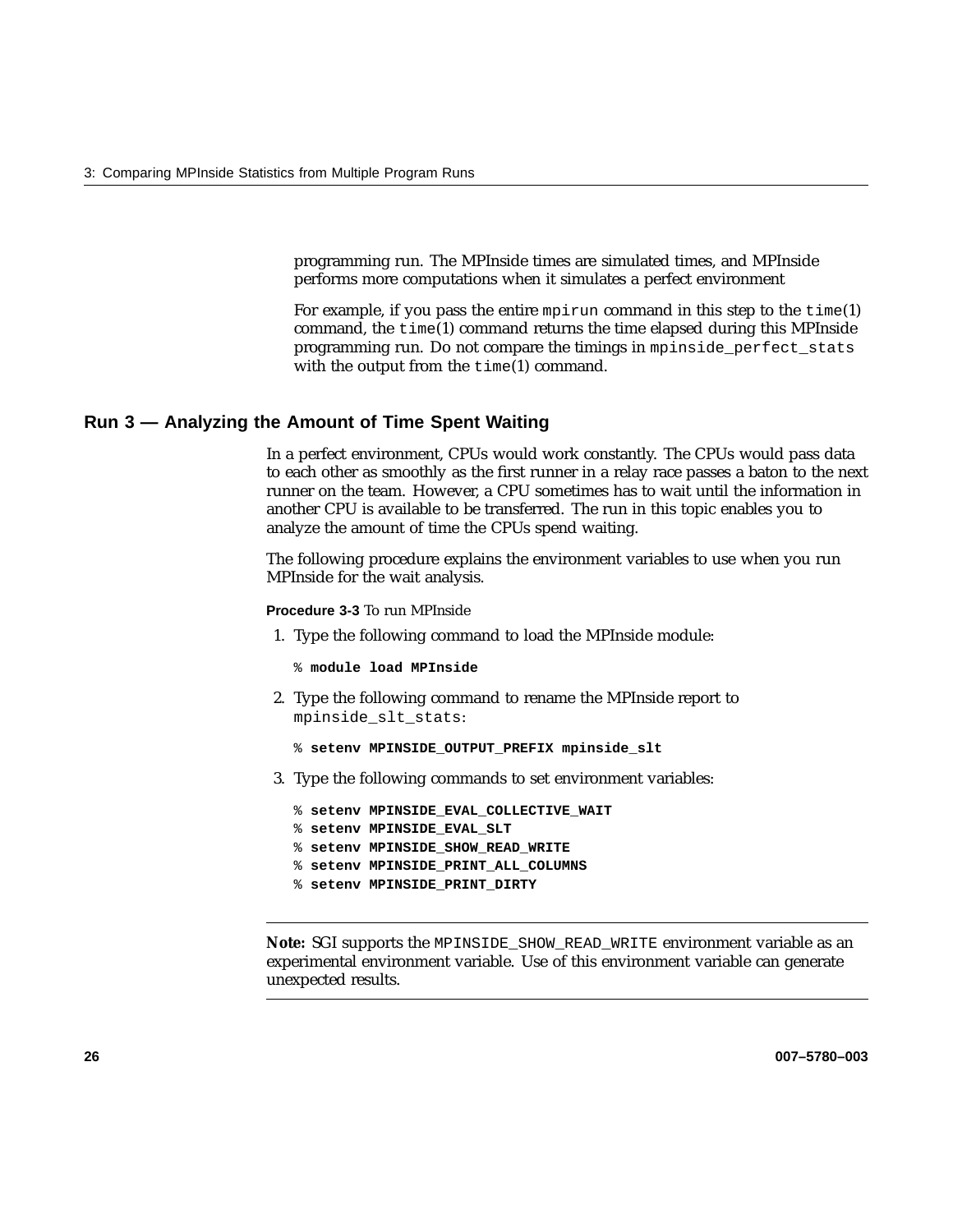4. (Conditional) Set the MPINSIDE\_LIB environment variable to your MPI implementation.

Perform this step if your MPI implementation is something other than SGI's MPT MPI. The default setting is MPINSIDE LIB MPT, which assumes that SGI MPT is your MPI implementation.

If you use an implementation that is not SGI's MPT MPI implementation, type the one command from the following list that pertains to your implementation:

| Command                       | <b>MPI</b> Implementation |
|-------------------------------|---------------------------|
| % seteny MPINSIDE LIB IMPI    | X86 Intel MPI             |
| % setenv MPINSIDE LIB OPENMPI | <b>OpenMPI</b>            |

**Note:** SGI supports the MPINSIDE\_LIB environment variable as experimental technology. Use of this software can generate unexpected results.

5. Type the mpirun command in the following format:

mpirun -np *processes* MPInside *program\_name* [*program\_args*]

For *processes*, specify the number of ranks used by the application.

For *program\_name*, specify the name of the binary program you want to analyze. The program must have been compiled. For example: a.out.

For *program\_args*, specify any arguments that the program requires.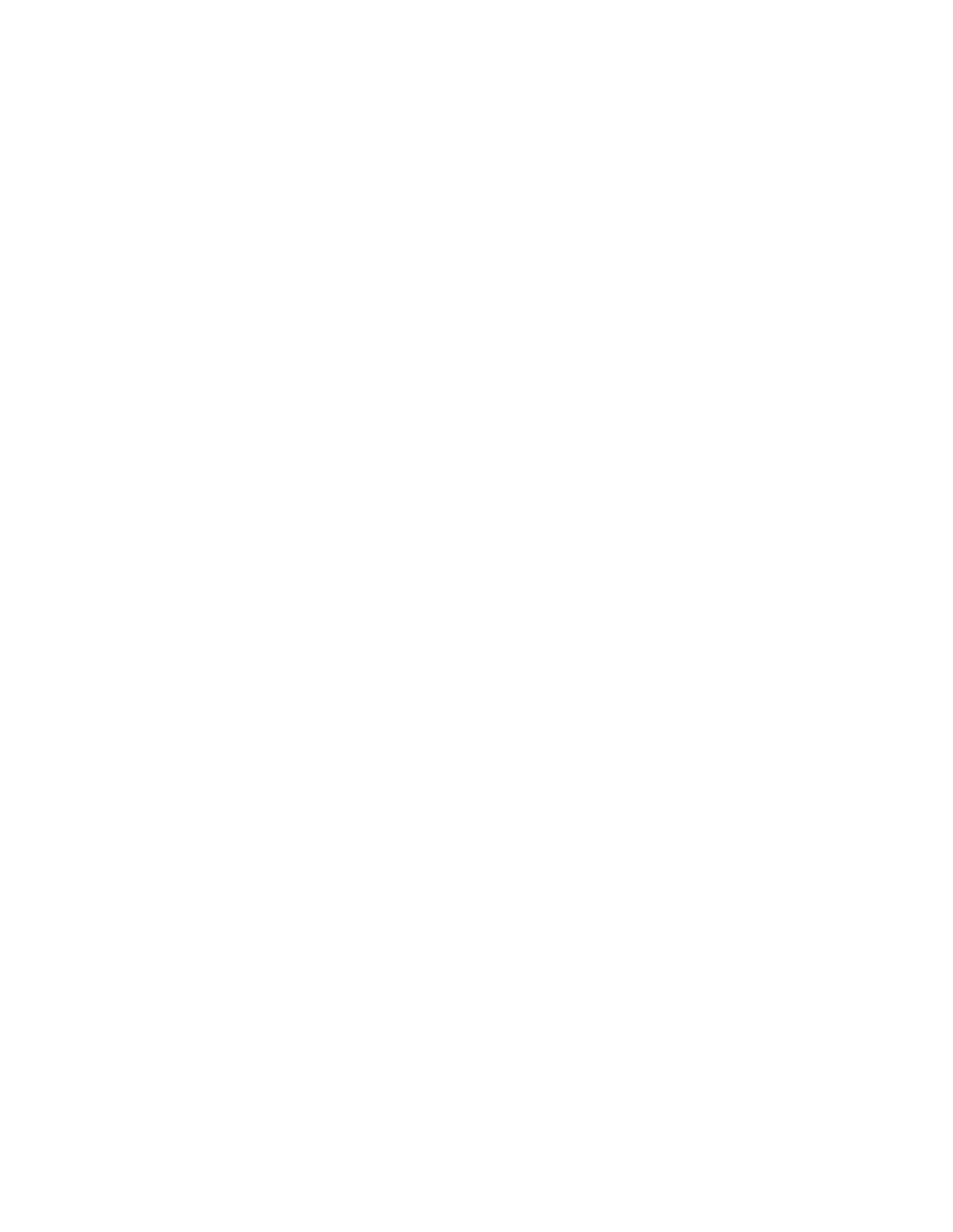# **Using MPInside to Analyze Only Parts of a Program**

This chapter contains the following topics:

- "About Analyzing Subsets of a Program" on page 29
- "Analyzing Subsets of a Program" on page 29

## **About Analyzing Subsets of a Program**

In some cases, you do not need to, or want to, run MPInside against the entire application from MPI\_Init() to MPI\_Finalize(). This might be the case if you have already used MPInside to isolate programming problems and have determined the parts of your program that you want to change. You can also use the procedure in this chapter if you are responsible for only parts of a program, not the entire program.

To create a targeted MPInside analysis, insert MPInside calls into your program and recompile your program. When the program runs, MPInside generates statistics for only the parts of the program that require deeper analysis. The set of calls you need to use depends on how much of your program you want MPInside to analyze. This chapter includes an example that shows you how to enable and disable MPInside analysis.

## **Analyzing Subsets of a Program**

The following procedure explains how to run MPInside with a reduced amount of analysis.

**Procedure 4-1** To reduce the amount of MPInside analysis

1. Determine the scope of the analysis that is needed.

Does one large part of your program require analysis? You can divide a program like this into three areas, as follows:

Initialization — no analysis needed Computation — analysis needed Finalization — no analysis needed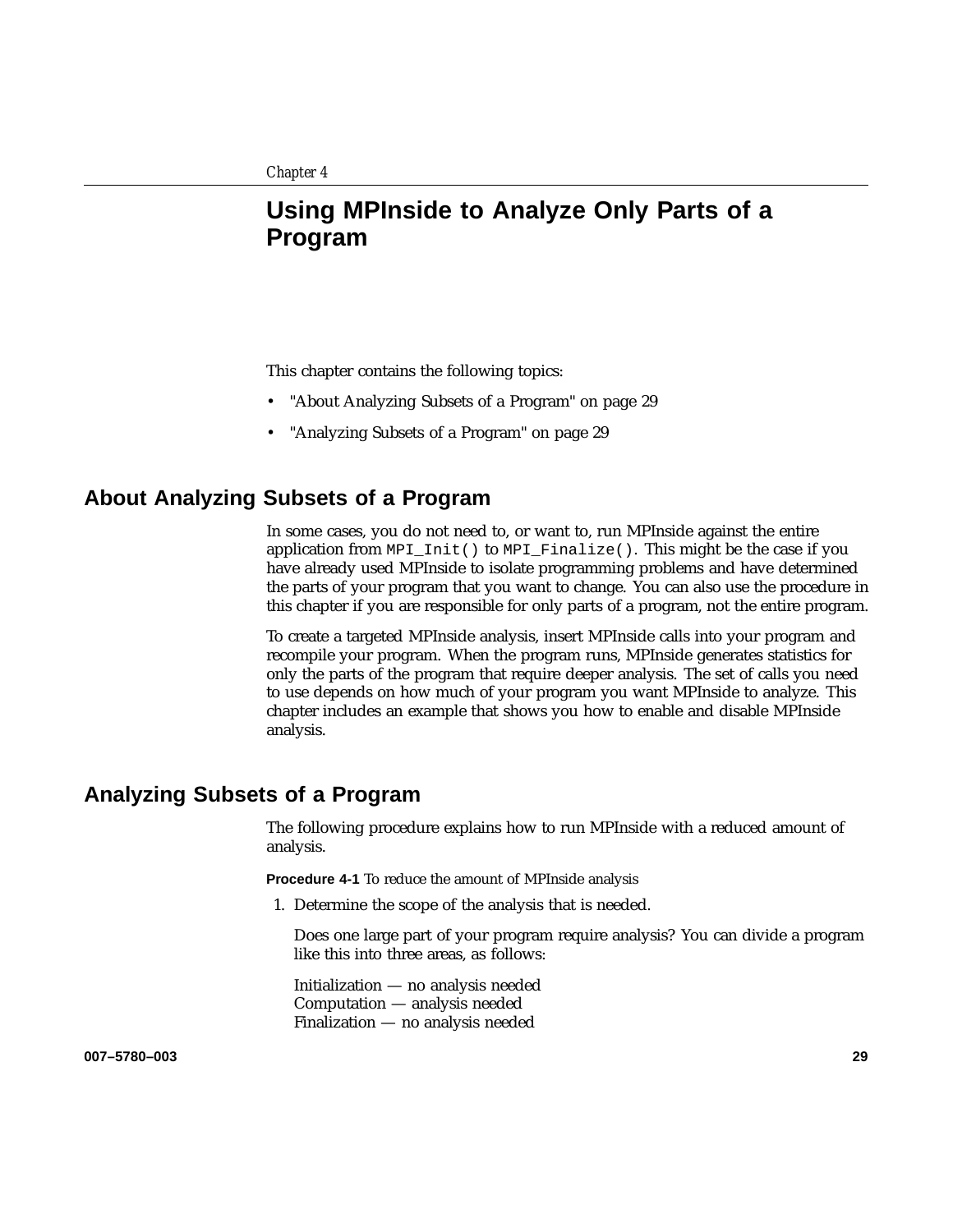Do many small parts of your program require analysis? You can divide a program like this into two or more small areas, as follows:

Initialization — no analysis needed Computation phase 1 — analysis needed Computation phase 2 — no analysis needed Computation phase 3 — analysis needed Computation phase 4 — no analysis needed Computation phase 5 — analysis needed Finalization — no analysis needed

2. Open your program file and insert function calls to MPInside.

For a program with one large part that needs analysis, insert calls as follows:

• For a C program:

Initialization (void) mpinside\_start(); Computation — analysis needed (void) mpinside\_end(); Finalization

• For a Fortran program:

Initialization Call mpinside\_start Computation — analysis needed Call mpinside end() Finalization

For a program with many small parts that need analysis, insert calls as follows:

• For a C program:

Initialization — no analysis needed (void) mpinside\_start(); Computation phase 1 — analysis needed mpinside\_suspend() Computation phase 2 — no analysis needed mpinside\_resume() Computation phase 3 — analysis needed mpinside\_suspend() Computation phase 4 — no analysis needed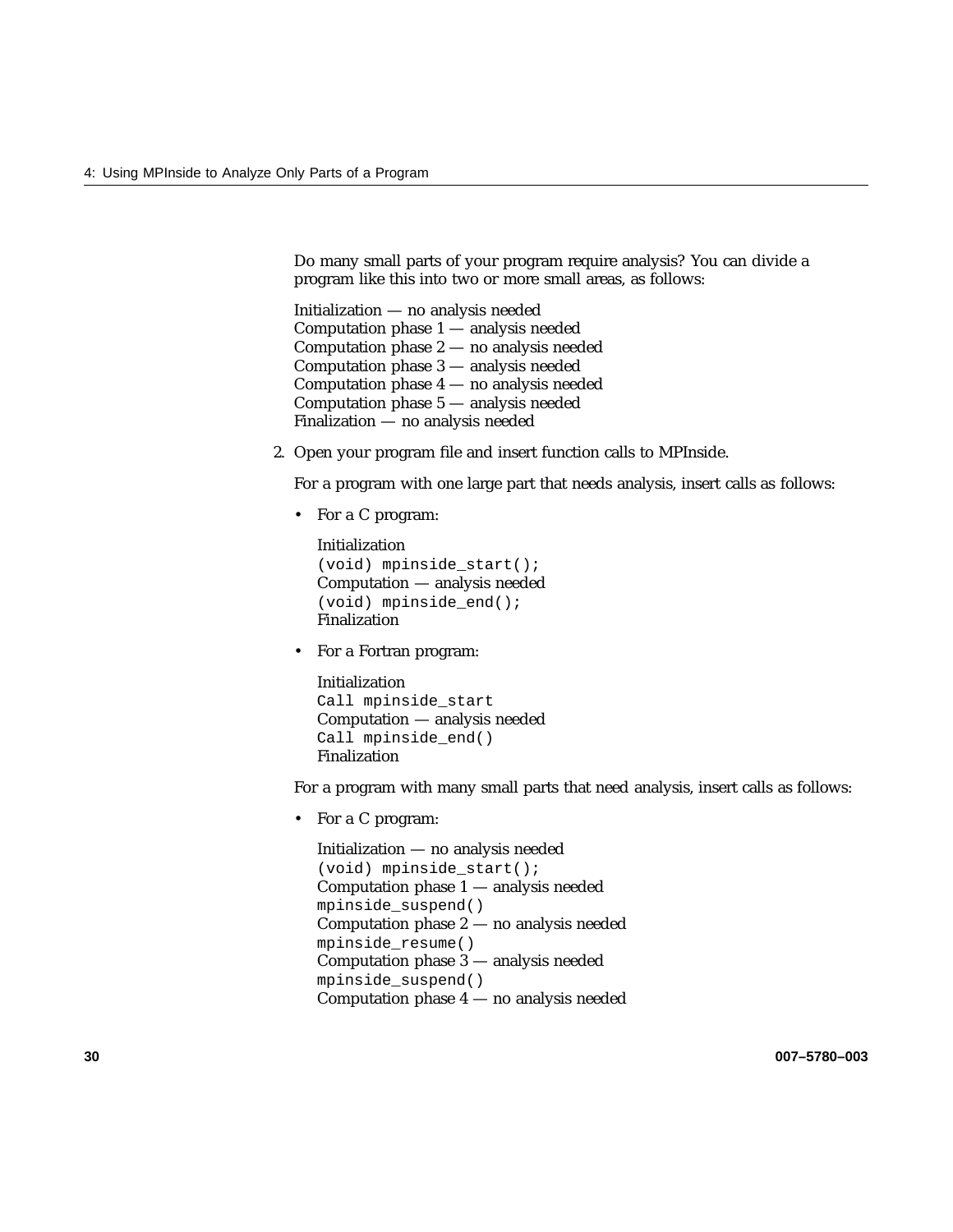mpinside\_resume() Computation phase 5 — analysis needed (void) mpinside\_end(); Finalization — no analysis needed

• For a Fortran program:

Initialization — no analysis needed Call mpinside\_start Computation phase 1 — analysis needed Call mpinside suspend() Computation phase 2 — no analysis needed Call mpinside\_resume() Computation phase 3 — analysis needed Call mpinside\_suspend() Computation phase 4 — no analysis needed Call mpinside resume() Computation phase 5 — analysis needed Call mpinside end() Finalization — no analysis needed

Note the following regarding the function calls:

- The mpinside\_start(), mpinside\_end(), mpinside\_suspend(), and mpinside\_resume() calls must involve all ranks. That is, these calls must be MPI\_COMM\_WORLD collective calls, or you may experience unexpected results.
- MPInside's analysis ends when it encounters an mpinside\_end() call. If the program calls MPI\_Finalize() before it calls mpinside\_end(), the program ends as expected, and the MPInside report contains statistics through the MPI\_Finalize() call.
- If your program includes an mpinside\_suspend() call toward the end, but does not includes an mpinside end() call, the analysis continues from the last mpinside\_suspend() call through to the MPI\_Finalize() call.
- 3. Compile the program.
- 4. Link the program.

Make sure that the MPInside environment is properly set in order to be able to link your program with libMPInside\_stub.so.

The example that follows this procedure contains a link step.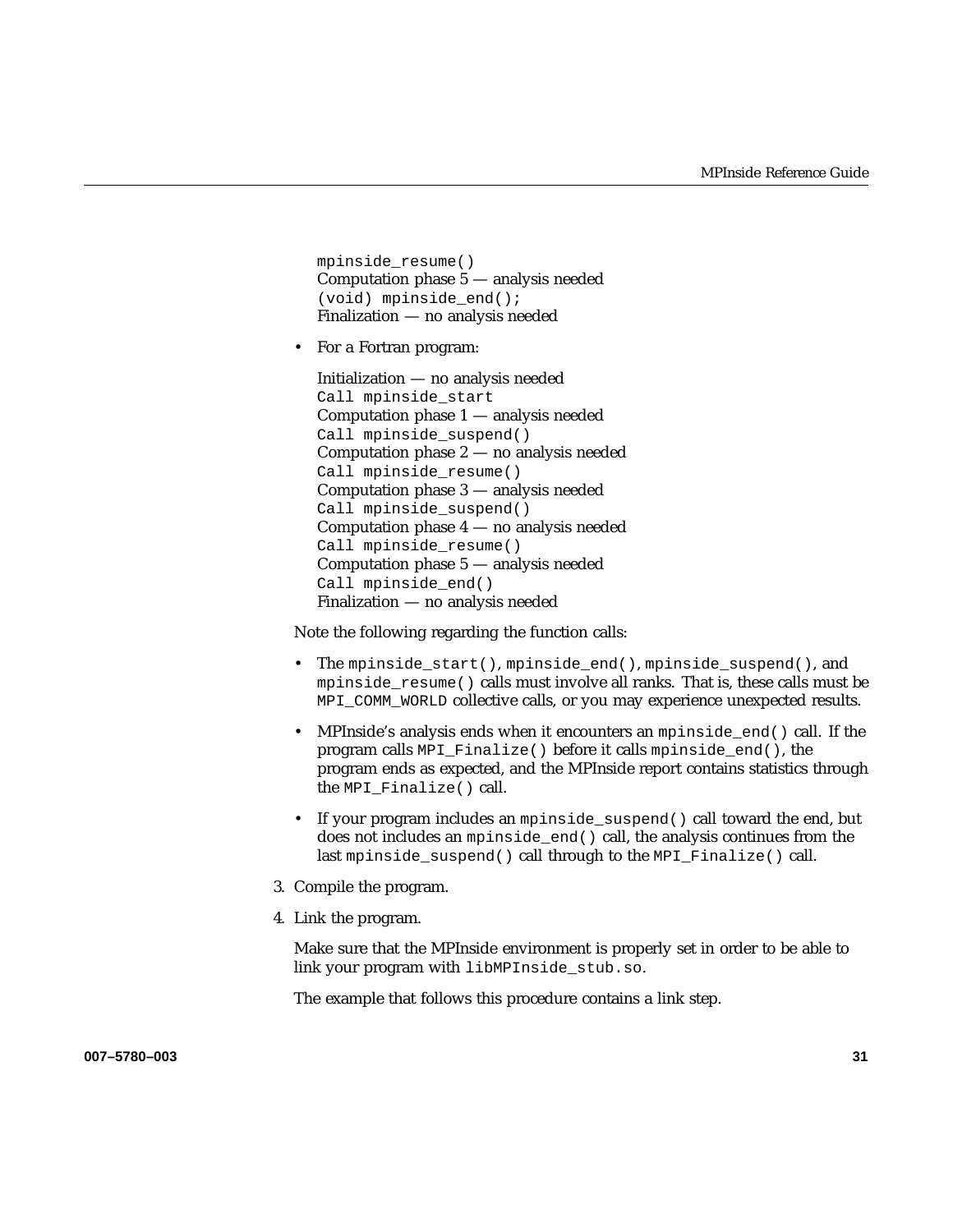- 5. Type the following command to set the MPINSIDE\_PARTIAL\_EXPERIMENT environment variable:
	- % **setenv MPINSIDE\_PARTIAL\_EXPERIMENT**

This environment variable ensures that MPInside starts its analysis after it encounters the mpinside\_start() call.

For information about environment variables, see the MPInside(3) man page.

6. (Conditional) Set the MPINSIDE\_LIB environment variable to your MPI implementation.

Perform this step if your MPI implementation is something other than SGI's MPT MPI. The default setting is MPINSIDE\_LIB MPT, which assumes that SGI MPT is your MPI implementation.

If you use an implementation that is not SGI's MPT MPI implementation, type the one command from the following list that pertains to your implementation:

| Command                       | <b>MPI</b> Implementation |
|-------------------------------|---------------------------|
| % setenv MPINSIDE LIB IMPI    | X86 Intel MPI             |
| % setenv MPINSIDE LIB OPENMPI | <b>OpenMPI</b>            |

**Note:** SGI supports the MPINSIDE\_LIB environment variable as experimental technology. Use of this software can generate unexpected results.

7. Type the following command to run your program:

% **mpirun -np** *processes program\_name program\_args*

For example, the following commands link and run a  $C_{++}$  program that uses the SGI MPT MPI library:

• Load SGI's MPT module:

% **module load mpt**

• Load the MPInside module:

```
% module load MPInside
```
This step ensures that LD\_LIBRARY\_PATH includes the MPInside library's directory.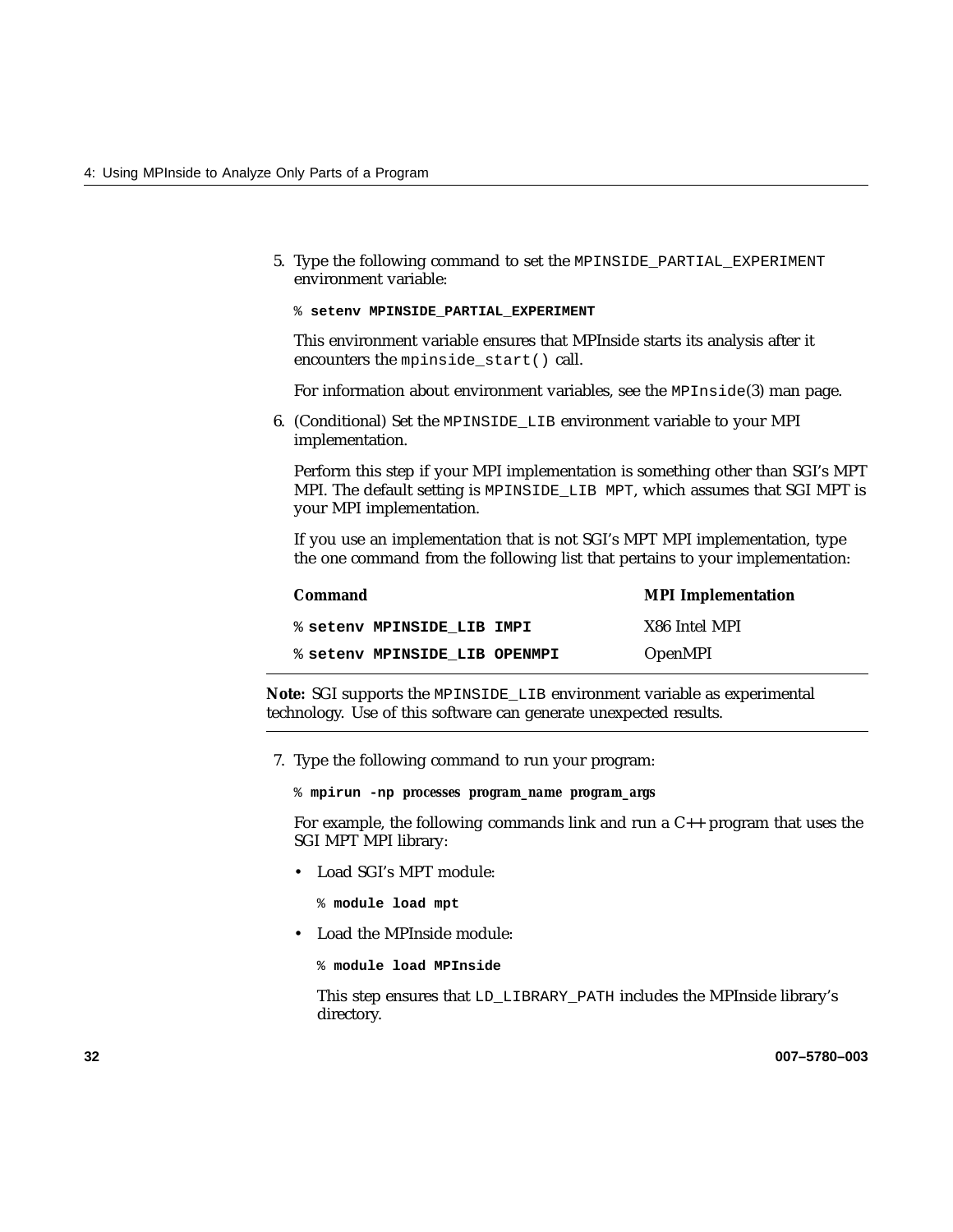• Start the Intel C++ Compiler:

% **icc -o prog\_with\_stub prog.c -l mpi -l MPInside\_stub**

• Run the program:

% **mpirun -np 128 ./prog\_with\_stub** *args*

- Run the program with MPInside:
	- % **mpirun -np 128 MPInside ./prog\_with\_stub** *args*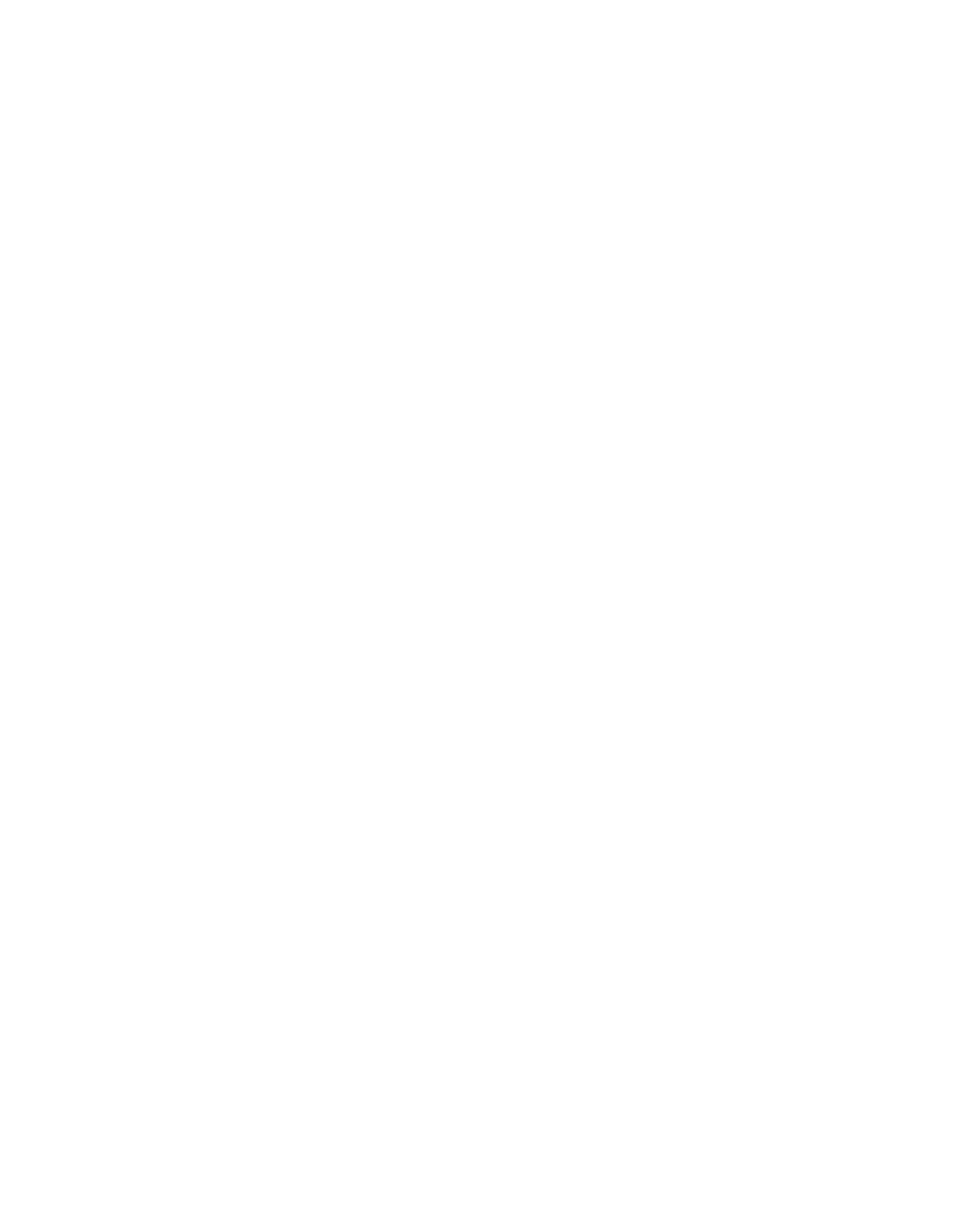# **Analyzing Call Stack Branches and Communication Stiffness**

This chapter contains the following topics:

- "About Call Stack Branches and Communication Stiffness" on page 35
- "Interpreting the Call Stack Branch Output" on page 35
- "Communication Stiffness" on page 41
- "Generating Statistics to Analyze Call Stack Branches and Communication Stiffness" on page 44

## **About Call Stack Branches and Communication Stiffness**

Certain environment variables enable you to generate call stack information and to generate information about communication *stiffness*. Communication within a program is said to be *stiff* when it contains serialized communication dependencies. MPInside can help you analyze these dependencies.

This chapter explains how to interpret the statistics that describe call stack branches and stiffness. This chapter also contains an example that shows the programming runs used to gather these statistics.

**Note:** Some of the output examples in this chapter are very wide. To accommodate inclusion in this documentation, some have been wrapped, and column alignment in examples might differ from your output.

## **Interpreting the Call Stack Branch Output**

When you use the MPINSIDE CALLSTACK DEPTH environment variable, the MPInside report contains call stack information. Each mpinside\_clstk.*rank* file is a call stack branch report. These reports list call stack branch information. Each branch consists of an MPI function, followed by all of its call stack ancestors. The report sorts the branches and provides data about the time spent in a particular MPI function.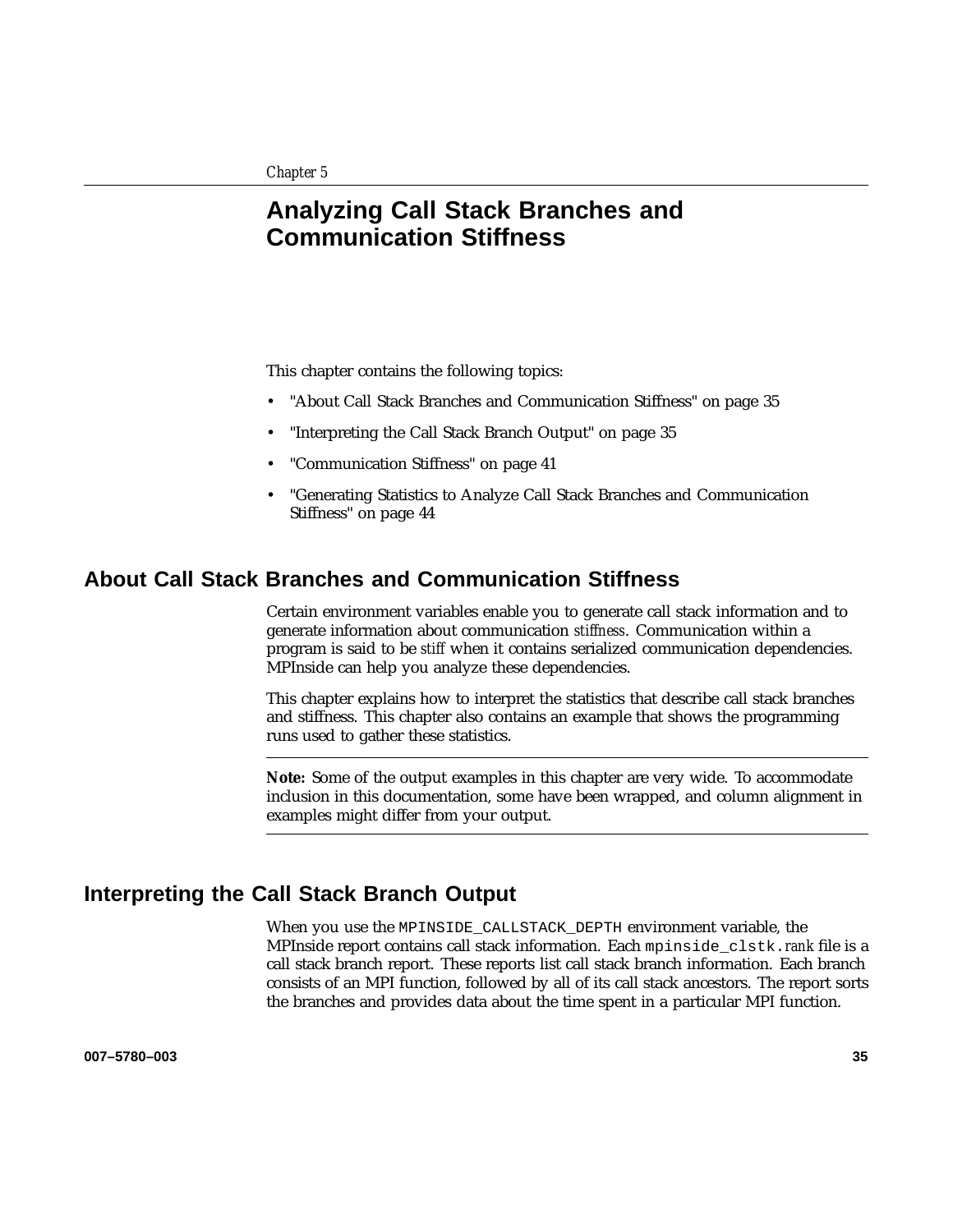The reports can also contain information about branch partners. The following topics explain the call stack branch reports:

- "Opening the Call Stack Branch Report" on page 36
- "Branch Statistics" on page 36
- "Ancestor Information" on page 37
- "Partner Information" on page 37

#### **Opening the Call Stack Branch Report**

Like the MPInside statistics report (mpinside\_stats), the call stack branch report (mpinside\_clstk.*rank*) is a tab-separated report that contains a very large amount of data. SGI recommends that you open the mpinside\_clstk.*rank* file from a spreadsheet. For information about how to open this file in a spreadsheet, use the information in the following topic:

"Opening the mpinside\_stats Report Within a Spreadsheet" on page 15

## **Branch Statistics**

The call stack branch contains columns of data for each function. You can interpret the column headings as follows:

| <b>Column Heading</b> | <b>Meaning</b>                                                                                                                               |
|-----------------------|----------------------------------------------------------------------------------------------------------------------------------------------|
| MPI FUNCTION          | The function name. For example, MPI_Allreduce or<br>MPI Send.                                                                                |
| Branch ID             | The unique branch identification number.                                                                                                     |
| Receive Time(s)       | The time spent on the receive function itself.                                                                                               |
| Self%                 | The percentage of the total execution time that is<br>accountable to this branch.                                                            |
|                       | Specifically, this is a percentage accounting of how<br>much time was spent on a certain branch out of the run<br>time of the whole program. |
| Self totals           | The sum of the Self <sup>*</sup> for all earlier branches plus the<br>Self <sup>&amp;</sup> for the current branch.                          |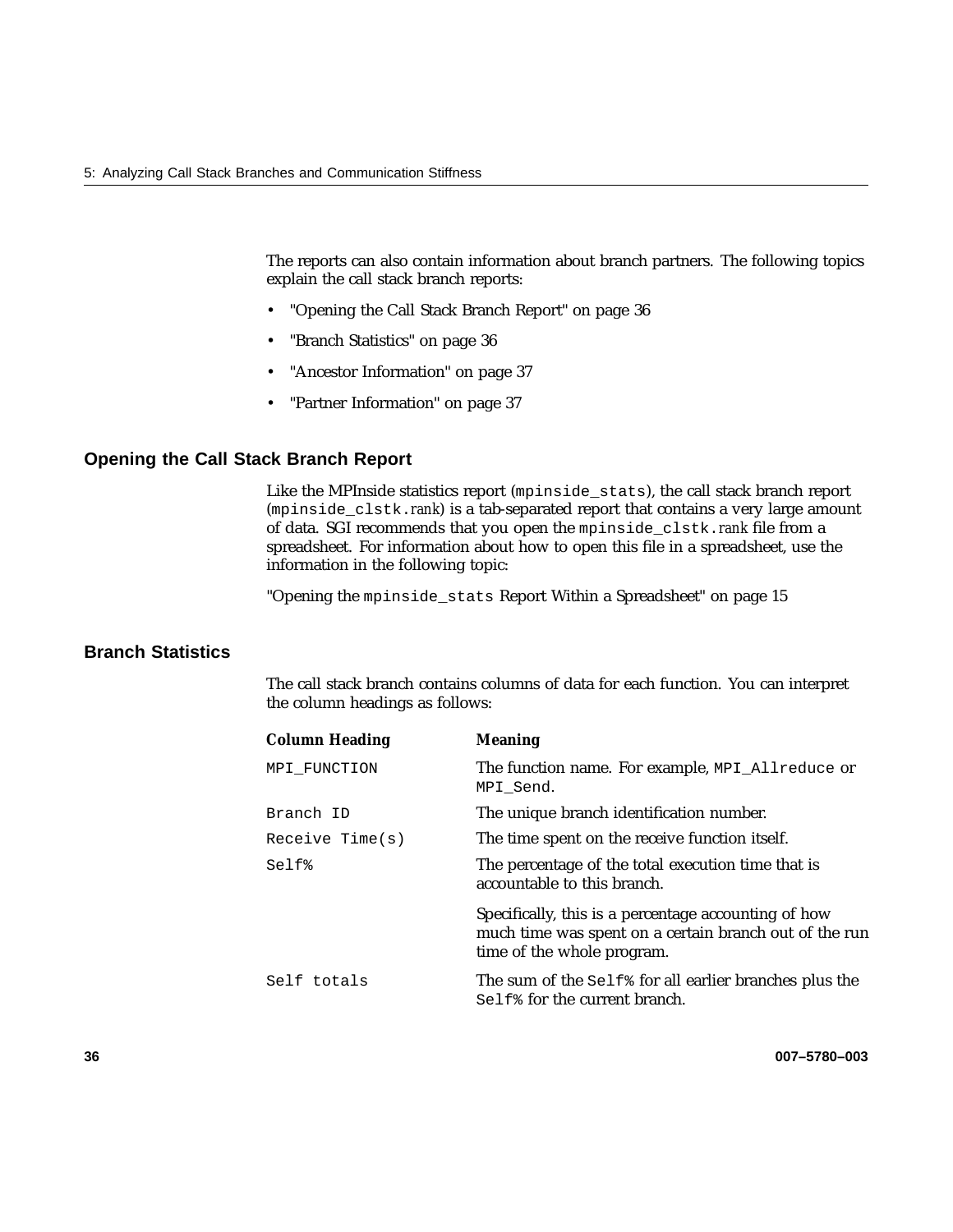| #Send regs                  | The number of send requests from this branch.                                                                                                                                                                                                                                                                        |
|-----------------------------|----------------------------------------------------------------------------------------------------------------------------------------------------------------------------------------------------------------------------------------------------------------------------------------------------------------------|
| #Recv regs                  | The number of receive requests from this branch.                                                                                                                                                                                                                                                                     |
| Ave MBs sent                | Average data amount sent, in Mbytes, from this branch.                                                                                                                                                                                                                                                               |
|                             | For this column, and for the Ave MBs received<br>column, the exact meaning depends on the specific MPI<br>function.                                                                                                                                                                                                  |
|                             | See the preamble of the MPInside report for<br>information specific to the MPI function.                                                                                                                                                                                                                             |
| Ave MBs received            | Average data amount received, in Mbytes, from this<br>branch.                                                                                                                                                                                                                                                        |
|                             | For this column, and for the Ave MBs sent column,<br>the exact meaning depends on the specific MPI function.                                                                                                                                                                                                         |
| Ave partner wait<br>time(s) | The Receive $Time(s)$ column shows the time spent<br>for the receive function itself. The Ave partner wait<br>$time(s)$ column shows the wait time associated with a<br>request. For a function like MPI_Recv(), these two<br>times are equal. For a function like $MPI_Irecv()$ ,<br>these two times are not equal. |

### **Ancestor Information**

If the MPINSIDE\_CROSS\_REFERENCE environment variable is set, the call stack branch output contains an additional line that appears after the columns of timing data. This additional line is headed by the keyword Ancestors. If the application was compiled with the -g option, MPInside prints the line number for each function at the end of the line for each routine in the Ancestors section.

#### **Partner Information**

Some branches have *partners*. Branch partners consist of complementary pairs of operations. The partner for a particular call stack is the corresponding call stack branch in one or more other ranks. The call stack in the other rank performs the corresponding action in that other rank. The partners are two halves of a communication pair.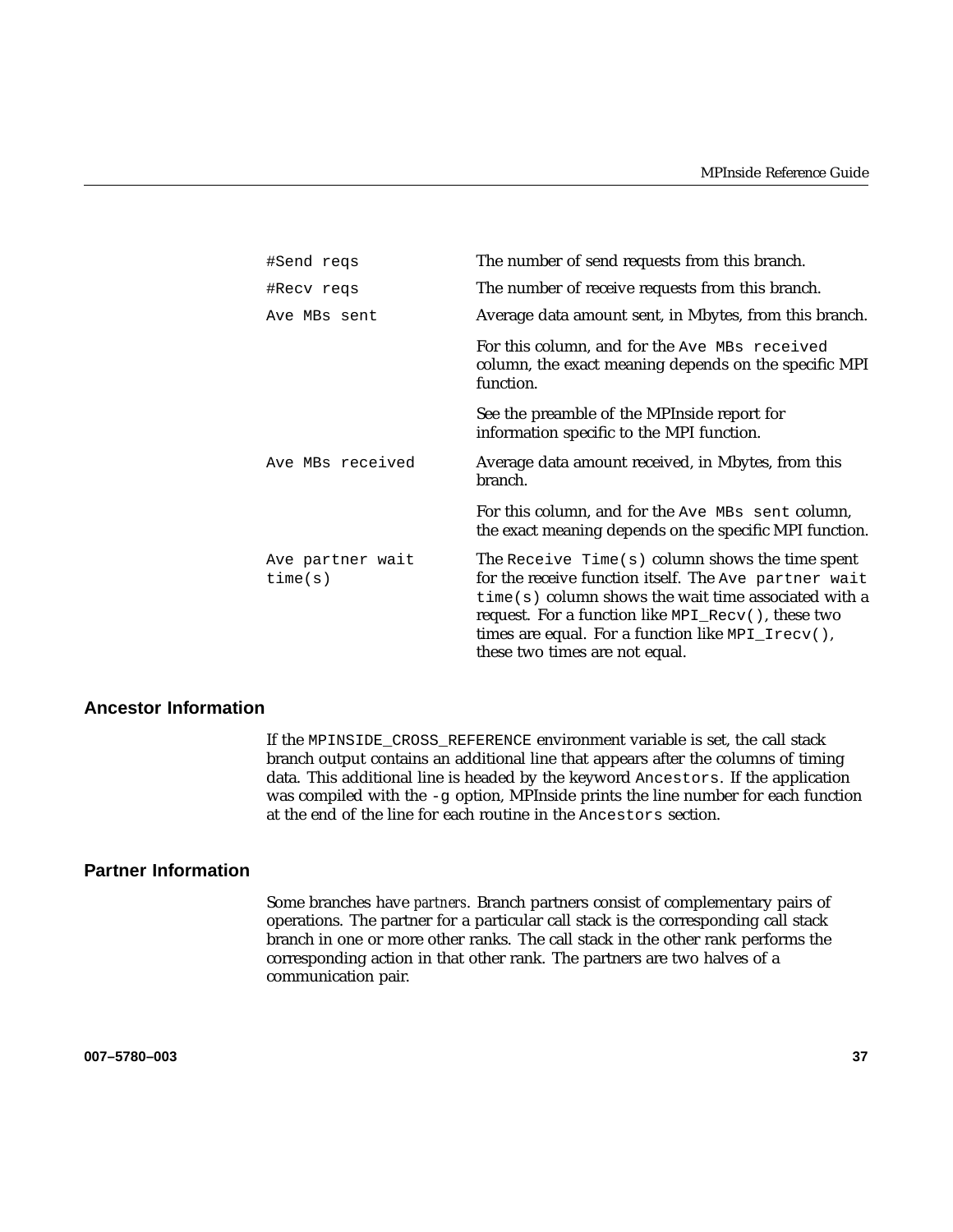For example, assume that one application uses three ranks, and the ranks contain the following calls:

• Rank 0

Main > func\_a > MPI\_Recv Main > func\_b > MPI\_Recv

- Rank 1
- Rank 2

MPInside tracks the following for these calls:

- Two call stacks, one for each MPI\_Recv that is issued from Rank 0.
- Two, three, or four branch partners. Rank 0 issues the MPI\_Recv functions. Rank 0's MPI Recv calls could receive data from Rank 1, from Rank 2, or from both Rank 1 and from Rank 2. MPInside reports all branch partners, so the statistics report could show the following branch partners:
	- Main > func\_a > MPI\_Recv and the returned data from Rank 1
	- Main > func  $a > MPI$  Recv and the returned data from Rank 2
	- Main > func\_b > MPI\_Recv and the returned data from Rank 1
	- Main > func\_b > MPI\_Recv and the returned data from Rank 2

If rank 0 sends data to rank 1, then rank 0 has a call stack that ends with an MPI\_Send that partners with an MPI\_Recv call in rank 1.

The MPInside call stack branch output contains partner information, where appropriate, in the following format:

*A*:#*B*:*C*:*D*

- *A* The rank number of the partner that initiated the MPI\_Send or MPI Isend for this branch. *B* The MPI Send or MPI Isend branch identifier (ID) of the partner. You can find this ID in the mpinside\_clstk.*rank* report.
- *C* The percentage of receive or wait time that MPInside can attribute to rank *A* and MPI send branch #*B*.

**38 007–5780–003**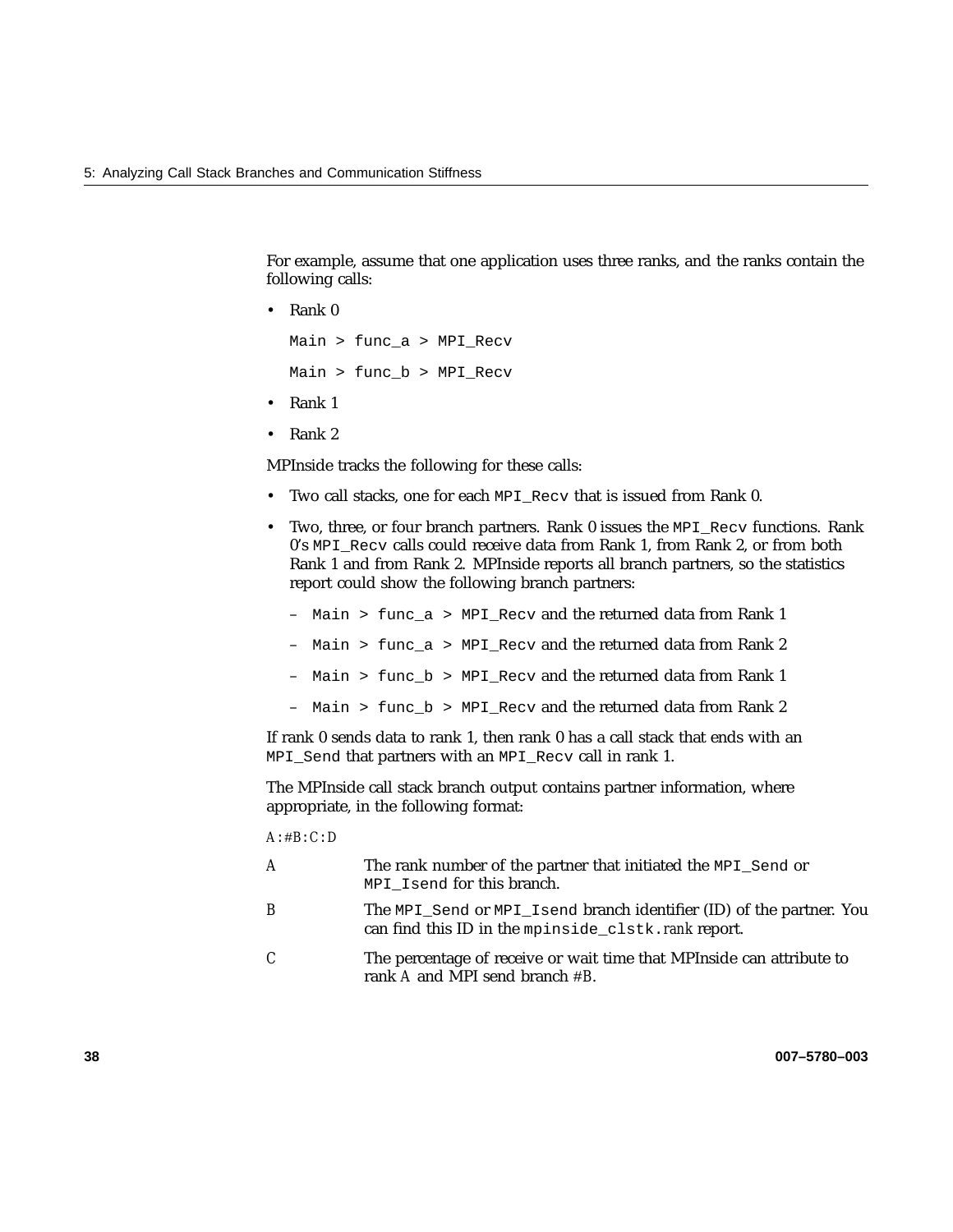*D* The percentage of MPI\_Recv time for which the corresponding send arrived late (send late time) in *C*.

The partners connect the wait/receive branches to their corresponding request/send branches. MPInside generates partner information for the MPI\_Recv, MPI\_Wait, and MPI Test functions. Partners for these functions are always MPI\_Send, MPI\_Isend, and so on. It is possible for an MPI\_Recv, MPI\_Wait, or MPI\_Test branch to have several partners.

The following topics describe partners in more detail:

- "Branches With Partners" on page 39
- "Branches Without Partners" on page 39
- "Examples" on page 40

#### **Branches With Partners**

Wait branches connect, as partners, the send/recieve branches that initiate MPI requests. For all the send/receive branches that were connected to it, each wait branch reports the percentage of function waiting time to account to a particular send/receive branch in regard to the total execution time of a particular wait branch. For example, an MPI\_Wait branch is a wait branch as well as a MPI\_Recv branch.

Receive branches have send partners and are targets of wait branches. Each receive branch reports, for all the send branches that were with it, as follows:

- The ranks of the sends
- The send branch IDs
- The percentage of execution time (function waiting time) to account to this particular send branch in regard to the total wait time of this Recv branch.
- The percentage of time (send late time) such send branches were arriving late in regard to the matching receive posting.

#### **Branches Without Partners**

Some call stacks do not have partners.

Ordinary branches do not have partners nor are they targets of another branch. Collective function branches are of this type.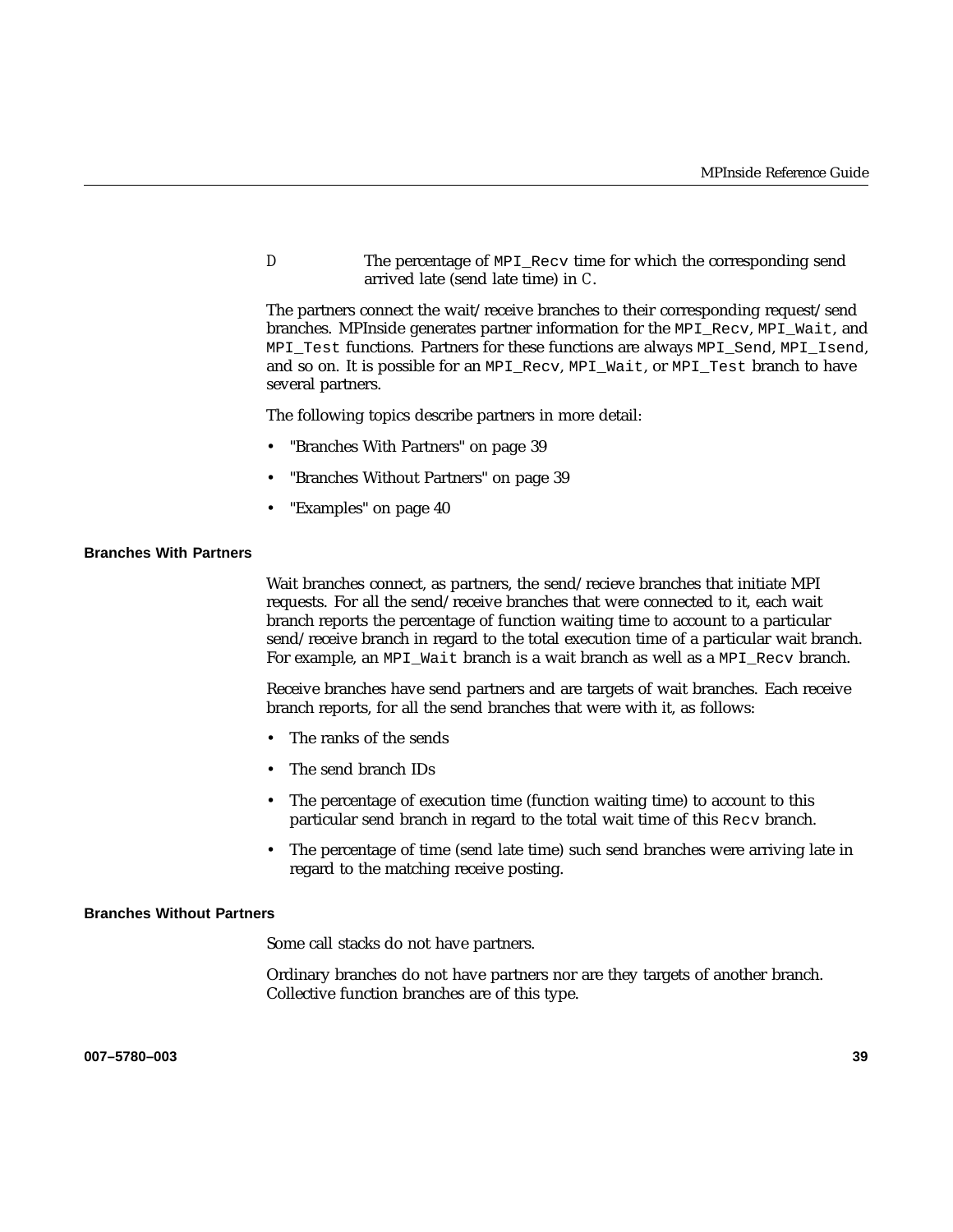Send branches do not have partners. Send branches are targets of receive branches or wait branches.

#### **Examples**

The following two examples show MPInside output and include partner information after the ancestor information. For more information about this kind of output, see "Run 4 — Examining the Call Stack Branches" on page 57.

**Note:** The following output examples are very wide. The rightmost columns are wrapped and shown below the main body of the output for inclusion in this documentation.

Example 1. In the following output, in the Partners line at the end, the first 100.00 indicates that the branch spent 100% of its time partnering with rank 0, branch 2. The second 100.00 in this line indicates that 100% of the time was spent waiting on a late send.

```
MPI_FUNCTION Branch ID Receive Time(s) Self% Self totals #Send reqs #Recv reqs Ave MBs sent
  MPI_Recv #258 2.003 39.72 39.7 0 1 0
Ancestors: level_2 /home/bryce6/dthomas/MPInside/TESTS/example.c:20
          level_1 /home/bryce6/dthomas/MPInside/TESTS/example.c:38
           main /home/bryce6/dthomas/MPInside/TESTS/example.c:56
            __libc_start_main ??:?
Partners_1_0: 0:#2:100.00:100.00
```
## The last two columns of output are as follows: Ave MBs received Ave partner wait time(s) 0 2.003513

Example 2. In the MPI\_Recv in following output, the report shows that this branch, with the level  $2()$  call on line 20, was a partner to the matching  $MPI\_Send$  from rank 0, branch 1. This MPI\_Send was executed following the second call (line 20) of the level\_2() routine. This partnership accounted for 100% of the MPI\_Recv branch, and 99.88% of the time was just wait.

|                | MPI FUNCTION Branch ID Receive Time(s) Self% Self totals #Send regs #Recv regs Ave MBs sent |            |  |  |
|----------------|---------------------------------------------------------------------------------------------|------------|--|--|
| MPI Recv  #257 | 1.026                                                                                       | 20.34 60.1 |  |  |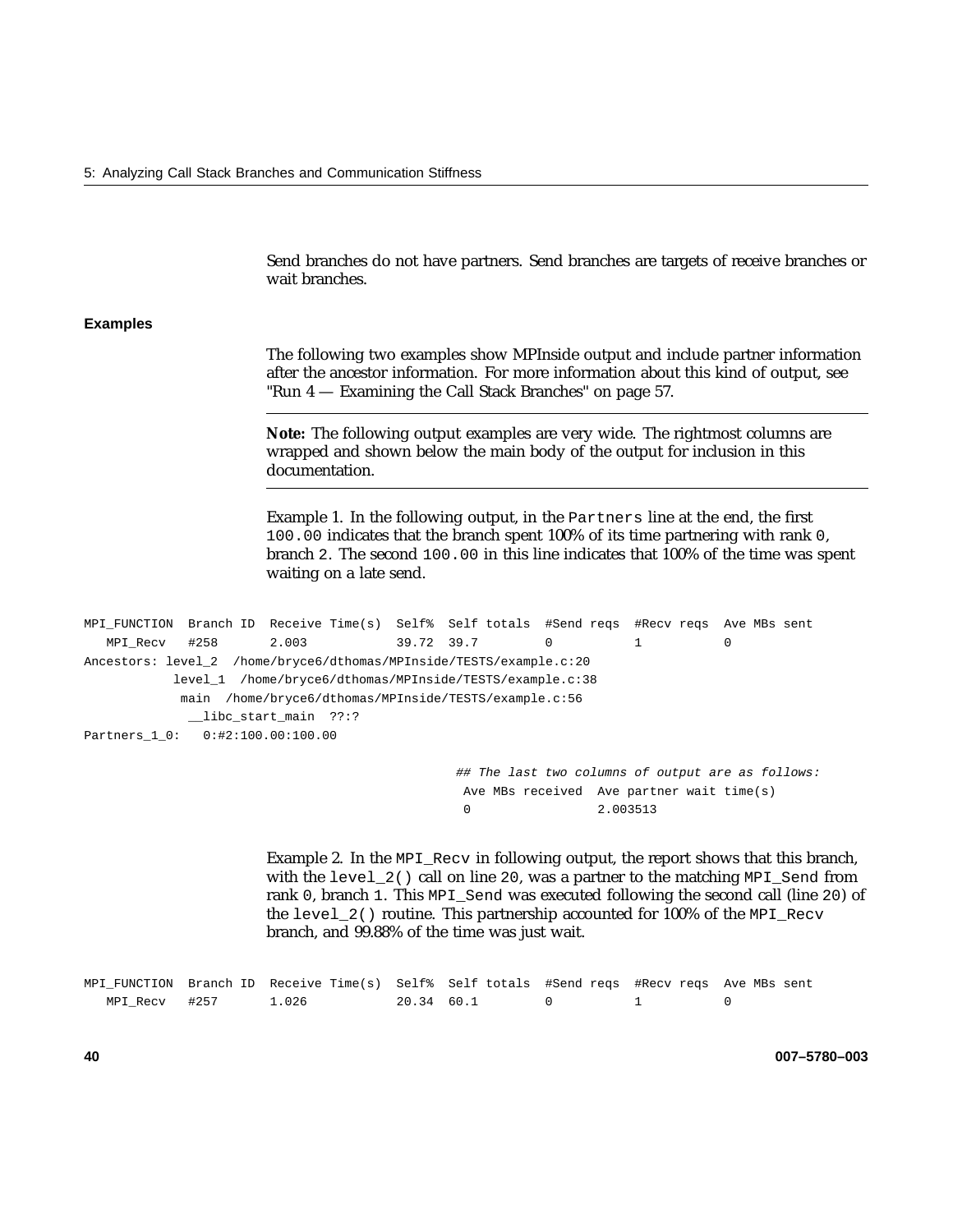```
Ancestors: level_2 /home/bryce6/dthomas/MPInside/TESTS/example.c:20
           level_1 /home/bryce6/dthomas/MPInside/TESTS/example.c:37
            main /home/bryce6/dthomas/MPInside/TESTS/example.c:56
             __libc_start_main ??:?
Partners_1_0: 0:#1:100.00:99.88
                                                ## The last two columns of output are as follows:
```
Ave MBs received Ave partner wait time(s) 0 1.027300

## **Communication Stiffness**

*Communication stiffness* measures an application's sensitivity to point-to-point communication dependency chains. Stiffness is a conceptual rating of how sensitive the running time of each rank is to waiting for other ranks to send the data that the rank needs to proceed.

MPInside measures the communication stiffness as a proxy for the performance effect of dependent communication chains in an MPI program. The stiffness rating is not an absolute timing. Stiffness does not describe, in terms of wall clock time, how fast a given application can run. An application's communication strategy is *stiff* if the ranks spend an unnecessary amount of time waiting for data before the ranks can proceed.

For example, consider a physical simulation that involves a rectangular region of space. The rectangle is a region of space composed of a one-dimensional set of *n* cubes, such that each of *n* ranks is responsible for the communication and computation that pertains to the particles in one cube. The following are different communication strategies:

- A communication strategy with an optimal (low) stiffness rating is one in which (1) a rank containing a particle moving out of its physically contained region sends that particle's data directly to the other rank that will contain the particle in the next time step and (2) each rank receives data only from ranks that will send them particles in this time step.
- In a less optimal strategy, rank 0 sends data about all of its outgoing particles to rank 1 before rank 1 can send data about its particles to rank 2, and then from rank 2 to rank 3, and so on. In this case, rank *n*-1 sends data to rank 0 before the end of the time step. With this programming strategy, each time step involves a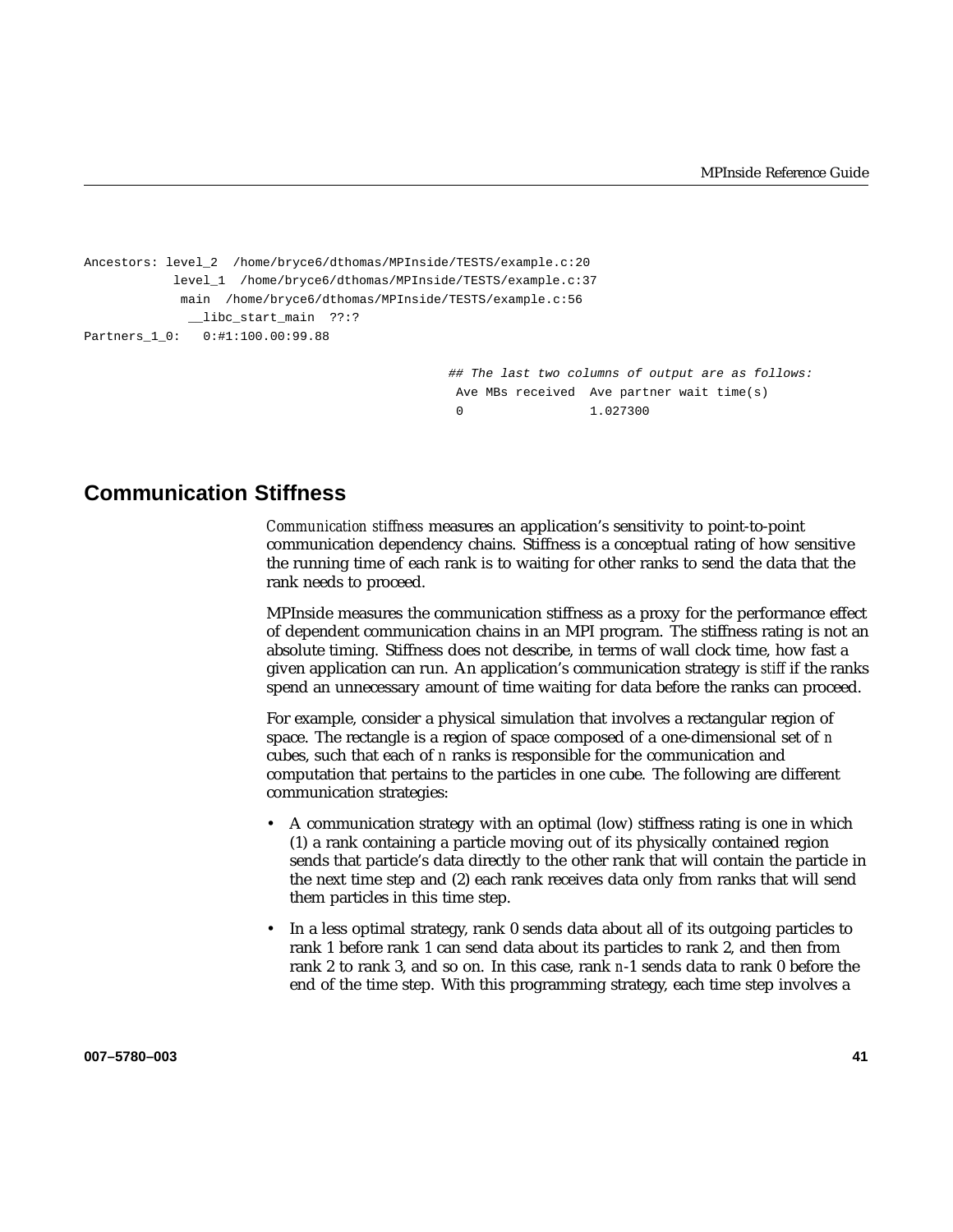chain of *n*–dependent MPI communications, which gives the application a higher stiffness rating.

Applications with dependency chains that affect performance have the following characteristics:

- Poor scalability
- Transfers that introduce load imbalances

MPInside uses two numbers to calculate the stiffness rating. The first number is the SDC counter, which is the *Size of the Dependency Chain*. MPInside keeps an SDC counter for each rank. The second number is the TNSR counter. The TNSR counter is the sum of the *Total Number of Sends and Receives*. The TNSR number reflects the number of point-to-point operations performed by the rank. These numbers form the stiffness rating, as follows:

- When a send occurs, MPInside increments the SDC counter for that rank by one and includes the new value in the message header.
- When a receive completes, MPInside increments the SDC counter for the receiving rank by one. If the new value for the receiving rank is lower than the SDC value of the sending rank, MPInside assigns the SDC value of the sending rank to the receiving rank.
- The stiffness rating is the ratio of SDC/TNSR.

When you run the program with the following environment variables, the MPInside report includes a stiffness rating:

- MPINSIDE\_EVAL\_SLT
- MPINSIDE\_MODEL PERFECT+1.0

A stiffness rating of 1 is good and signifies very little communication stiffness. Higher numbers indicate a higher probability of dependency chains in the program and worsening communication stiffness.

Figure 5-1 on page 43 shows a program with an acceptable, or good, stiffness rating of 1. The value within each box shows SDC changes for each send/receive operation. The TNSR for each rank is 3.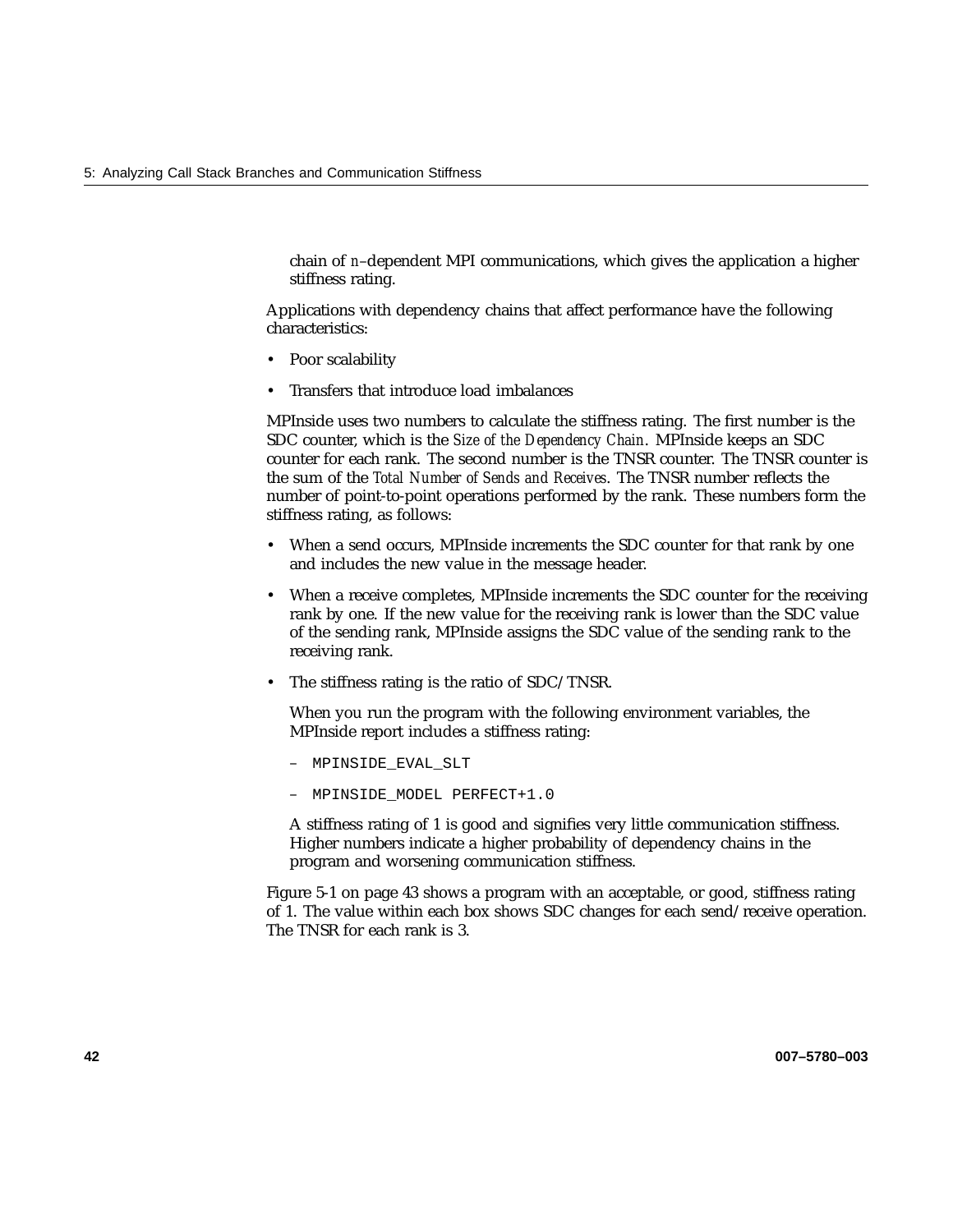

**Figure 5-1** Output for a Program With a Low Stiffness Rating

Figure 5-2 on page 43 shows a program with scalability problems. This program includes a bottleneck in that a token is passed back and forth. This program has a higher stiffness rating of 3.



Figure 5-2 Output for a Program With a High Stiffness Rating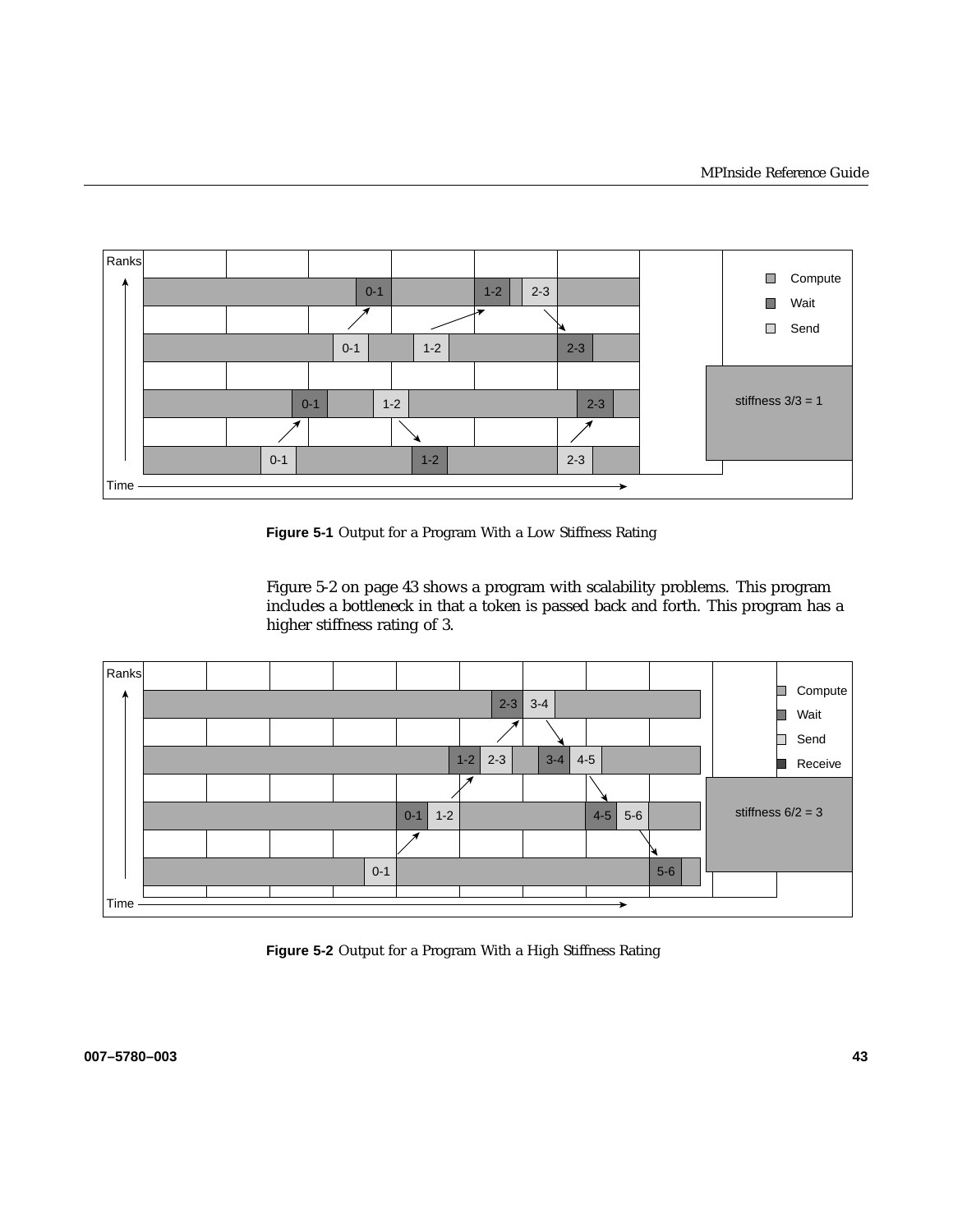## **Generating Statistics to Analyze Call Stack Branches and Communication Stiffness**

The following topics contain procedures that explain how to use the stiffness data in the MPInside report. The topics are as follows:

- "Run 1 Obtaining Baseline Statistics" on page 44
- "Run 2 Simulating a Perfect Interconnect Environment" on page 53
- "Run 3 Evaluating Send Late Time" on page 55
- "Run 4 Examining the Call Stack Branches" on page 57

#### **Run 1 — Obtaining Baseline Statistics**

The first run collects baseline statistics about how the program performs in a typical programming environment.

The following procedure explains the MPInside output for a particular C program called example.

**Procedure 5-1** To create the program and generate output

1. Use a text editor to create the following C program, called program example:

```
1 #include
 2 #include
 3 #include
 4 #include
 5
6 #define BUFF_SZ 1024
7 int buff_S[BUFF_SZ], buff_R[BUFF_SZ];
8 int dest, src,me, World_size;
9
10
11 void level_2(int load_unbalance)
12 {
13 MPI Status status;
14
15 if (me \frac{1}{2} 2 == 0 ) {
16 (void) sleep(load_unbalance);
17 (void) MPI_Send (buff_S, BUFF_SZ/2, MPI_INT,
```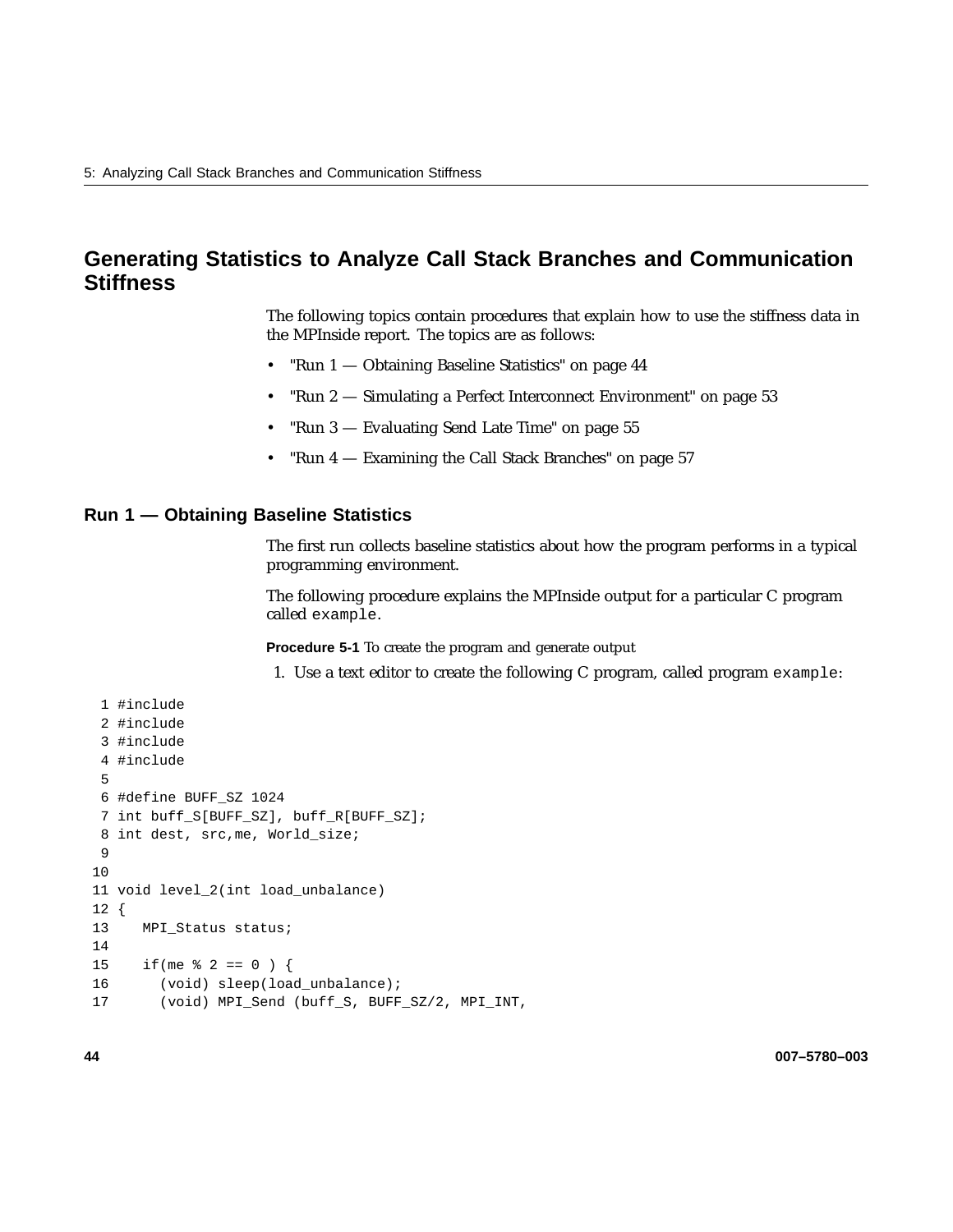```
18 dest, 13, MPI_COMM_WORLD);
19 }
20 else { // note Receive size is 2 time send size
21 (void) MPI_Recv(buff_R, BUFF_SZ,MPI_INT,
22 src, 13, MPI_COMM_WORLD, &status);
23 (void) sleep(load_unbalance);
24 }
25
26 (void) MPI_Allreduce(buff_S, buff_R, BUFF_SZ,
27 MPI_INT, MPI_SUM, MPI_COMM_WORLD);
28
29 if(me == 0) (void) sleep(1);
30 (void) MPI_Bcast(buff_S, BUFF_SZ/4, MPI_INT,
31 0, MPI_COMM_WORLD);
32
33 }
34
35 void level_1()
36 {
37 level_2(1);
38 level_2(2);
39 }
40
41 int
42 main(int argc, char **argv)
43 {
44
45 (void) MPI_Init(&argc,&argv);
46
47 (void) MPI_Comm_size(MPI_COMM_WORLD, &World_size);
48 (void) MPI_Comm_rank(MPI_COMM_WORLD, &me);
49
50 bzero(buff_S, BUFF_SZ * sizeof(int));
51
52 dest = me + 1;
53 src = me - 1;54
55 level_1();
56
57 (void) MPI_Finalize();
58 }
```
#### **007–5780–003 45**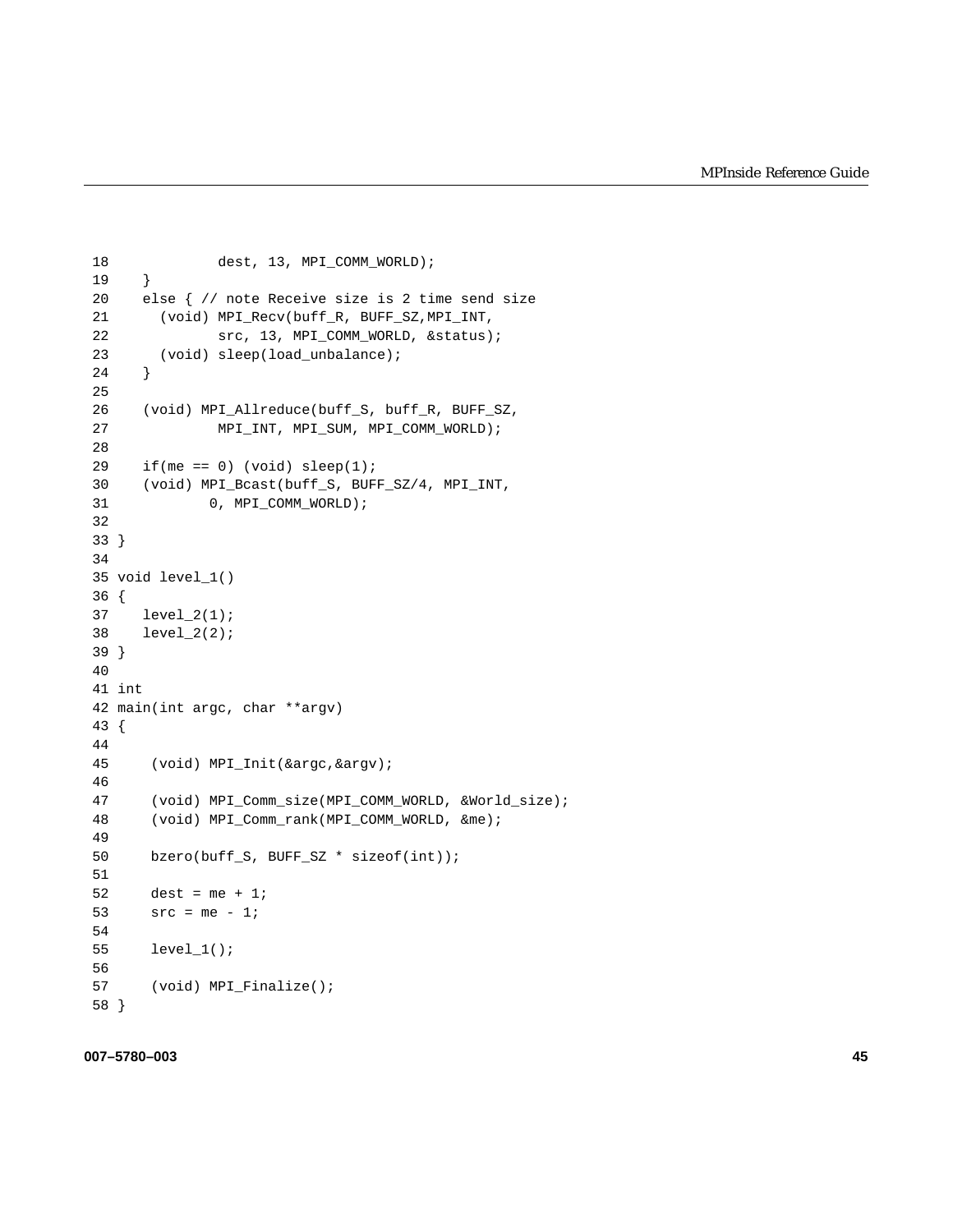Note the following about the preceding program:

- This program runs a cascade of calls and then calls several MPI functions in the level\_2() routine.
- After the program runs, MPInside writes the mpinside\_stats report. The information in the mpinside\_stats report about the work in routine level 2(int load unbalance) shows that the sleep() routine calls introduce a huge load imbalance to the computation and add to the MPI function time.
- 2. Type the following commands to compile the program and to generate baseline statistics:

```
% gcc -g -o example example.c -lmpi
% setenv MPINSIDE_ECHO_INPUT
% setenv MPINSIDE_PRINT_DIRTY
% setenv MPINSIDE_ADD_COLUMN_MEANING
% setenv MPINSIDE_SIZE_DISTRI T+12:0-3
```
3. (Conditional) Set the MPINSIDE\_LIB environment variable to your MPI implementation.

Perform this step if your MPI implementation is something other than SGI's MPT MPI. The default setting is MPINSIDE\_LIB MPT, which assumes that SGI MPT is your MPI implementation.

If you use an implementation that is not SGI's MPT MPI implementation, type the one command from the following list that pertains to your implementation:

| Command                       | <b>MPI</b> Implementation |
|-------------------------------|---------------------------|
| % setenv MPINSIDE LIB IMPI    | X86 Intel MPI             |
| % setenv MPINSIDE LIB OPENMPI | <b>OpenMPI</b>            |

**Note:** SGI supports the MPINSIDE\_LIB environment variable as experimental technology. Use of this software can generate unexpected results.

4. Type the following command to run the program with MPInside:

- % **mpirun -np 4 MPInside ./example**
- 5. Open the mpinside\_stats report within a spreadsheet.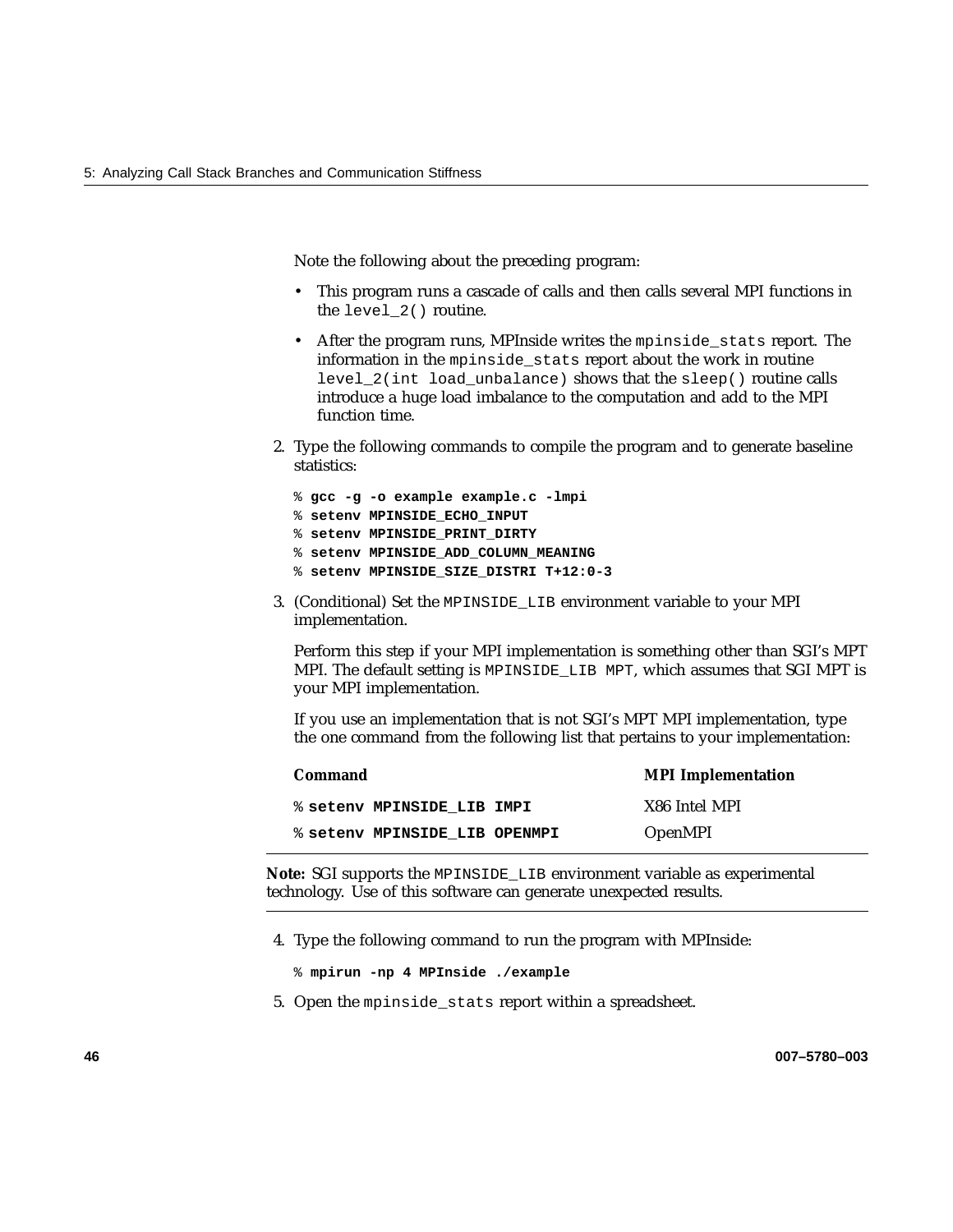For information about how to open an mpinside\_stats report from within a spreadsheet, see the following:

"Opening the mpinside\_stats Report Within a Spreadsheet" on page 15

6. (Optional) Scan the preamble.

The preamble in the mpinside\_stats report contains metadata about the programming run and explains how MPInside calculates some of its statistics.

In example's case, you specified the MPINSIDE\_ECHO\_INPUT environment variable, so the preamble lists the environment variables you used during this program run. Otherwise, however, it does not contain a lot of program-specific information. The preamble for example is as follows:

|                             | MPInside 3.6.4 standard(Sep 6 2013 14:06:40) Input variables: |
|-----------------------------|---------------------------------------------------------------|
| MPINSIDE PRINT DIRTY        | : Set                                                         |
| MPINSIDE ADD COLUMN MEANING | : Set                                                         |
| MPINSIDE SIZE DISTRI        | $T+12:0-3$                                                    |

>>> column meanings <<<< MPI\_Init: MPI\_Init Recv: MPI\_Recv Send: MPI\_Send Bcast: MPI\_Bcast: Calls sending data+=comm\_sz,Calls receiving data++;Root:Bytes sent++:Bytes received+=count Allreduce: MPI\_Allreduce: Calls sending data+=comm\_sz;Bytes received+=count,Calls receiving data++

```
#calls: Number of calls to the MPI function
#count: Number of bytes transfered (P2P functions)
#comm_sz: Sum of the communicator size for collective functions;Remote group size if intercomm
#recvcnt: Bytes received parameter(collective functions, average for V functions)
#sendcnt: Bytes_sent_parameter(collective functions,average for V functions)
#root: Number of time rank was root of the collective function
```
For information about how MPInside calculates the Bcast and Allreduce data, see Appendix A, "MPInside Calculations" on page 65.

7. Analyze the Communication time totals area of the report.

The statistics in this part of the report summarize timings, in seconds, for the whole program. The following is an example of this area:

| >>>> Communication time totals (s) 0 1<<<< |  |  |      |       |           |
|--------------------------------------------|--|--|------|-------|-----------|
| CPU Compute MPI Init Recv                  |  |  | Send | Bcast | Allreduce |

**007–5780–003 47**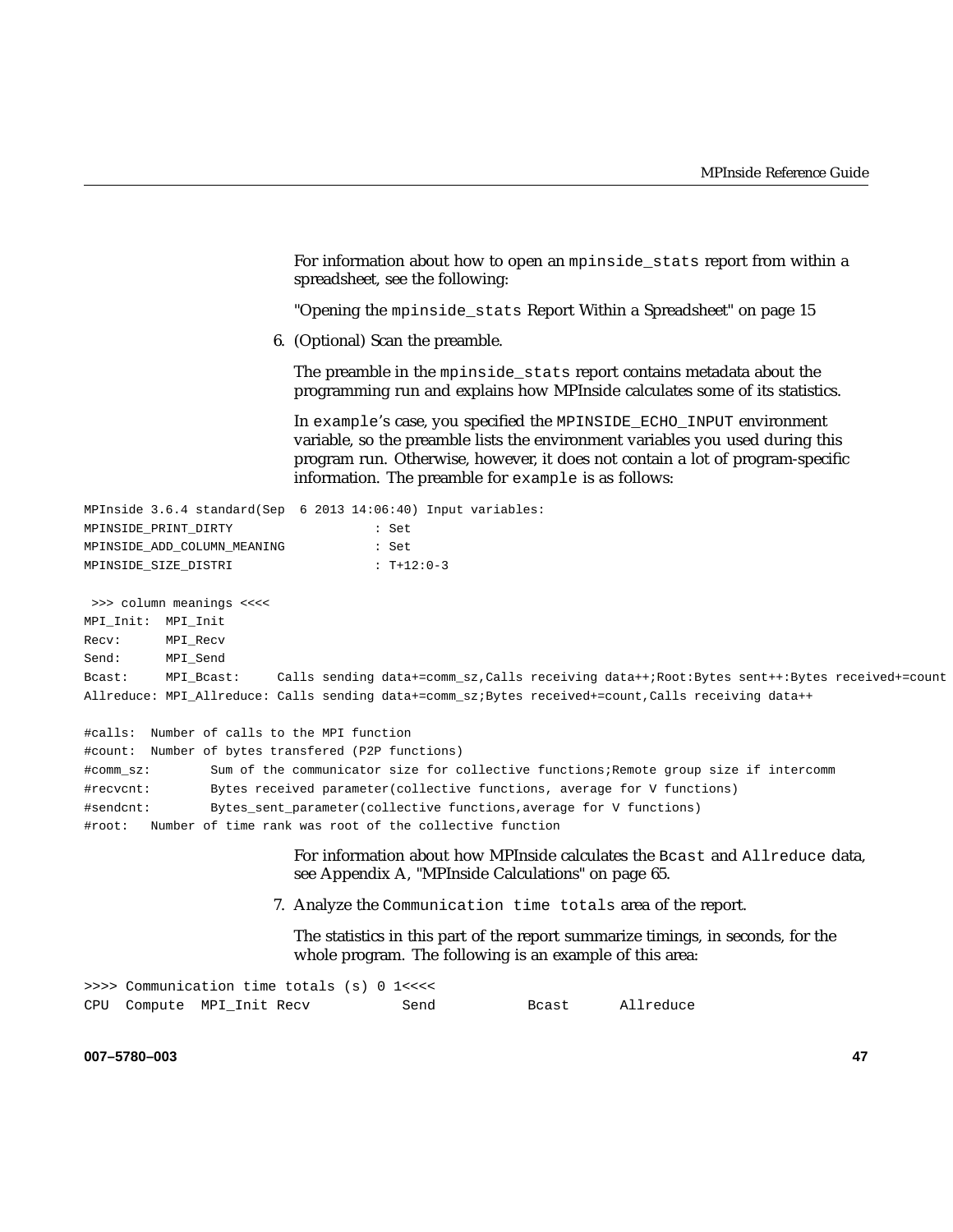5: Analyzing Call Stack Branches and Communication Stiffness

```
---- -------- General Point-to-point Point-to-point Collective Collective
0000 5.002315 0.000218 0.000000 0.000025 0.000033 3.013441
0001 3.004462 0.000201 3.004253 0.000000 2.000165 0.008992
0002 3.007882 0.000219 0.000000 0.000048 2.000170 3.009974
0003 3.004205 0.000195 3.007667 0.000000 2.000175 0.005770
```
Take a look at this area and ask yourself the following questions:

• *Do the statistics seem balanced?*

The rows show the number of seconds that each rank spends in the following specific activities:

- Total compute time
- Processing MPI\_Init functions
- Processing MPI\_Recv functions
- Processing MPI\_Send functions
- Processing MPI\_Bcast functions
- Processing MPI\_Allreduce functions

In the case of program example, the mpinside\_stats report shows that rank 0's computing time is much higher (at 5+ seconds) than the computing time for the other ranks (at 3+ seconds, each). In most cases, you want to design your program to balance computing time evenly across all ranks. In this case, the additional time is not expected, so this is something that you want to investigate.

• *What kind of communication traffic occurs between the ranks?*

Generally, you want to balance the send times among the ranks. In program example, the send times are balanced between ranks 0 and 2, and the receive times are balanced between ranks 1 and 3. If, for example, ranks 0 and 2 sent the same amount of data but rank 0's send took longer to complete than rank 2's send, that might indicate network contention or load balancing problems.

In program example, note the sleep() routine that occurs before the MPI\_Send() function in the level\_2() routine for rank 0 and rank 2. The sleep() routine forces rank 1 and rank 3 to wait 3 seconds for the matching MPI\_Recv(). A clearly asymmetric set of timings for the sends and receives suggests that the receivers might be spending a long time waiting for sends. In a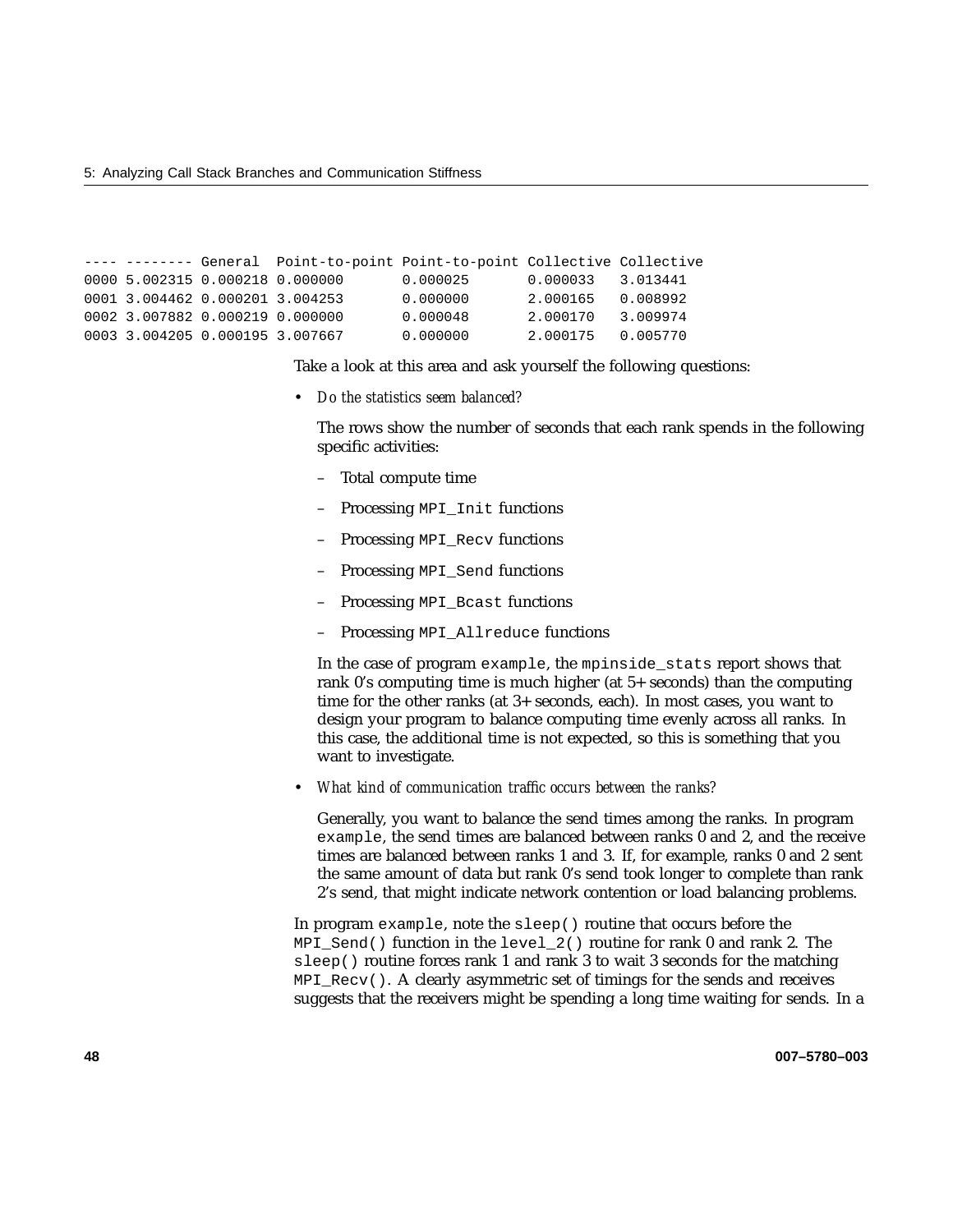larger program of, for example, 1000 ranks and more subtle imbalances, you could not conclude so quickly that a large MPI\_Recv() time contributes so greatly to the load imbalance problem or to the performance of the pure transfers. Additional programming runs that use more advanced MPInside features can help you to find the causes of performance problems more easily.

8. Analyze the Bytes sent area of the report, which is as follows in program example:

|     | >>>> Bytes sent <<<< |                       |        |       |           |
|-----|----------------------|-----------------------|--------|-------|-----------|
| CPU |                      | Compute MPI Init Recv | Send   | Bcast | Allreduce |
|     |                      |                       | #bytes | #root |           |
|     | $0000 - - - - - -$   |                       | 4096   |       |           |
|     | $0001 - - - - - -$   |                       |        |       |           |
|     | $0002 - - - - -$     |                       | 4096   |       |           |
|     | $0003$ ------        |                       |        |       |           |

The preceding output conveys the following information:

- Ranks 0 and 2 sent 4096 bytes using a call to MPI\_Send.
- Rank 0 sent out 2 bytes during calls to MPI\_Allreduce.
- Ranks 1 and 3 did not send any data during any calls to MPI\_Send.

With regard to the data for your program, does this match your expectations?

9. Analyze the Calls sending data area of the report, which is as follows in program example:

|      |                    | >>>> Calls sending data <<<< |        |       |                   |
|------|--------------------|------------------------------|--------|-------|-------------------|
| CPU  |                    | Compute MPI_Init Recv        | Send   | Bcast | Allreduce         |
|      |                    |                              | #calls |       | #comm sz #comm sz |
| 0000 | _______            |                              |        |       | 8                 |
|      | $0001 - - - - - -$ |                              |        |       |                   |
| 0002 | -------            |                              |        | 8     | 8                 |
| 0003 | -------            |                              |        |       |                   |

The preceding output conveys the following information:

• Each rank called MPI\_init once.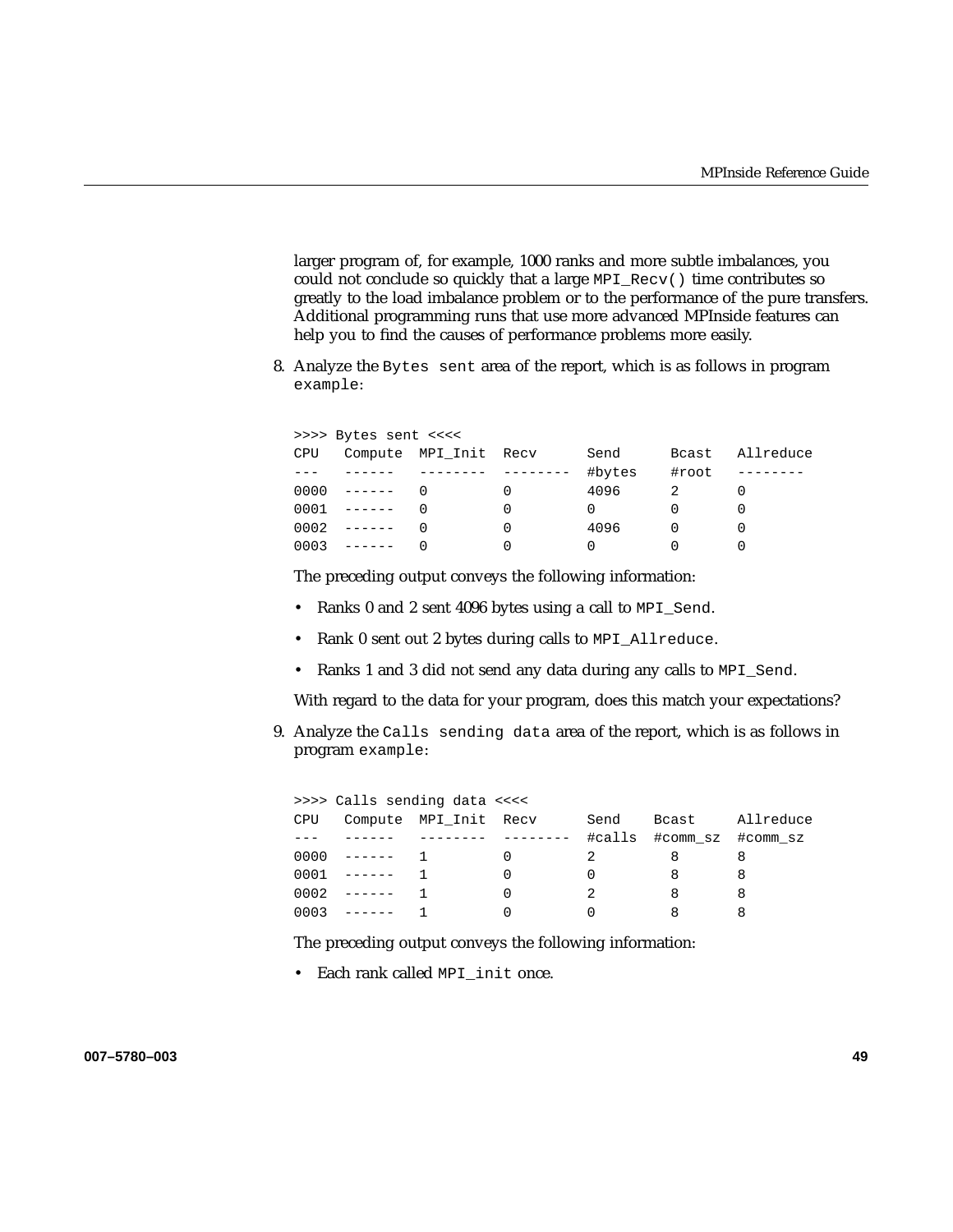- Ranks 0 and 2 called MPI\_Send two times. These are point-to-point calls. No other ranks called MPI\_Send.
- From the listing, we know that program example performs collective operations with MPI\_COMM\_WORLD with four ranks. The 8s in the last two columns are the product of 2 X 4. In the MPI\_Bcast column, this represents 2 ranks multiplied by 4 MPI\_Bcast calls. In the MPI\_Allreduce column, this represents 2 ranks multiplied by 4 MPI\_Allreduce calls.

With regard to the data for your program, does this match your expectations?

10. Analyze the Bytes received area of the report, which is as follows in program example:

|      | >>>> Bytes received <<<<                                                                                                                                                                                                                                                                                                                                                                                                                                                               |                       |        |      |               |           |  |  |  |
|------|----------------------------------------------------------------------------------------------------------------------------------------------------------------------------------------------------------------------------------------------------------------------------------------------------------------------------------------------------------------------------------------------------------------------------------------------------------------------------------------|-----------------------|--------|------|---------------|-----------|--|--|--|
| CPU  |                                                                                                                                                                                                                                                                                                                                                                                                                                                                                        | Compute MPI Init Recv |        | Send | <b>B</b> cast | Allreduce |  |  |  |
|      |                                                                                                                                                                                                                                                                                                                                                                                                                                                                                        | -------               | #bytes |      | #bytes        | #bytes    |  |  |  |
| 0000 | $\begin{array}{cccccccccc} \multicolumn{2}{c}{} & \multicolumn{2}{c}{} & \multicolumn{2}{c}{} & \multicolumn{2}{c}{} & \multicolumn{2}{c}{} & \multicolumn{2}{c}{} & \multicolumn{2}{c}{} & \multicolumn{2}{c}{} & \multicolumn{2}{c}{} & \multicolumn{2}{c}{} & \multicolumn{2}{c}{} & \multicolumn{2}{c}{} & \multicolumn{2}{c}{} & \multicolumn{2}{c}{} & \multicolumn{2}{c}{} & \multicolumn{2}{c}{} & \multicolumn{2}{c}{} & \multicolumn{2}{c}{} & \multicolumn{2}{c}{} & \mult$ |                       |        |      | 2048          | 8192      |  |  |  |
|      | $0001$ ------                                                                                                                                                                                                                                                                                                                                                                                                                                                                          |                       | 4096   |      | 2048          | 8192      |  |  |  |
| 0002 |                                                                                                                                                                                                                                                                                                                                                                                                                                                                                        |                       | 0      |      | 2048          | 8192      |  |  |  |
| 0003 | -------                                                                                                                                                                                                                                                                                                                                                                                                                                                                                |                       | 4096   | ∩    | 2048          | 8192      |  |  |  |

The preceding output conveys the following information:

- Ranks 1 and 3 received 4096 bytes of data.
- Ranks 0–4 (all ranks) received 2048 bytes from MPI\_Bcast calls, which is the result of 1024 bytes received from each of the two MPI\_Bcast calls that Rank 0 initiated.
- The 8192 bytes that each rank received came from the two MPI\_Allreduce calls. 4 ranks participated in each call, each contributing 1024 bytes of data.
- 11. Analyze the Calls receiving data area of the report, which is as follows in program example:

| >>>> Calls receiving data <<<< |         |                       |         |           |        |           |  |
|--------------------------------|---------|-----------------------|---------|-----------|--------|-----------|--|
| CPU                            |         | Compute MPI_Init Recv |         | Send      | Bcast  | Allreduce |  |
|                                |         | $- - - - - - - -$     | $\#cal$ | --------- | #calls | #calls    |  |
| 0000                           | _______ |                       |         |           |        |           |  |
| 0001                           | ------- |                       | 2       |           |        |           |  |
|                                | ------- |                       |         |           |        |           |  |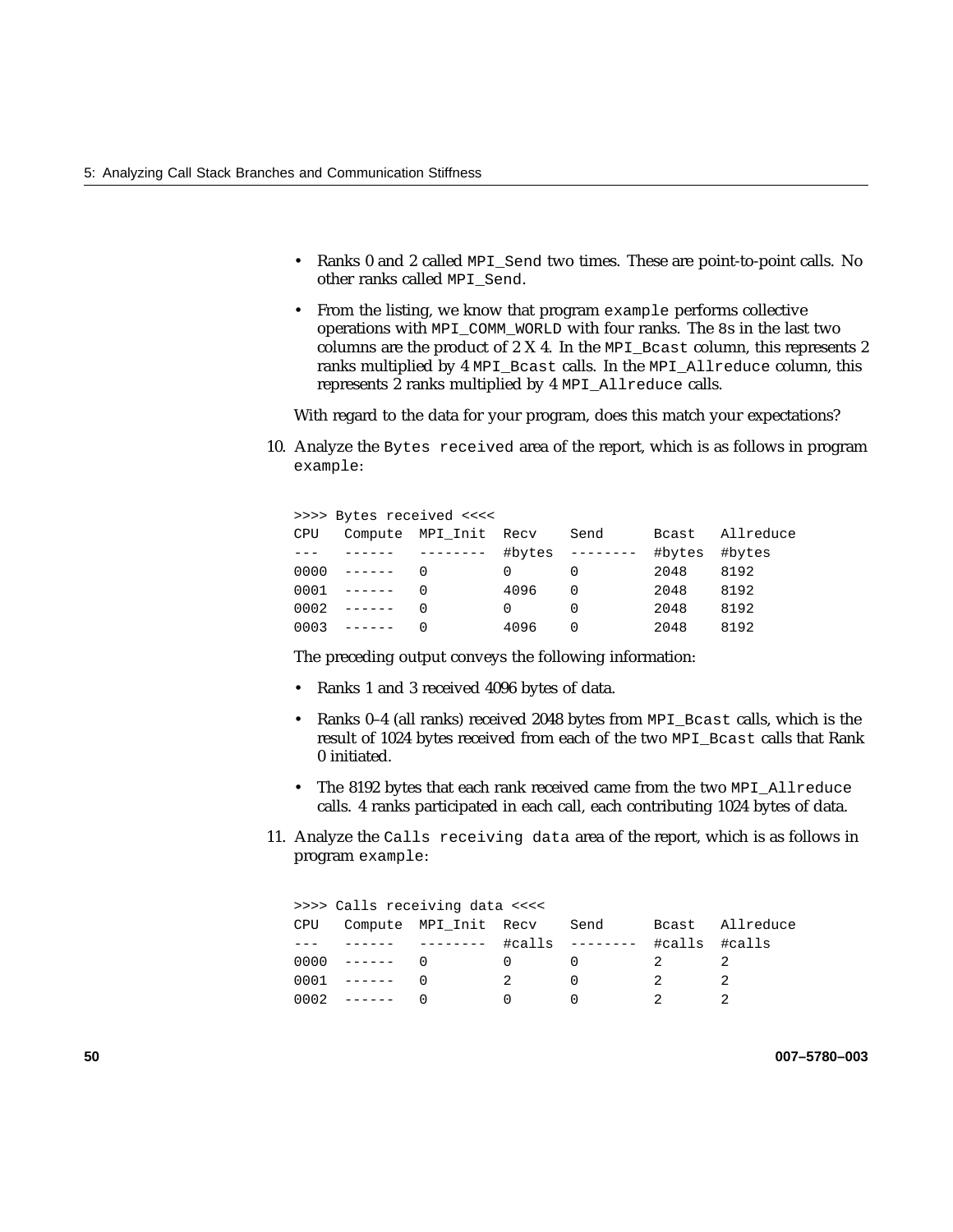0003 ------ 0 2 0 2 2

Ranks 1 and 3 each called MPI\_Recv twice.

Each rank received data from two MPI\_Broadcast calls and two MPI\_Allreduce calls.

12. Examine the output in the SIZE HISTOGRAMS area of the report.

The MPINSIDE\_SIZE\_DISTRI environment variable generates the SIZE HISTOGRAMS area of the report. All times are in seconds. All units for non-timing tables are expressed as the number of calls. The following is the MPInside output for program example for Rank 0 and Rank 1:

|       |          | >>> Rank 0 Sizes distribution <<<         |                |                    |
|-------|----------|-------------------------------------------|----------------|--------------------|
| Sizes |          | Send                                      | <b>Bcast</b>   | Allreduce          |
| 65536 |          | 0                                         | 0              | $\Omega$           |
|       | 32768    | 0                                         | 0              | 0                  |
|       | 16384    | 0                                         | 0              | $\Omega$           |
|       | 8192     | $\Omega$                                  | 0              | 0                  |
|       | 4096     | 0                                         | 0              | 2                  |
|       | 2048     | 2                                         | $\overline{0}$ | $\Omega$           |
|       | 1024     | 0                                         | 2              | $\Omega$           |
|       | 512      | 0                                         | 0              | $\Omega$           |
|       | 256      | 0                                         | 0              | $\Omega$           |
|       | 128      | 0                                         | 0              | $\Omega$           |
|       | 64       | 0                                         | $\Omega$       | 0                  |
|       | 32       | $\Omega$                                  | $\Omega$       | $\Omega$           |
|       | $\Omega$ | 0                                         | $\Omega$       | $\Omega$           |
| >>>   |          | Rank 0 Size distribution times (in s) <<< |                |                    |
|       | Sizes    | Send                                      | Bcast          | Allreduce          |
|       | 65536    | 0.000000                                  |                |                    |
|       | 32768    | 0.000000                                  |                |                    |
|       | 16384    | 0.000000                                  |                | 0.0000000000000000 |
|       | 8192     | 0.000000                                  |                |                    |
|       | 4096     | 0.000000                                  |                | 0.000000 3.013441  |
|       | 2048     | 0.000025                                  | 0.000000       | 0.000000           |
|       | 1024     | 0.000000                                  |                | 0.000033 0.000000  |
|       | 512      | 0.000000                                  |                | 0.0000000000000000 |
|       | 256      | 0.000000                                  | 0.000000       | 0.000000           |
|       | 128      | 0.000000                                  |                | 0.0000000000000000 |
|       | 64       | 0.000000                                  | 0.000000       | 0.000000           |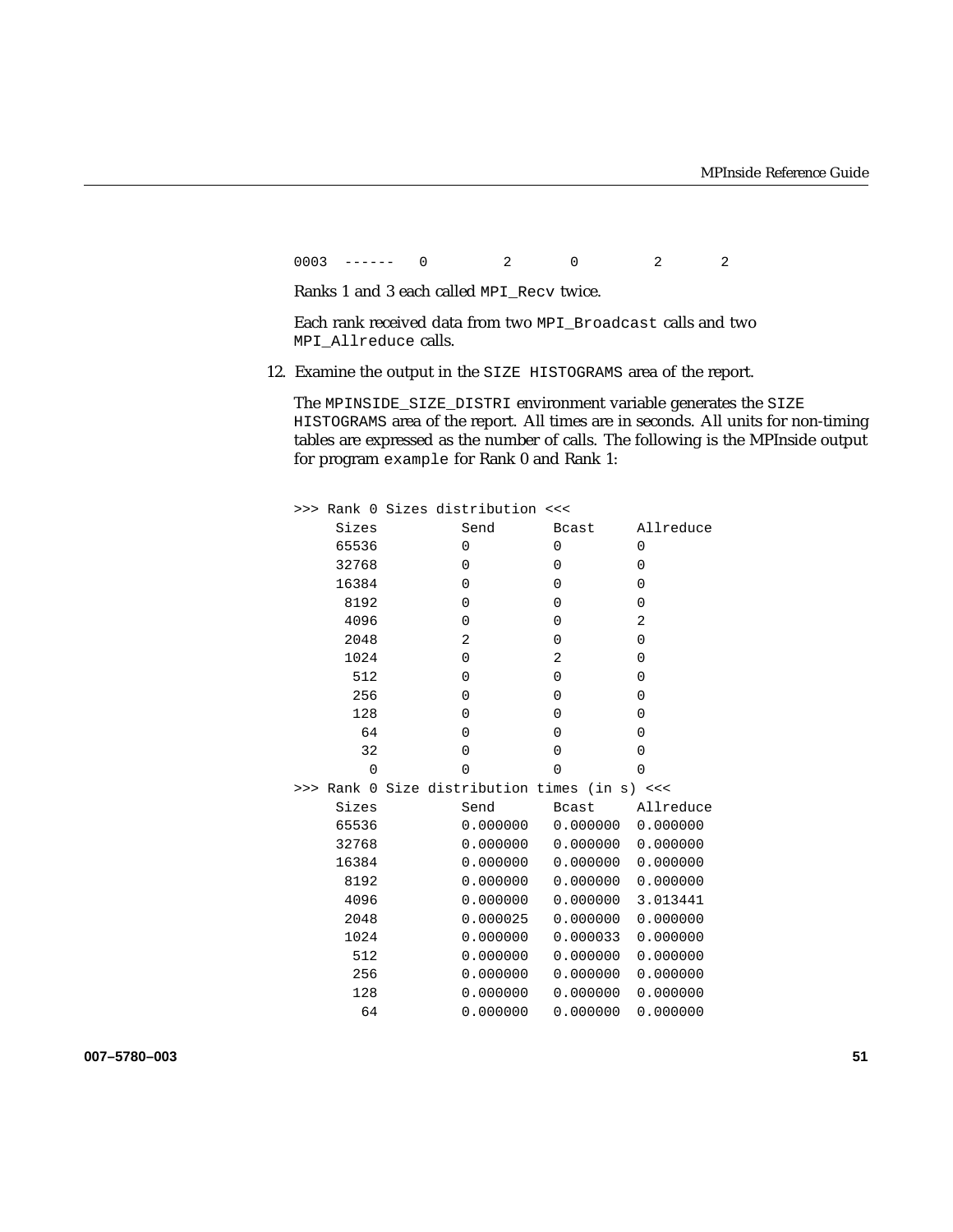|     | 32             | 0.000000                           |          | 0.000000     | 0.000000  |
|-----|----------------|------------------------------------|----------|--------------|-----------|
|     | 0              | 0.000000                           |          | 0.000000     | 0.000000  |
| >>> | Rank 1         | Sizes distribution                 | <<       |              |           |
|     | Sizes          | Recv                               |          | <b>Bcast</b> | Allreduce |
|     | 65536          | 0                                  | 0        |              | 0         |
|     | 32768          | 0                                  | 0        |              | 0         |
|     | 16384          | 0                                  | 0        |              | 0         |
|     | 8192           | 0                                  | 0        |              | 0         |
|     | 4096           | 0                                  | 0        |              | 2         |
|     | 2048           | $\overline{2}$                     | 0        |              | 0         |
|     | 1024           | 0                                  | 2        |              | 0         |
|     | 512            | 0                                  | 0        |              | 0         |
|     | 256            | $\Omega$                           | $\Omega$ |              | 0         |
|     | 128            | 0                                  | 0        |              | 0         |
|     | 64             | 0                                  | 0        |              | 0         |
|     | 32             | 0                                  | $\Omega$ |              | 0         |
|     | 0              | $\Omega$                           | $\Omega$ |              | 0         |
| >>> | Rank 1         | Size distribution times (in s) <<< |          |              |           |
|     | Sizes          | Recv                               |          | <b>Bcast</b> | Allreduce |
|     | 65536          | 0.000000                           |          | 0.000000     | 0.000000  |
|     | 32768          | 0.000000                           |          | 0.000000     | 0.000000  |
|     | 16384          | 0.000000                           |          | 0.000000     | 0.000000  |
|     | 8192           | 0.000000                           |          | 0.000000     | 0.000000  |
|     | 4096           | 0.000000                           |          | 0.000000     | 0.008992  |
|     | 2048           | 3.004253                           |          | 0.000000     | 0.000000  |
|     | 1024           | 0.000000                           |          | 2.000165     | 0.000000  |
|     | 512            | 0.000000                           |          | 0.000000     | 0.000000  |
|     | 256            | 0.000000                           |          | 0.000000     | 0.000000  |
|     | 128            | 0.000000                           |          | 0.000000     | 0.000000  |
|     | 64             | 0.000000                           |          | 0.000000     | 0.000000  |
|     | 32             | 0.000000                           |          | 0.000000     | 0.000000  |
|     | $\overline{0}$ | 0.000000                           |          | 0.000000     | 0.000000  |

In the preceding output, look for numbers that are uneven. The block of information called Rank 0 Size distribution times shows an MPI\_Allreduce of 4096 bytes that took 3+ seconds to complete, compared with MPI\_Send and MPI\_Bcast times of much less than a second. This indicates that you should look in your program for an MPI\_Allreduce with a 4K data payload.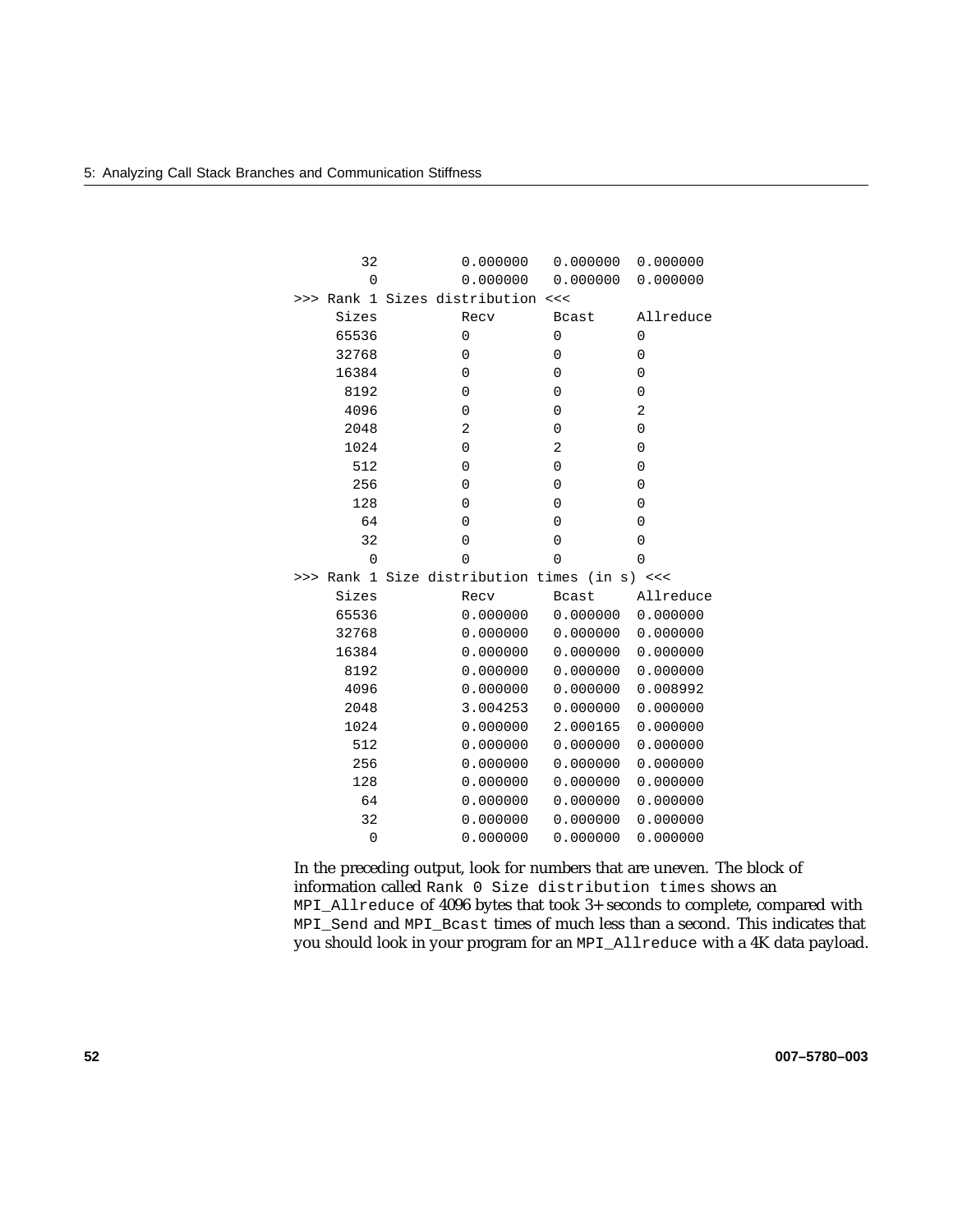### **Run 2 — Simulating a Perfect Interconnect Environment**

If the programming environment had a perfect network and perfect hardware, you might expect all message passing to occur perfectly, with no waiting. When you complete this run, you simulate a perfect environment. This run simulates the amount of waiting that occurs because of unbalanced loads and that is independent of the MPI engine.

The following procedure explains the environment variables to use when you run MPInside for the second time.

**Procedure 5-2** To simulate a perfect interconnect environment

1. Type the following command to load the MPInside module:

% **module load MPInside**

2. Type the following command to rename the MPInside report to mpinside\_perfect\_stats:

```
% setenv MPINSIDE_OUTPUT_PREFIX mpinside_perfect
```
- 3. Type the following commands to specify that you want to run MPInside in a way that simulates a perfect computing environment:
	- % **setenv MPINSIDE\_ECHO\_INPUT**
	- % **setenv MPINSIDE\_PRINT\_DIRTY**
	- % **setenv MPINSIDE\_ADD\_COLUMN\_MEANING**
	- % **setenv MPINSIDE\_MODEL PERFECT+1**
- 4. (Conditional) Set the MPINSIDE\_LIB environment variable to your MPI implementation.

Perform this step if your MPI implementation is something other than SGI's MPT MPI. The default setting is MPINSIDE\_LIB MPT, which assumes that SGI MPT is your MPI implementation.

If you use an implementation that is not SGI's MPT MPI implementation, type the one command from the following list that pertains to your implementation:

| Command                    | <b>MPI</b> Implementation |
|----------------------------|---------------------------|
| % setenv MPINSIDE LIB IMPI | X86 Intel MPI             |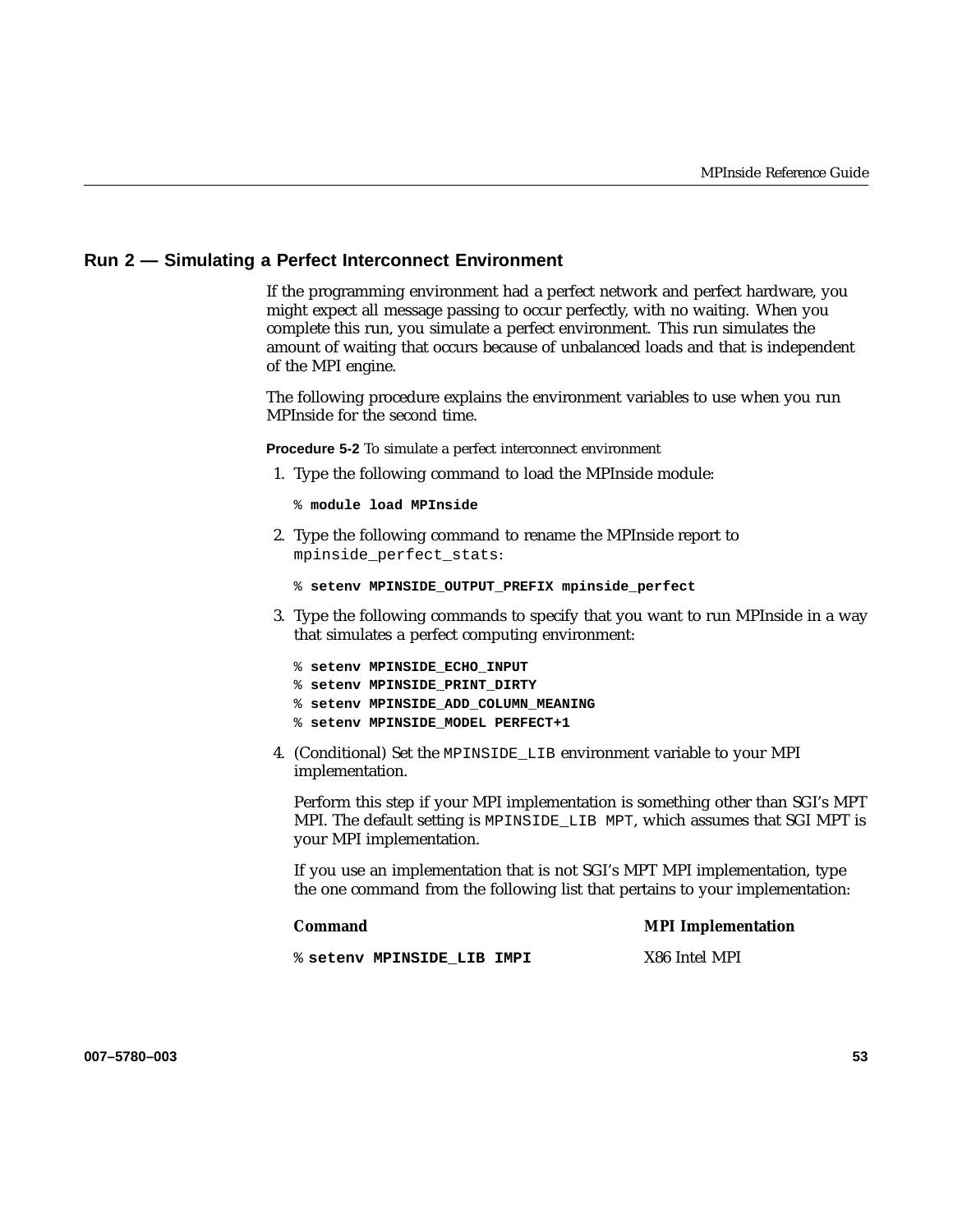|                              |                                            | % setenv MPINSIDE LIB OPENMPI                                                                                                                 |          | OpenMPI             |                                                                                                                                                                                                                                                                                                                                                                                                                |
|------------------------------|--------------------------------------------|-----------------------------------------------------------------------------------------------------------------------------------------------|----------|---------------------|----------------------------------------------------------------------------------------------------------------------------------------------------------------------------------------------------------------------------------------------------------------------------------------------------------------------------------------------------------------------------------------------------------------|
|                              |                                            | Note: SGI supports the MPINSIDE_LIB environment variable as experimental<br>technology. Use of this software can generate unexpected results. |          |                     |                                                                                                                                                                                                                                                                                                                                                                                                                |
|                              |                                            | 5. Type the following command to run the program with MPInside:                                                                               |          |                     |                                                                                                                                                                                                                                                                                                                                                                                                                |
|                              |                                            | % mpirun -np 4 MPInside ./example                                                                                                             |          |                     |                                                                                                                                                                                                                                                                                                                                                                                                                |
|                              |                                            | 6. Compare the mpinside_perfect_stats report from this run to the<br>mpinside_stats report from the previous program run.                     |          |                     |                                                                                                                                                                                                                                                                                                                                                                                                                |
|                              | environment variables.                     |                                                                                                                                               |          |                     | The preamble is nearly identical in both reports. The only difference is the echoed                                                                                                                                                                                                                                                                                                                            |
|                              | statistics are as follows:                 | transfer for the run is almost nothing in regard to the load imbalance. The                                                                   |          |                     | The Communication time totals area shows the time spent by the MPI<br>function if the MPI engine operated in a perfect environment with zero latency<br>and infinite bandwidth. The timings in this perfect environment are very similar<br>to the baseline run. This simulation running time is a little shorter because of the<br>huge load imbalance that is introduced with the sleep() function. The true |
|                              | >>>> Communication time totals (s) 0 1<<<< |                                                                                                                                               |          |                     |                                                                                                                                                                                                                                                                                                                                                                                                                |
| CPU Compute MPI_Init Recv    |                                            | Send                                                                                                                                          | Bcast    | Allreduce Stiffness |                                                                                                                                                                                                                                                                                                                                                                                                                |
|                              |                                            | ---- -------- General Point-to-point Point-to-point Collective Collective None                                                                |          |                     |                                                                                                                                                                                                                                                                                                                                                                                                                |
| 0 5.0172 0.000131 0          |                                            | 0                                                                                                                                             | 0        | 3.020069            | 0                                                                                                                                                                                                                                                                                                                                                                                                              |
| 1 3.011644 0.000141 3.008671 |                                            | $\Omega$                                                                                                                                      | 2.008501 | 0.008452            | $\Omega$                                                                                                                                                                                                                                                                                                                                                                                                       |

In the preceding output, notice the new column, Stiffness. For information about communication stiffness, see the following:

"Communication Stiffness" on page 41

2 3.012449 0.000144 0 0 2.008501 3.016319 0 3 3.016353 0.000136 3.012414 0 2.008501 0 0

> The Bytes sent, Calls sending data, Bytes received, and Calls receiving data areas are identical to the baseline statistics.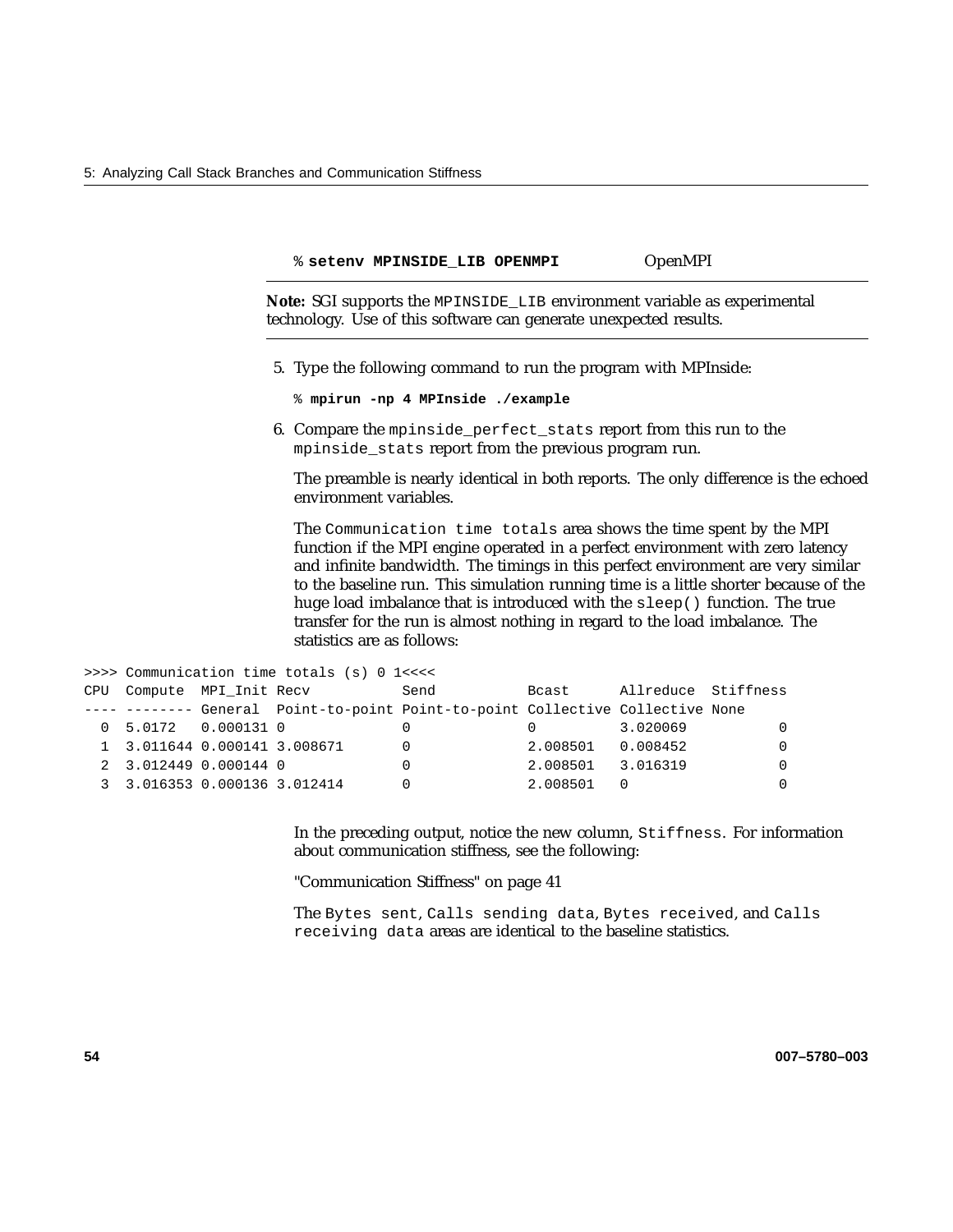### **Run 3 — Evaluating Send Late Time**

*Send late time (SLT)* refers to the amount of time a rank waits for data to be received from another rank. For more information about send late time, see "About MPInside Terminology" on page 6.

The following procedure shows a programming run that generates SLT statistics.

**Procedure 5-3** To generate send time late statistics

1. Type the following command to load the MPInside module:

% **module load MPInside**

2. Type the following command to rename the MPInside report to mpinside\_slt\_stats:

```
% setenv MPINSIDE_OUTPUT_PREFIX mpinside_slt
```
3. Type the following commands to specify that you want to run MPInside in a way that generates SLT statistics:

|  | % setenv MPINSIDE ECHO INPUT           |
|--|----------------------------------------|
|  | % setenv MPINSIDE PRINT DIRTY          |
|  | % setenv MPINSIDE ADD COLUMN MEANING   |
|  | % setenv MPINSIDE EVAL SLT             |
|  | % setenv MPINSIDE EVAL COLLECTIVE WAIT |
|  |                                        |

4. (Conditional) Set the MPINSIDE\_LIB environment variable to your MPI implementation.

Perform this step if your MPI implementation is something other than SGI's MPT MPI. The default setting is MPINSIDE\_LIB MPT, which assumes that SGI MPT is your MPI implementation.

If you use an implementation that is not SGI's MPT MPI implementation, type the one command from the following list that pertains to your implementation:

#### **Command MPI Implementation**

% **setenv MPINSIDE\_LIB IMPI** X86 Intel MPI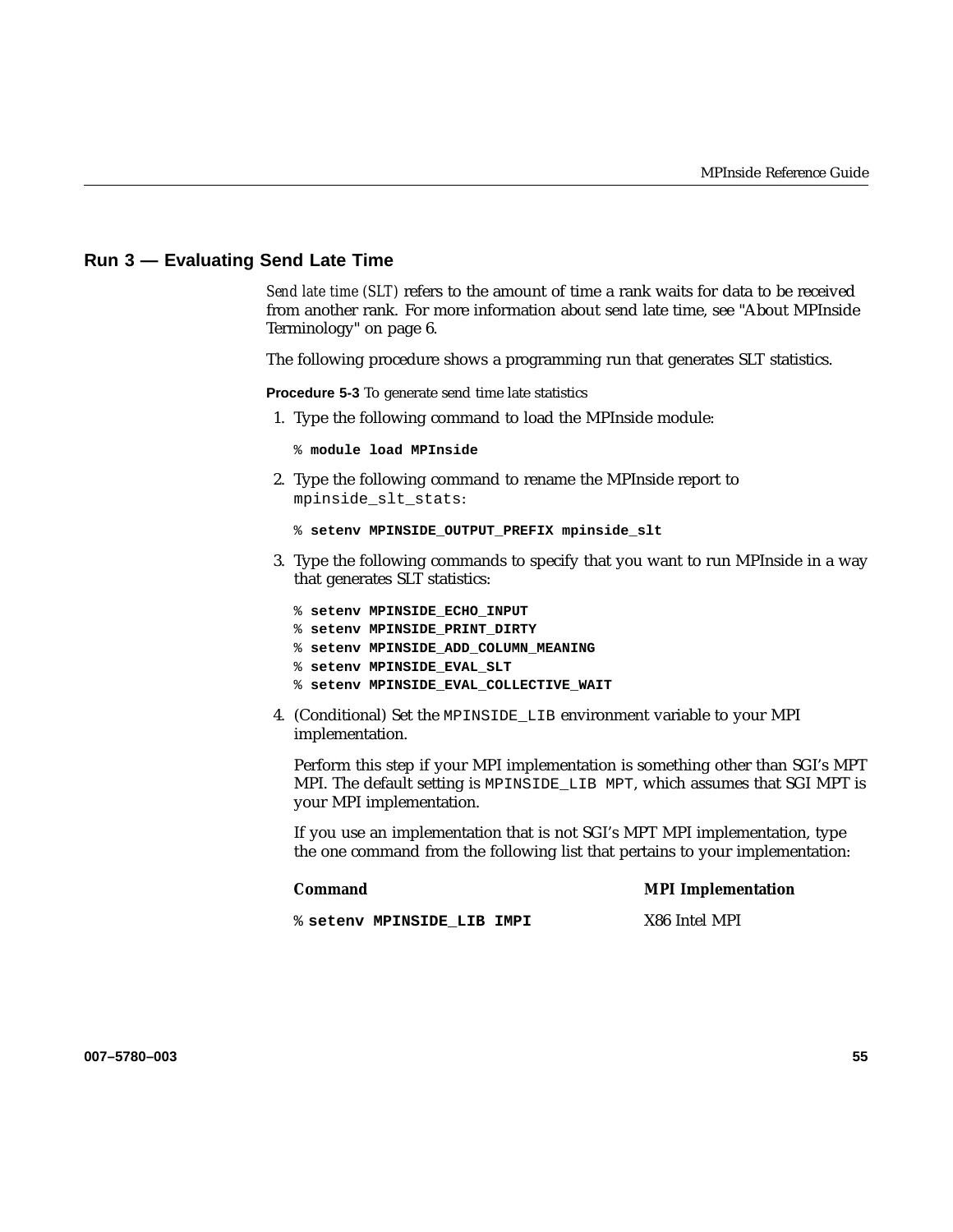% **setenv MPINSIDE\_LIB OPENMPI** OpenMPI

**Note:** SGI supports the MPINSIDE\_LIB environment variable as experimental technology. Use of this software can generate unexpected results.

- 5. Type the following command to run the program with MPInside:
	- % **mpirun -np 4 MPInside ./example**
- 6. Compare the mpinside\_slt\_stats report from this run to the mpinside\_stats report from the previous program run.

The preamble of the mpinside\_slt\_stats report contains information about the following additional statistics:

| b Bcast:         | b MPI Bcast:     | Barrier before MPI bcast                                            |
|------------------|------------------|---------------------------------------------------------------------|
| b Allreduce:     | b MPI Allreduce: | Barrier before MPI Allreduce                                        |
| w MPI Recv:      | w MPI-Recv:      | Send Late Time for MPI Recv                                         |
| unwind overhead: |                  | unwind overhead: Overhead Unwinding stack                           |
|                  |                  | mpinside overhead: mpinside overhead: Various MPInside overheads    |
| Stiffness:       | Stiffness:       | Bytes sent=Stiffness=(Nb Requests Att. Send)/(Nb Request Att. Recv) |

**Note:** The following output example is very wide. The rightmost columns are wrapped and shown below the main body of the output for inclusion in this documentation.

In this run, the Communication time totals area shows the new timings and is as follows:

|     | >>>> Communication time totals (s) 0 1<<<< |                                 |                             |          |          |                                                                                                         |          |  |
|-----|--------------------------------------------|---------------------------------|-----------------------------|----------|----------|---------------------------------------------------------------------------------------------------------|----------|--|
| CPU |                                            |                                 | Compute MPI Init w MPI Recv | Recy     | Send     | b Bcast                                                                                                 | Bcast    |  |
|     |                                            |                                 |                             |          |          | ---- -------- General Send-late time Point-to-point Point-to-point Barrier before collective Collective |          |  |
|     |                                            | 0000 5.004536 0.000181 0.000000 |                             | 0.000000 | 0.000072 | 0.000002                                                                                                | 0.000022 |  |
|     |                                            | 0001 3.000160 0.000181 3.006710 |                             | 0.000040 | 0.000000 | 2.001051                                                                                                | 0.000021 |  |
|     |                                            | 0002 3.005915 0.000185 0.000000 |                             | 0.000000 | 0.000102 | 2.018046                                                                                                | 0.000018 |  |
|     |                                            | 0003 3.000141 0.000183 2.997876 |                             | 0.000058 | 0.000000 | 2.015068                                                                                                | 0.005942 |  |
|     |                                            |                                 |                             |          |          |                                                                                                         |          |  |

|             |                                           |                   | ## The right-most columns of output are as follows: |                                                       |          |
|-------------|-------------------------------------------|-------------------|-----------------------------------------------------|-------------------------------------------------------|----------|
| b Allreduce |                                           |                   |                                                     | Allreduce unwind_overhead mpinside_overhead Stiffness |          |
|             | Barrier before collective Collective None |                   |                                                     | None                                                  | None     |
| 3.024744    |                                           | 0.031092 0.000003 |                                                     | 0.000000                                              | 0.000000 |

**56 007–5780–003**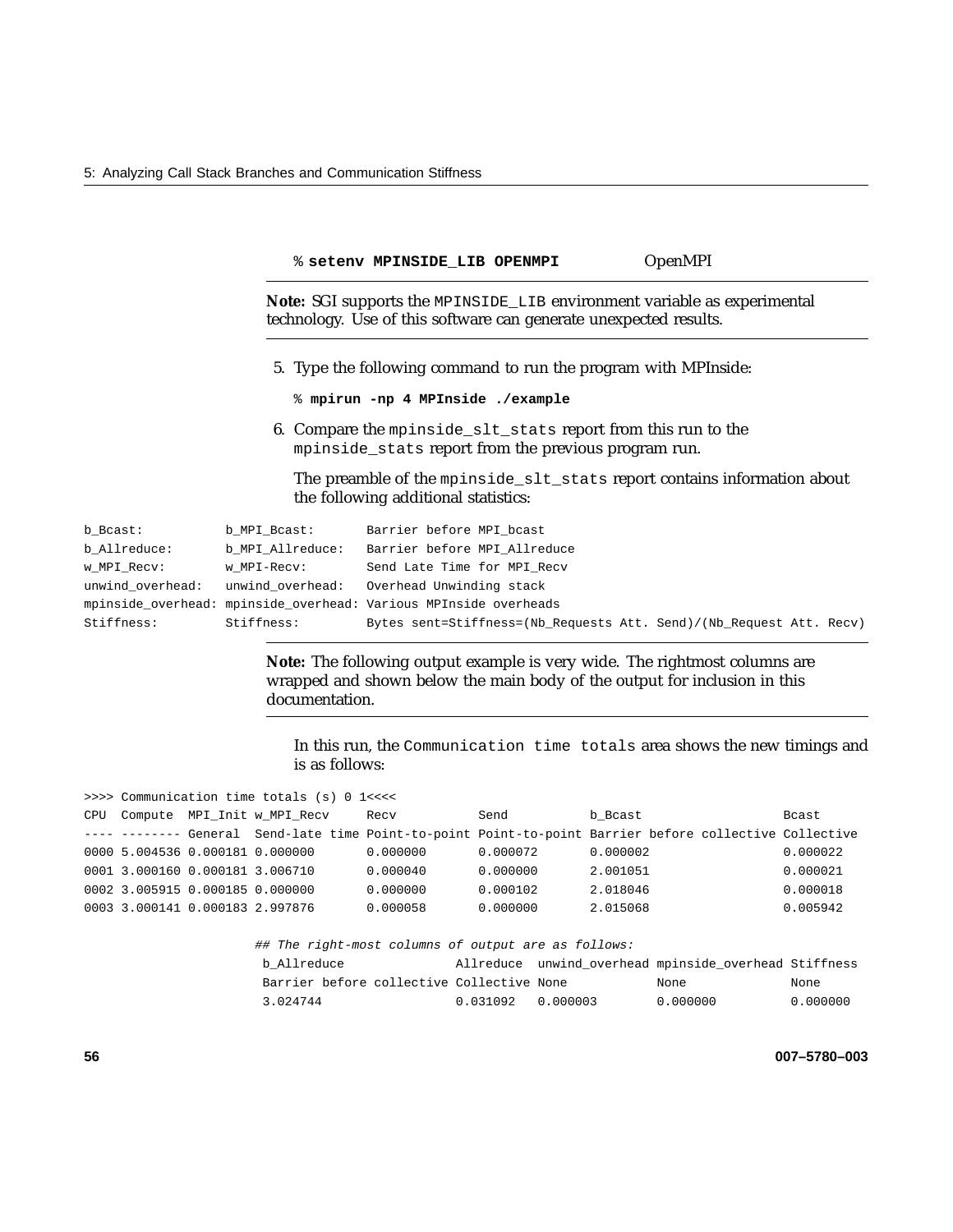| 0.031649 | 0.024031 0.000004 | 0.000000 | 0.000000 |
|----------|-------------------|----------|----------|
| 3.023915 | 0.020045 0.000004 | 0.000000 | 0.000000 |
| 0.021838 | 0.021981          | 0.000000 | 0.000000 |

In the preceding statistics, you can interpret all time in columns w\_MPI\_Recv, b\_Bcast and b\_Allreduce to be pure wait time. The pure, or real, physical transfer times are the timings in the Recv, Bcast, and Allreduce columns.

The real transfer times vary little with the example program. This is common in applications that show a load imbalance of this degree.

The output includes the Stiffness column. For information about communication stiffness, see "Communication Stiffness" on page 41.

The Bytes sent, Calls sending data, Bytes received, and Calls receiving data areas are identical to the baseline statistics.

#### **Run 4 — Examining the Call Stack Branches**

*Call stack branches*, or *branches*, show the paths in the program that led to various types of communication. In its output, MPInside organizes the call stack branch information by rank. The MPInside report includes information about the activity at the other end of the commmunication (the call stack partner) and how much of the total run time was consumed by each of these communication-generating program paths.

The following procedure shows how to generate and analyze information about call stack branches in MPInside reports.

**Procedure 5-4** To generate and analyze call stack branch reports

- 1. Type the following command to load the MPInside module:
	- % **module load MPInside**
- 2. Type the following command to rename the MPInside report to mpinside\_branches\_stats:

```
% setenv MPINSIDE_OUTPUT_PREFIX mpinside_branches
```
3. Type the following commands to specify that you want to run MPInside in a way that generates call stack branch information:

% **setenv MPINSIDE\_ECHO\_INPUT**

% **setenv MPINSIDE\_PRINT\_DIRTY**

**007–5780–003 57**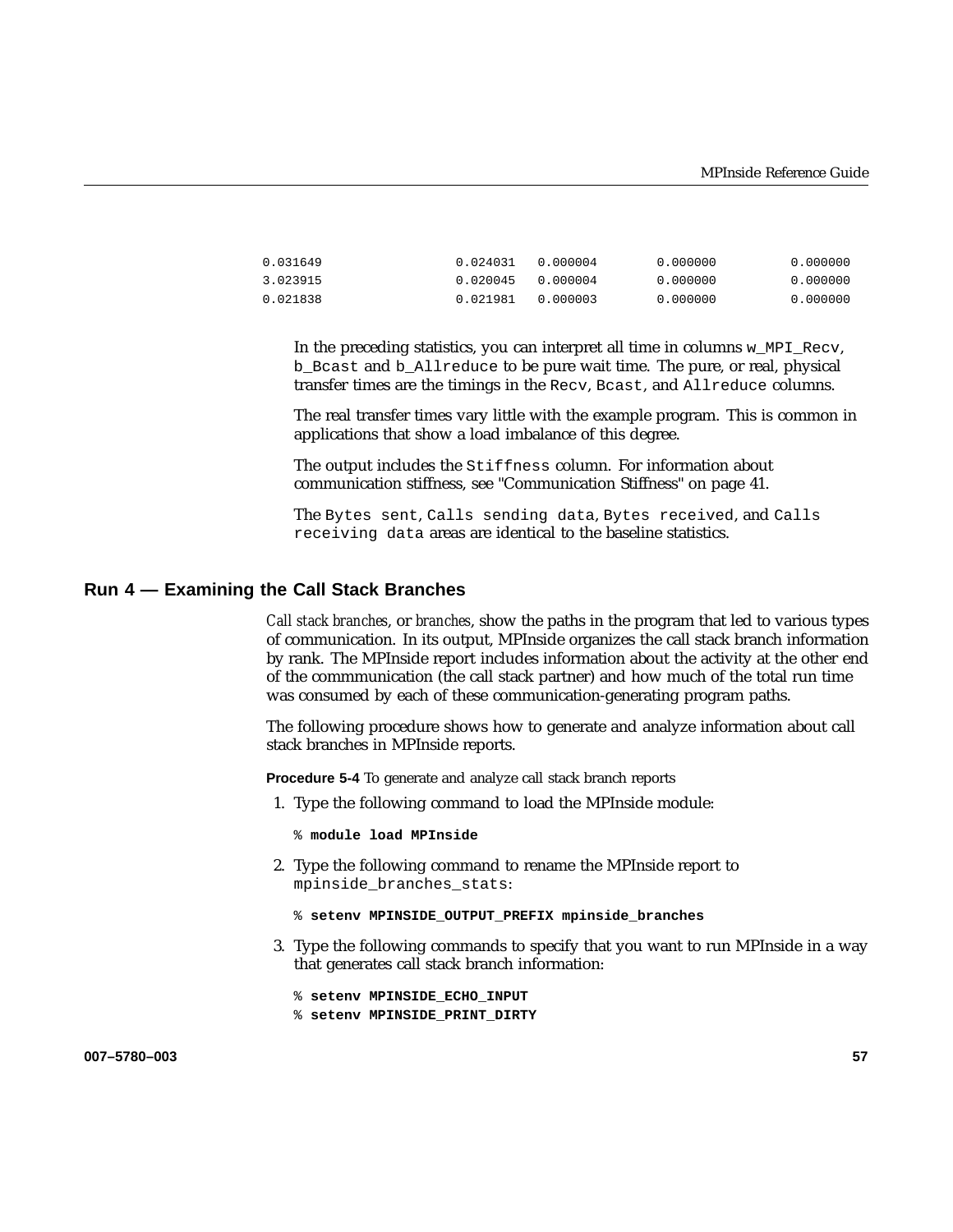- % **setenv MPINSIDE\_ADD\_COLUMN\_MEANING**
- % **setenv MPINSIDE\_CALLSTACK\_DEPTH 6**
- % **setenv MPINSIDE\_CROSS\_REFERENCE**
- 4. (Conditional) Set the MPINSIDE\_LIB environment variable to your MPI implementation.

Perform this step if your MPI implementation is something other than SGI's MPT MPI. The default setting is MPINSIDE\_LIB MPT, which assumes that SGI MPT is your MPI implementation.

If you use an implementation that is not SGI's MPT MPI implementation, type the one command from the following list that pertains to your implementation:

| <b>Command</b>                | <b>MPI</b> Implementation |
|-------------------------------|---------------------------|
| % setenv MPINSIDE LIB IMPI    | X86 Intel MPI             |
| % seteny MPINSIDE LIB OPENMPI | <b>OpenMPI</b>            |

**Note:** SGI supports the MPINSIDE\_LIB environment variable as experimental technology. Use of this software can generate unexpected results.

5. Type the following command to run the program with MPInside:

```
% mpirun -np 4 MPInside ./example
```
6. Type the following command to process the additional files that contain information about the MPInside call stack branches:

% **MPInside\_post - s0 - e3 -l mpinside\_clstk**

In addition to the expected MPInside report named mpinside\_branches\_stats, this MPInside run created the following call stack files:

mpinside\_clstk.0 mpinside\_clstk.1 mpinside\_clstk.2 mpinside\_clstk.3

There are four call stack reports because there are four ranks in the example program.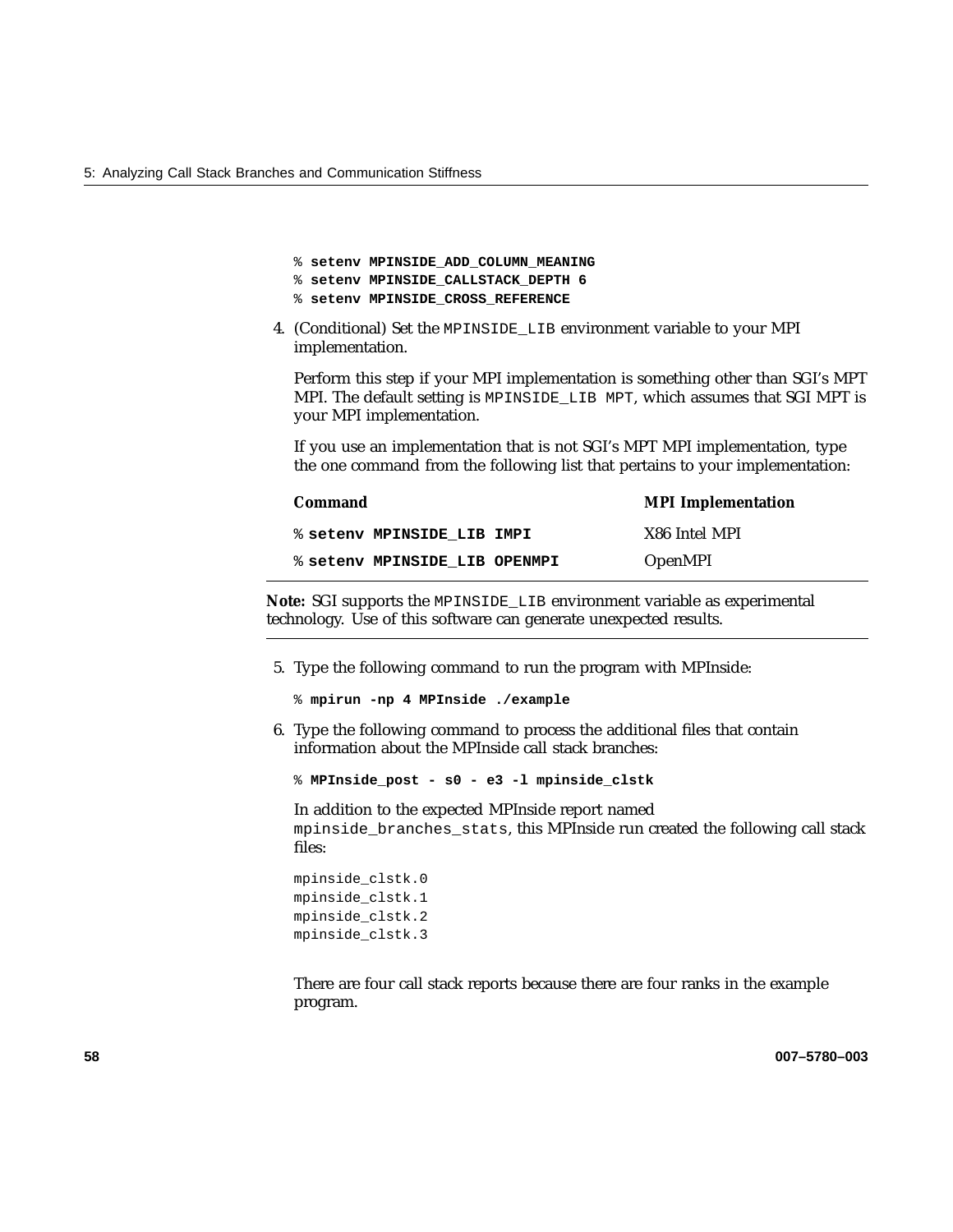The MPInside\_post command processes the call stack files and creates the following reports:

```
mpinside_clstk_post.0
mpinside_clstk_post.1
mpinside_clstk_post.2
mpinside_clstk_post.3
```
7. Analyze the call stack branch reports.

The call stack branch reports show timing and partner information for each MPI function. For information about how to analyze these reports, see "Interpreting the Call Stack Branch Output" on page 35.

**Note:** The output in Example 1 and Example 2, which follows, is very wide. The rightmost columns are wrapped and shown below the main body of the output for inclusion in this documentation.

Example 1. The mpinside\_clstk\_post.0 report for this run is as follows:

```
MPInside report rank 0
Send Branches Ids : 1 - 255
RECV Branches Ids : 257 - 511
WAIT Branches Ids : 513 - 771
MPI_FUNCTION Branch ID Receive Time(s) Self% Self totals #Send reqs #Recv reqs Ave MBs sent
MPI_Allreduce #771 2.011 66.10 66.1 0 1 0
Ancestors: level_2 /home/bryce6/dthomas/MPInside/TESTS/example.c:28
          level_1 /home/bryce6/dthomas/MPInside/TESTS/example.c:38
           main /home/bryce6/dthomas/MPInside/TESTS/example.c:56
            __libc_start_main ??:?
                                       ## The last column of output is as follows:
                                       Ave MBs received
                                       4096
MPI_FUNCTION Branch ID Receive Time(s) Self% Self totals #Send reqs #Recv reqs Ave MBs sent
MPI_Allreduce #769 1.008 33.14 99.2 0 1 0
Ancestors: level_2 /home/bryce6/dthomas/MPInside/TESTS/example.c:28
          level_1 /home/bryce6/dthomas/MPInside/TESTS/example.c:37
```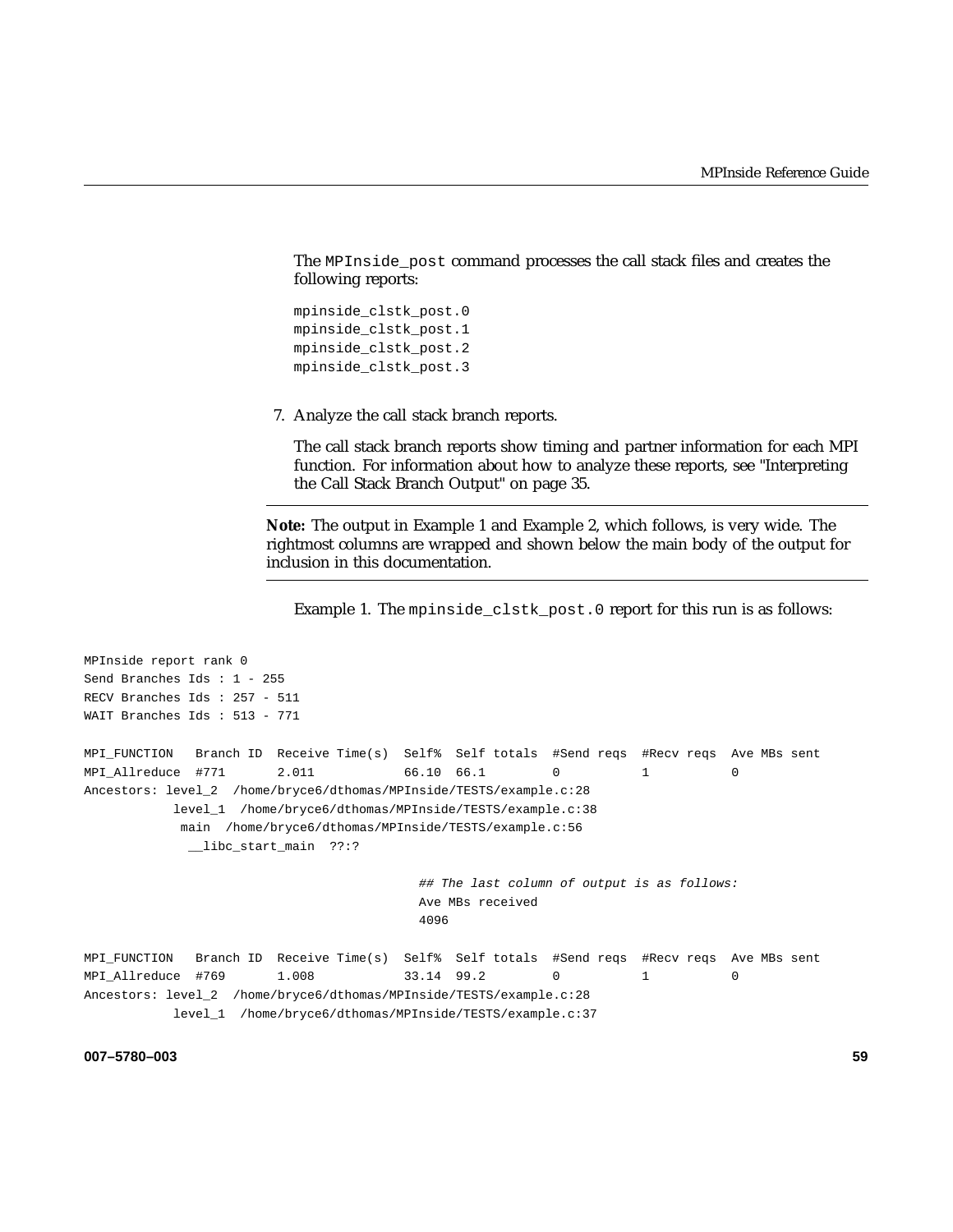```
main /home/bryce6/dthomas/MPInside/TESTS/example.c:56
            __libc_start_main ??:?
                                        ## The last column of output is as follows:
                                        Ave MBs received
                                        4096
MPI_FUNCTION Branch ID Receive Time(s) Self% Self totals #Send reqs #Recv reqs Ave MBs sent
MPI_Allreduce #1 0.023 0.75 100.0 1 0 2048
Ancestors: level_2 /home/bryce6/dthomas/MPInside/TESTS/example.c:16
          level_1 /home/bryce6/dthomas/MPInside/TESTS/example.c:37
           main /home/bryce6/dthomas/MPInside/TESTS/example.c:56
            __libc_start_main ??:?
                                        ## The last column of output is as follows:
                                        Ave MBs received
                                        0
MPI_FUNCTION Branch ID Receive Time(s) Self% Self totals #Send reqs #Recv reqs Ave MBs sent
MPI_Allreduce #2 0.000 0.00 100.0 1 0 2048
Ancestors: level_2 /home/bryce6/dthomas/MPInside/TESTS/example.c:16
          level_1 /home/bryce6/dthomas/MPInside/TESTS/example.c:38
           main /home/bryce6/dthomas/MPInside/TESTS/example.c:56
            __libc_start_main ??:?
                                        ## The last column of output is as follows:
                                        Ave MBs received
                                        \OmegaMPI_FUNCTION Branch ID Receive Time(s) Self% Self totals #Send reqs #Recv reqs Ave MBs sent
MPI_Allreduce #770 0.000 0.00 100.0 0 1 0
Ancestors: level_2 /home/bryce6/dthomas/MPInside/TESTS/example.c:32
          level_1 /home/bryce6/dthomas/MPInside/TESTS/example.c:37
           main /home/bryce6/dthomas/MPInside/TESTS/example.c:56
            __libc_start_main ??:?
                                        ## The last column of output is as follows:
                                        Ave MBs received
                                        1024
MPI_FUNCTION Branch ID Receive Time(s) Self% Self totals #Send reqs #Recv reqs Ave MBs sent
```
**60 007–5780–003**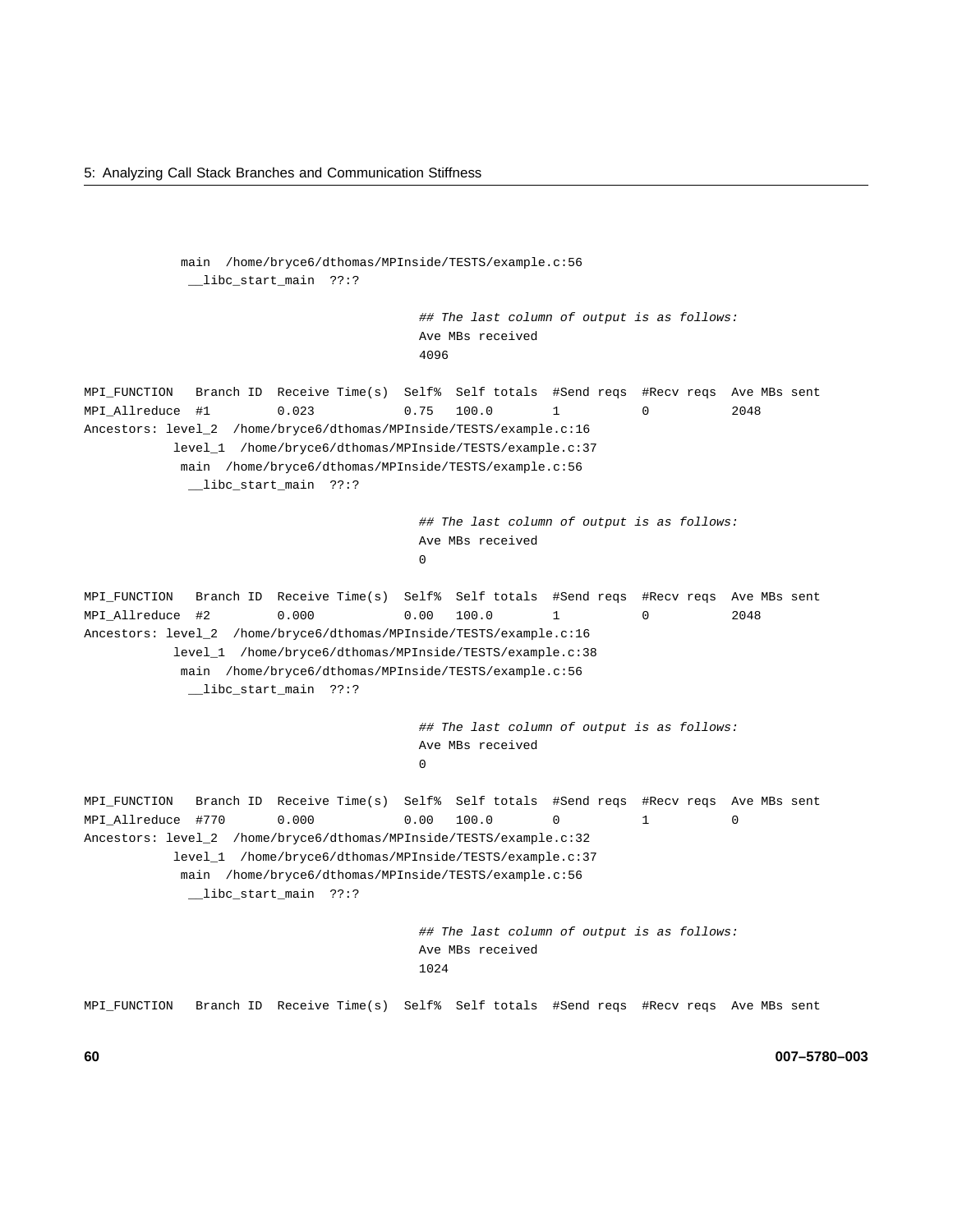```
MPI_Allreduce #772 0.000 0.00 100.0 0 1 0
Ancestors: level_2 /home/bryce6/dthomas/MPInside/TESTS/example.c:32
         level_1 /home/bryce6/dthomas/MPInside/TESTS/example.c:38
          main /home/bryce6/dthomas/MPInside/TESTS/example.c:56
           __libc_start_main ??:?
```
## The last column of output is as follows: Ave MBs received 1024

Example 2. In the following output, notice that some branches are followed with information about the branch partners:

```
MPInside report rank 1
Send Branches Ids : 1 - 255
RECV Branches Ids : 257 - 511
WAIT Branches Ids : 513 - 771
MPI_FUNCTION Branch ID Receive Time(s) Self% Self totals #Send reqs #Recv reqs Ave MBs sent
    MPI_Recv #258 2.003 39.72 39.7 0 1 0
Ancestors: level_2 /home/bryce6/dthomas/MPInside/TESTS/example.c:20
          level_1 /home/bryce6/dthomas/MPInside/TESTS/example.c:38
           main /home/bryce6/dthomas/MPInside/TESTS/example.c:56
            __libc_start_main ??:?
Partners_1_0: 0:#2:100.00:100.00
                                        ## The last two columns of output are as follows:
                                        Ave MBs received Ave partner wait time(s)
                                        0 2.003513
MPI_FUNCTION Branch ID Receive Time(s) Self% Self totals #Send reqs #Recv reqs Ave MBs sent
    MPI_Recv #257 1.026 20.34 60.1 0 1 0
Ancestors: level_2 /home/bryce6/dthomas/MPInside/TESTS/example.c:20
          level_1 /home/bryce6/dthomas/MPInside/TESTS/example.c:37
           main /home/bryce6/dthomas/MPInside/TESTS/example.c:56
            __libc_start_main ??:?
Partners_1_0: 0:#1:100.00:99.88
                                        ## The last two columns of output are as follows:
                                       Ave MBs received Ave partner wait time(s)
```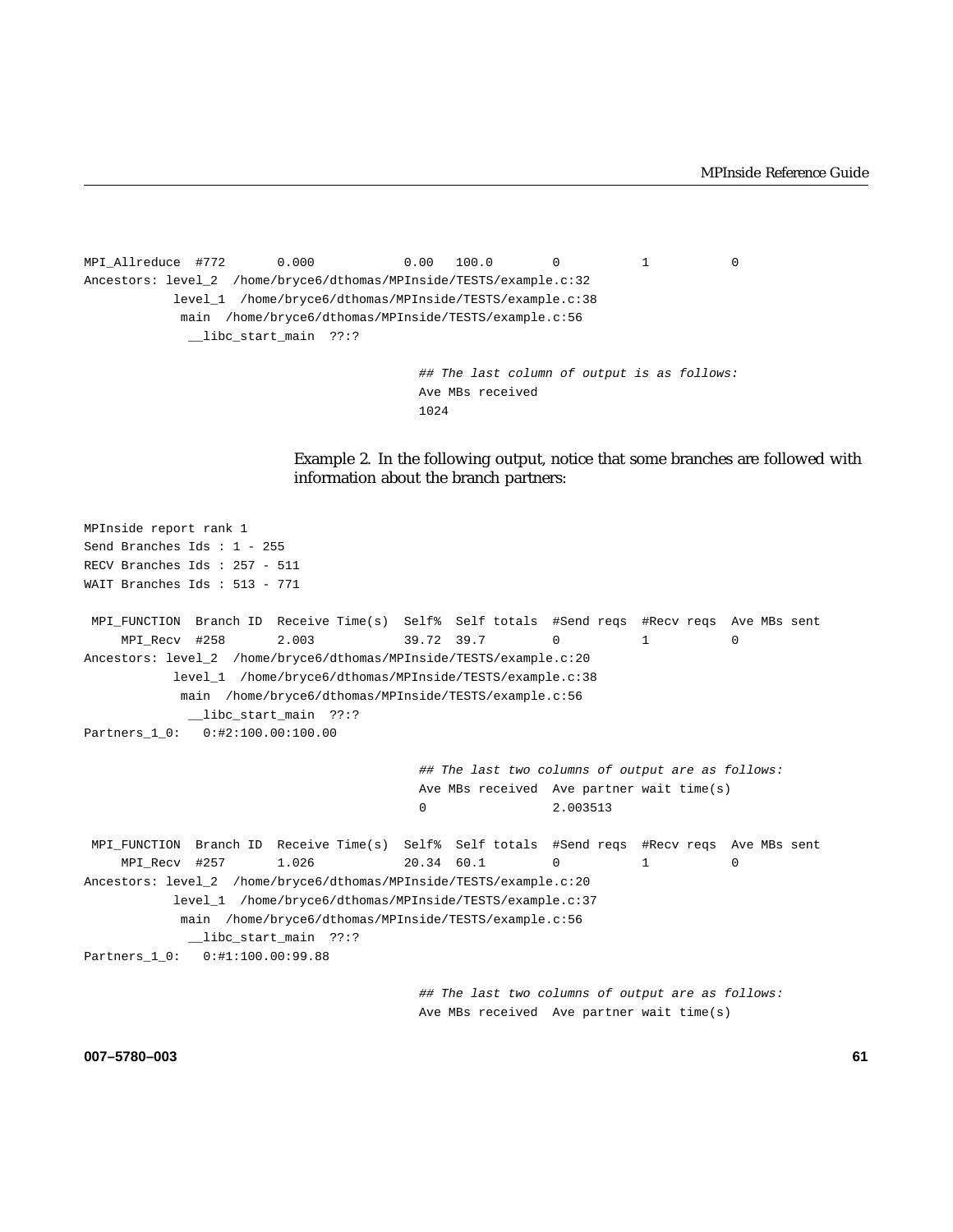5: Analyzing Call Stack Branches and Communication Stiffness

0 1.027300 MPI\_FUNCTION Branch ID Receive Time(s) Self% Self totals #Send reqs #Recv reqs Ave MBs sent MPI\_Bcast #772 1.004 19.91 80.0 0 1 0 Ancestors: level\_2 /home/bryce6/dthomas/MPInside/TESTS/example.c:32 level\_1 /home/bryce6/dthomas/MPInside/TESTS/example.c:38 main /home/bryce6/dthomas/MPInside/TESTS/example.c:56 \_\_libc\_start\_main ??:? ## The last column of output is as follows: Ave MBs received 1024 MPI\_FUNCTION Branch ID Receive Time(s) Self% Self totals #Send reqs #Recv reqs Ave MBs sent MPI\_Bcast #770 1.004 19.91 99.9 0 1 0 Ancestors: level\_2 /home/bryce6/dthomas/MPInside/TESTS/example.c:32 level\_1 /home/bryce6/dthomas/MPInside/TESTS/example.c:37 main /home/bryce6/dthomas/MPInside/TESTS/example.c:56 \_\_libc\_start\_main ??:? ## The last column of output is as follows: Ave MBs received 1024 MPI\_FUNCTION Branch ID Receive Time(s) Self% Self totals #Send reqs #Recv reqs Ave MBs sent MPI\_Allreduce #771 0.005 0.10 100.0 0 1 0 Ancestors: level\_2 /home/bryce6/dthomas/MPInside/TESTS/example.c:28 level\_1 /home/bryce6/dthomas/MPInside/TESTS/example.c:38 main /home/bryce6/dthomas/MPInside/TESTS/example.c:56 \_\_libc\_start\_main ??:? ## The last column of output is as follows: Ave MBs received 4096 MPI\_FUNCTION Branch ID Receive Time(s) Self% Self totals #Send reqs #Recv reqs Ave MBs sent MPI\_Allreduce #769 0.001 0.02 100.0 0 1 0 Ancestors: level\_2 /home/bryce6/dthomas/MPInside/TESTS/example.c:28 level\_1 /home/bryce6/dthomas/MPInside/TESTS/example.c:37 main /home/bryce6/dthomas/MPInside/TESTS/example.c:56 \_\_libc\_start\_main ??:?

**62 007–5780–003**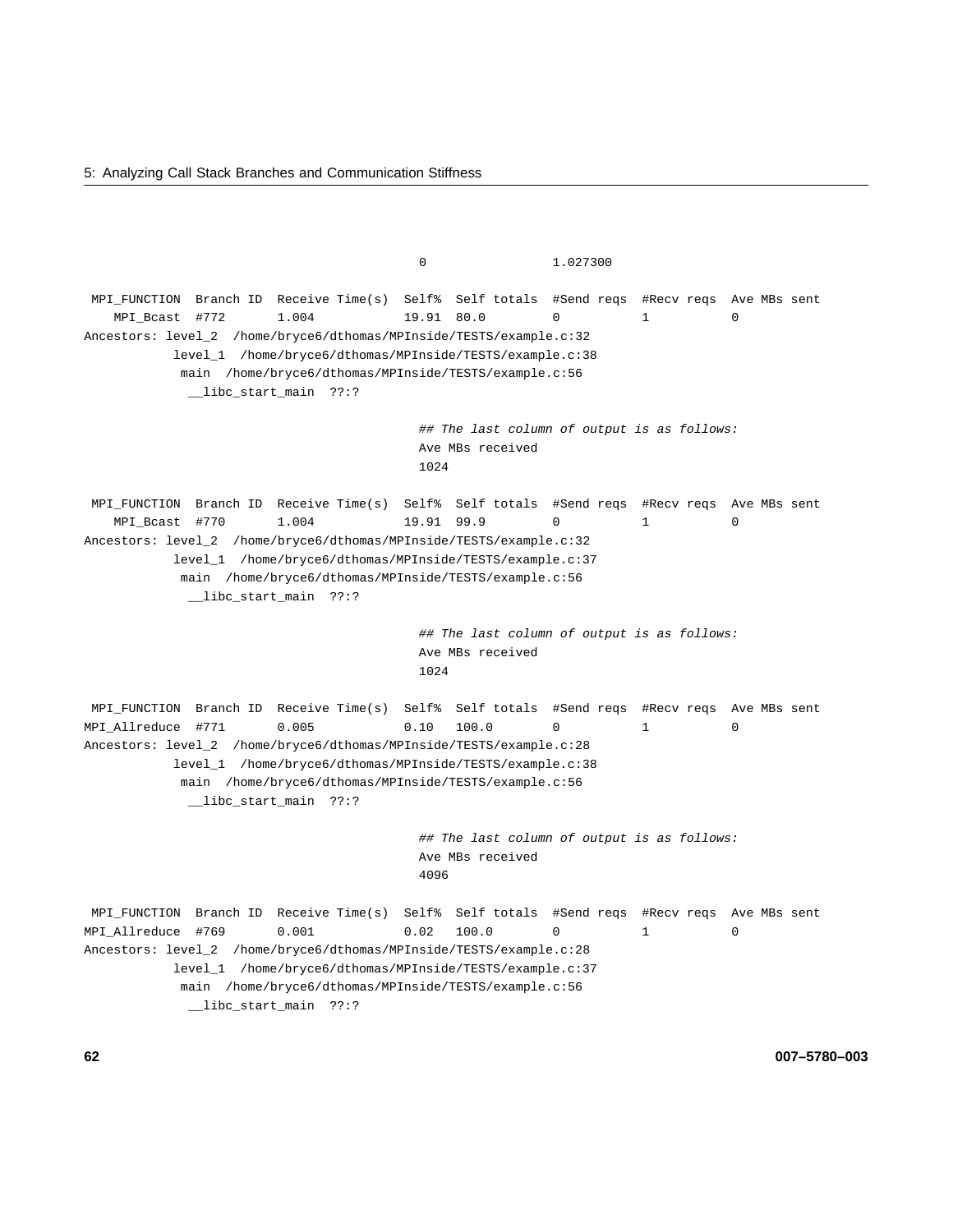```
## The last column of output is as follows:
Ave MBs received
4096
```
For Branch ID 258, for example, notice the following:

- The MPI\_Recv call (with the level\_2() call on line 38) was the partner (the matching send for this receive branch) with rank 0 branch ID 2. Function main calls level\_1, which calls level\_2, which calls MPI\_Recv. The exact source files and line numbers that led to the call to MPI\_Recv are .../TESTS/example.c.20 (where the 20 means line 20) and .../TESTS/example.c.38.
- The line Partners\_1\_0: 0:#2:100.00:100.00 shows that this branch spent 100% of its time partnering with rank 0, branch 2. The second 100.00 in this line reports that 100% of the time spent was waiting on a late send.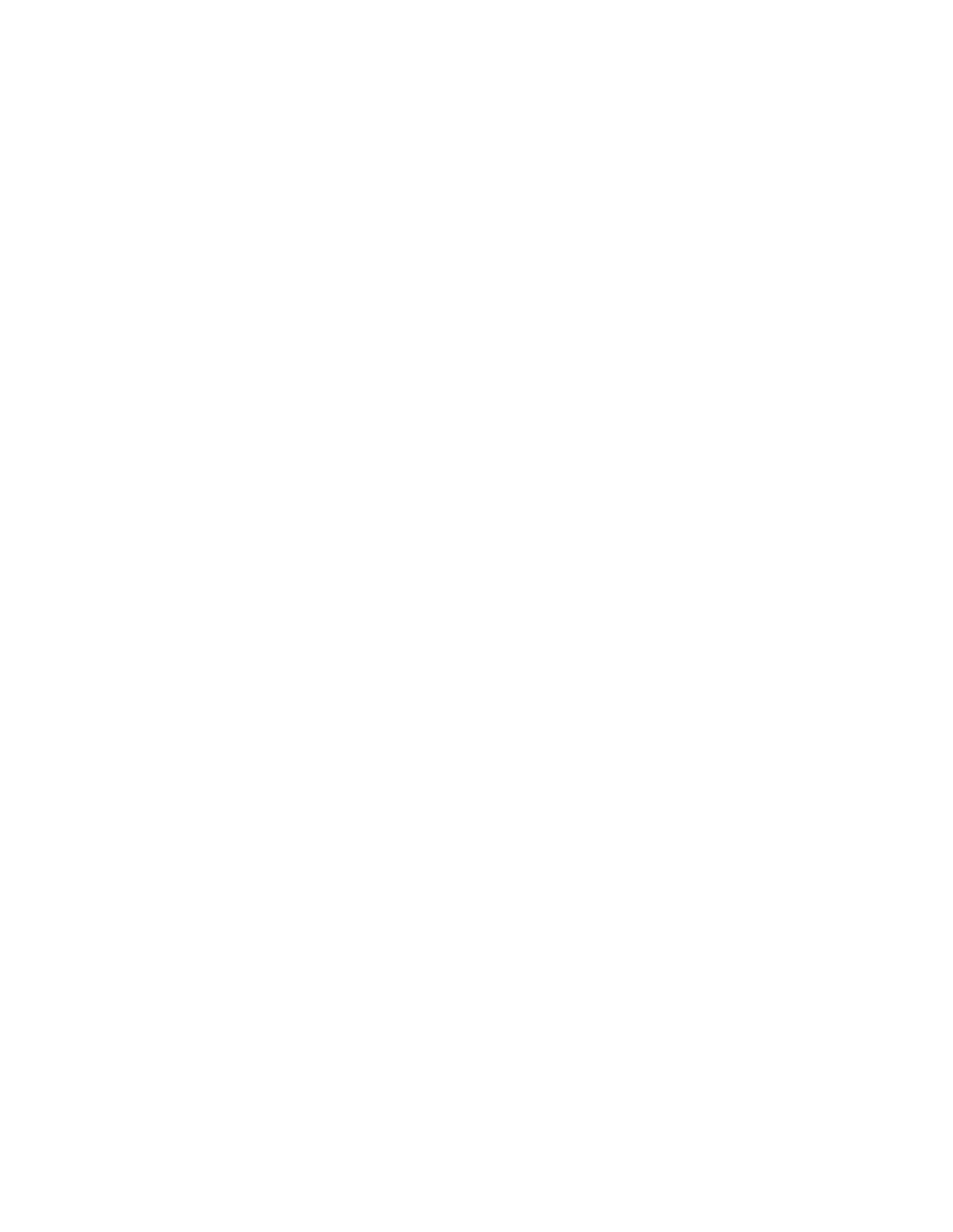## **MPInside Calculations**

This appendix section contains the following topics:

- "About MPInside and the Collective Functions" on page 65
- "Interpreting the Statistics for the MPI\_Bcast Collective Function" on page 65

## **About MPInside and the Collective Functions**

The collective functions perform across the network. In its output, MPInside considers the number of individual point-to-point operations that were needed for each collective function. When MPInside generates a count for these collective functions, the way the count is created depends on where the count appears in the output.

## **Interpreting the Statistics for the MPI\_Bcast Collective Function**

The MPInside output contains statistics for the MPI\_Bcast functions used in the program. These statistics appear in the five tables of output that MPInside generates by default every time it runs. The following list includes each table title and explains how to interpret the statistic for the MPI\_Bcast function in that table.

| <b>Table</b>       | <b>MPI_Bcast Statistic's Meaning</b>                                                                                                |
|--------------------|-------------------------------------------------------------------------------------------------------------------------------------|
| Bytes sent         | The number of times each rank acted as the root of an<br>MPI Beast function.                                                        |
| Calls sending data | A count of the number of calls to the MPI_Bcast<br>function multiplied by the number of ranks that<br>participated in the function. |
| Bytes received     | The number of bytes received by each rank as the result<br>of an MPI Beast function.                                                |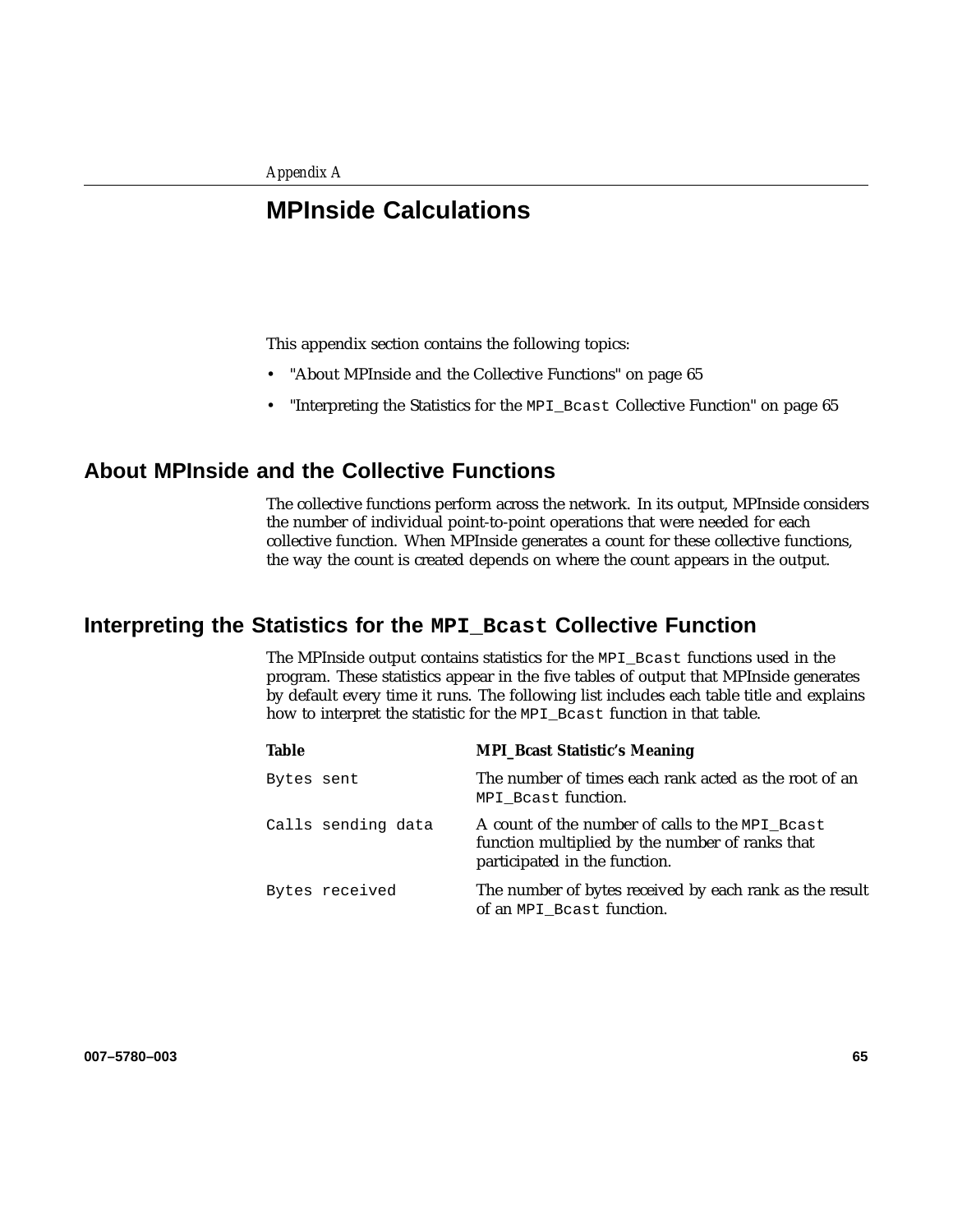| Calls receiving | A count of the number of ranks that received data as |
|-----------------|------------------------------------------------------|
| data            | the result of an MPI Beast function.                 |

# **Interpreting the Statistics for the MPI\_Allreduce Collective Function**

The MPInside output contains statistics for the MPI\_Allreduce functions used in the program. These statistics appear in the five tables of output that MPInside generates by default every time it runs. The following list includes each table title and explains how to interpret the statistic for the MPI\_Allreduce function in that table.

| <b>Table</b> |                    | <b>MPI_Allreduce Statistic's Meaning</b>                                                                                                  |
|--------------|--------------------|-------------------------------------------------------------------------------------------------------------------------------------------|
| Bytes sent   |                    | This field contains 0. For calls to the MPI_Allreduce,<br>the BYTES SENT field is meaningless.                                            |
|              | Calls sending data | The count of the number of calls to the<br>MPI_Allreduce function multiplied by the number of<br>ranks that participated in the function. |
|              | Bytes received     | The number of bytes received by all ranks as the result<br>of an MPI Allreduce function.                                                  |
| data         | Calls receiving    | The count of the number of times the rank called the<br>MPI Allreduce function.                                                           |